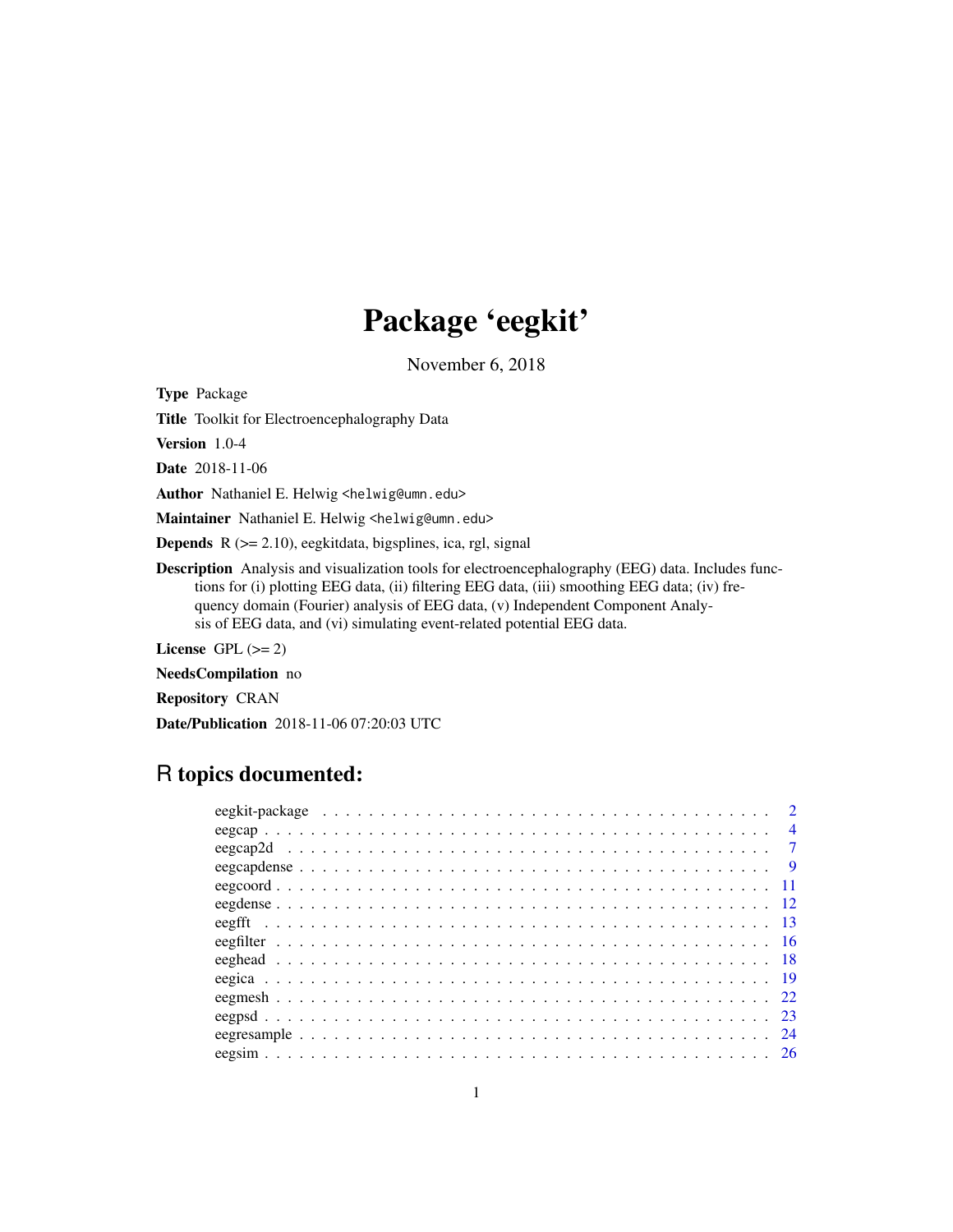# <span id="page-1-0"></span>2 eegkit-package

| Index |  |  |  |  |  |  |  |  |  |  |  |  |  |  |  |  |  |  |  |  |
|-------|--|--|--|--|--|--|--|--|--|--|--|--|--|--|--|--|--|--|--|--|
|       |  |  |  |  |  |  |  |  |  |  |  |  |  |  |  |  |  |  |  |  |
|       |  |  |  |  |  |  |  |  |  |  |  |  |  |  |  |  |  |  |  |  |
|       |  |  |  |  |  |  |  |  |  |  |  |  |  |  |  |  |  |  |  |  |
|       |  |  |  |  |  |  |  |  |  |  |  |  |  |  |  |  |  |  |  |  |
|       |  |  |  |  |  |  |  |  |  |  |  |  |  |  |  |  |  |  |  |  |

eegkit-package *Toolkit for Electroencephalography Data*

# Description

Analysis and visualization tools for electroencephalography (EEG) data. Includes functions for (i) plotting EEG data, (ii) filtering EEG data, (iii) smoothing EEG data; (iv) frequency domain (Fourier) analysis of EEG data, (v) Independent Component Analysis of EEG data, and (vi) simulating event-related potential EEG data.

# Details

The DESCRIPTION file:

| Package: | eegkit                                                                                                                       |
|----------|------------------------------------------------------------------------------------------------------------------------------|
| Type:    | Package                                                                                                                      |
| Title:   | Toolkit for Electroencephalography Data                                                                                      |
| Version: | $1.0 - 4$                                                                                                                    |
| Date:    | 2018-11-06                                                                                                                   |
| Author:  | Nathaniel E. Helwig <helwig@umn.edu></helwig@umn.edu>                                                                        |
|          | Maintainer: Nathaniel E. Helwig <helwig@umn.edu></helwig@umn.edu>                                                            |
| Depends: | eegkitdata, bigsplines, ica, rgl, signal                                                                                     |
|          | Description: Analysis and visualization tools for electroencephalography (EEG) data. Includes functions for (i) plotting EEC |
| License: | $GPL$ ( $>=2$ )                                                                                                              |

Index of help topics:

| eegcap         | Draws EEG Cap with Selected Electrodes       |
|----------------|----------------------------------------------|
| eegcap2d       | Draws 2D EEG Cap                             |
| eegcapdense    | Draws Dense EEG Cap with Selected Electrodes |
| eegcoord       | EEG Cap Coordinates                          |
| eegdense       | Dense EEG Cap Coordinates                    |
| eegfft         | Fast Fourier Transform of EEG Data           |
| eegfilter      | Filters EEG Data                             |
| eeghead        | Dummy Head for 3d EEG Plots                  |
| eegica         | Independent Component Analysis of EEG Data   |
| eegkit-package | Toolkit for Electroencephalography Data      |
| eegmesh        | EEG Cap for Dense Coordinates                |
| eegpsd         | Plots Power Spectral Density of EEG Data     |
| eegresample    | Change Sampling Rate of EEG Data             |
|                |                                              |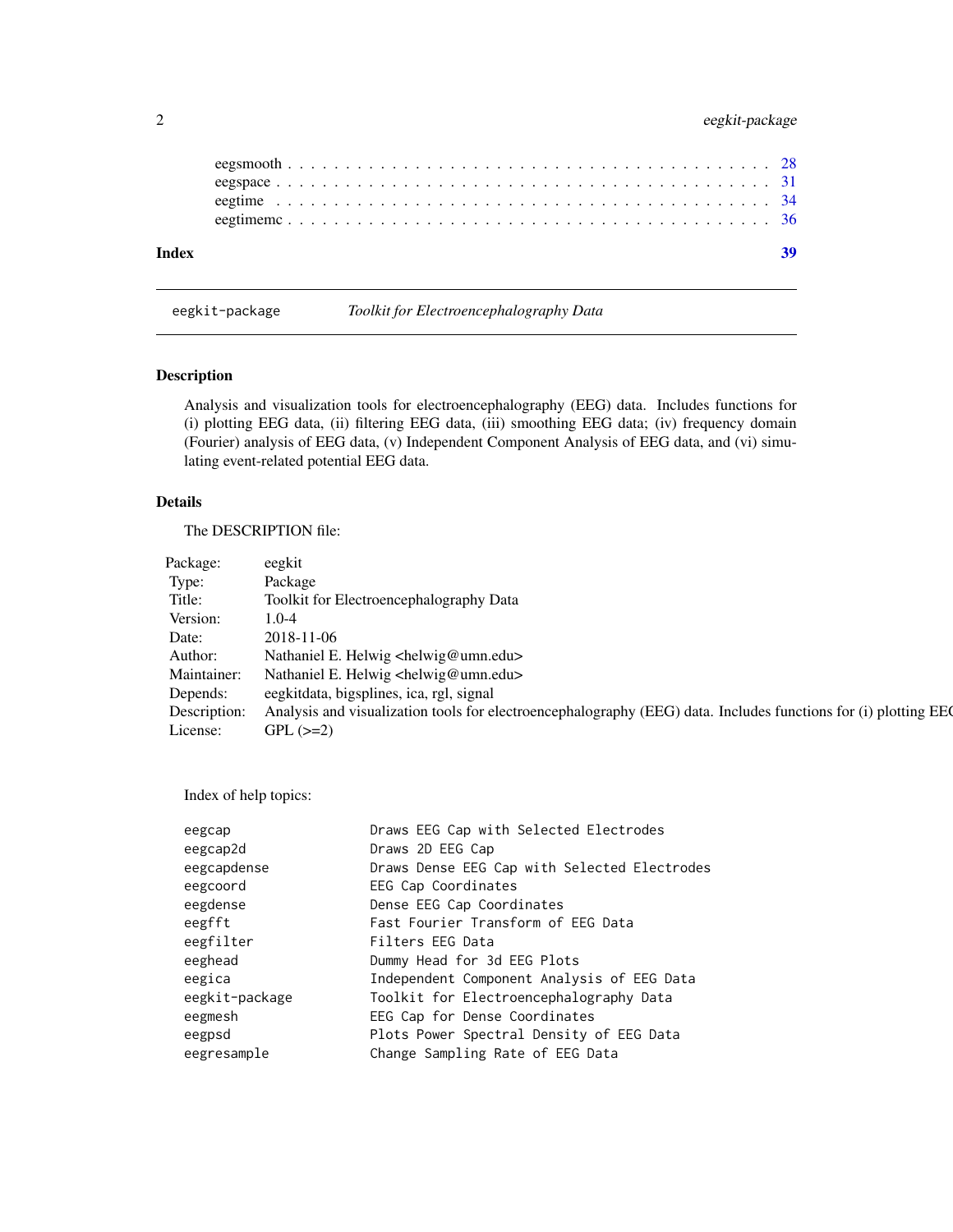#### eegkit-package 3

| Simulate Event-Related Potential EEG Data     |
|-----------------------------------------------|
| Spatial and/or Temporal Smoothing of EEG Data |
| Plots Multi-Channel EEG Spatial Map           |
| Plots Single-Channel EEG Time Course          |
| Plots Multi-Channel EEG Time Course           |
|                                               |

#### Author(s)

Nathaniel E. Helwig <helwig@umn.edu>

Maintainer: Nathaniel E. Helwig <helwig@umn.edu>

#### References

Adler, D., Murdoch, D., and others (2014). *rgl: 3D visualization device system (OpenGL)*. http://CRAN.Rproject.org/package=rgl

Bache, K. & Lichman, M. (2013). UCI Machine Learning Repository [http://archive.ics.uci.edu/ml]. Irvine, CA: University of California, School of Information and Computer Science.

Begleiter, H. *Neurodynamics Laboratory*. State University of New York Health Center at Brooklyn. http://www.downstate.edu/hbnl/

Bell, A.J. & Sejnowski, T.J. (1995). An information-maximization approach to blind separation and blind deconvolution. *Neural Computation, 7*, 1129-1159.

Cardoso, J.F., & Souloumiac, A. (1993). Blind beamforming for non-Gaussian signals. *IEE Proceedings-F, 140*, 362-370.

Cardoso, J.F., & Souloumiac, A. (1996). Jacobi angles for simultaneous diagonalization. *SIAM Journal on Matrix Analysis and Applications, 17*, 161-164.

Cooley, James W., and Tukey, John W. (1965) An algorithm for the machine calculation of complex Fourier series, *Math. Comput. 19*(90), 297-301.

Harrell, F., Dupont, C., and Others. *Hmisc: Harrell Miscellaneous*. http://CRAN.R-project.org/package=Hmisc

Helwig, N. E. (2013). *Fast and stable smoothing spline analysis of variance models for large samples with applications to electroencephalography data analysis*. Unpublished doctoral dissertation. University of Illinois at Urbana-Champaign.

Helwig, N.E. (2018). *bigsplines: Smoothing Splines for Large Samples*. http://CRAN.R-project.org/package=bigsplines

Helwig, N.E. (2018). *ica: Independent Component Analysis*. http://CRAN.R-project.org/package=ica

Helwig, N. E., Hong, S., Hsiao-Wecksler E. T., & Polk, J. D. (2011). Methods to temporally align gait cycle data. Journal of Biomechanics, 44(3), 561-566.

Helwig, N.E. & Hong, S. (2013). A critique of Tensor Probabilistic Independent Component Analysis: Implications and recommendations for multi-subject fMRI data analysis. *Journal of Neuroscience Methods, 213*, 263-273.

Helwig, N. E. & Ma, P. (2015). Fast and stable multiple smoothing parameter selection in smoothing spline analysis of variance models with large samples. *Journal of Computational and Graphical Statistics, 24*(3), 715-732.

Helwig, N. E. & Ma, P. (2016). Smoothing spline ANOVA for super large samples: Scalable computation via rounding parameters. *Statistics and Its Interface, 9*(4), 433-444.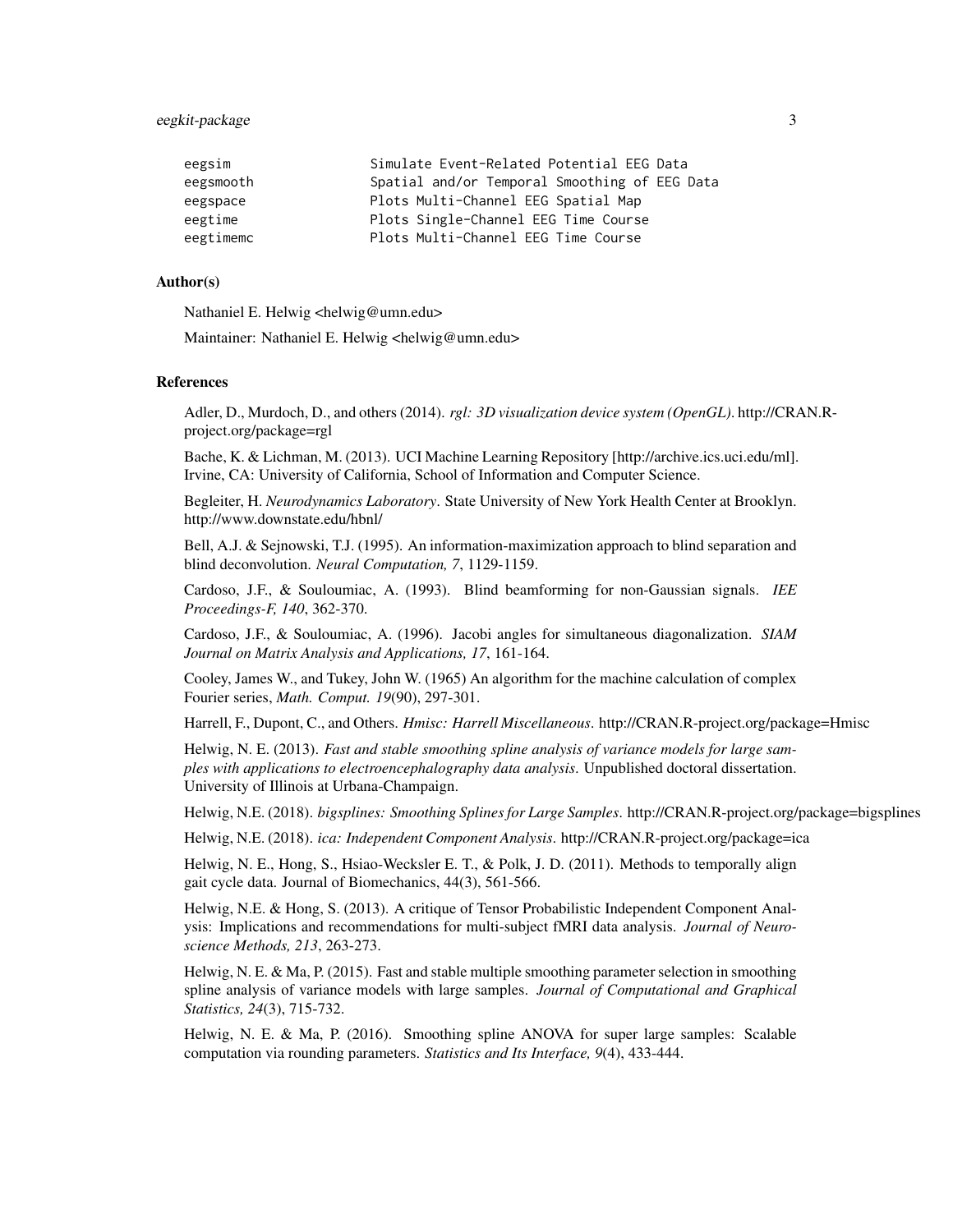<span id="page-3-0"></span>Ingber, L. (1997). Statistical mechanics of neocortical interactions: Canonical momenta indicatros of electroencephalography. *Physical Review E, 55*, 4578-4593.

Ingber, L. (1998). Statistical mechanics of neocortical interactions: Training and testing canonical momenta indicators of EEG. *Mathematical Computer Modelling, 27*, 33-64.

Oostenveld, R., and Praamstra, P. (2001). The Five percent electrode system for high-resolution EEG and ERP measurements. *Clinical Neurophysiology, 112*, 713-719.

Schlager, S. & authors of VCGLIB. (2014). Rvcg: Manipulations of triangular meshes (smoothing, quadric edge collapse decimation, im- and export of various mesh file-formats, cleaning, etc.) based on the VCGLIB API. R packge version 0.7.1. http://CRAN.R-project.org/package=Rvcg.

Singleton, R. C. (1979) Mixed Radix Fast Fourier Transforms, in Programs for Digital Signal Processing, IEEE Digital Signal Processing Committee eds. IEEE Press.

#### See Also

[eegkitdata](#page-0-0)

#### Examples

# See eegcap, eegcapdense, eegfft, eegica, eegresample, # eegsim, eegsmooth, eegspace, eegtime, and eegtimemc

<span id="page-3-1"></span>eegcap *Draws EEG Cap with Selected Electrodes*

#### Description

Creates two- or three-dimensional plot of electroencephalography (EEG) cap with user-input electrodes. Three-dimensional plots are created using the [eegcoord](#page-10-1) data and the [plot3d](#page-0-0) function (from rgl package). Currently supports 84 scalp electrodes, and plots according to the international 10-10 system. Includes customization options (e.g., each electrode can have a unique plotting color, size, label color, etc.).

#### Usage

```
eegcap(electrodes = "10-10", type = c("2d", "3d"),
      plotlabels = TRUE, plotaxes = FALSE, main = "",
      xyzlab = NULL, cex.point = NULL, col.point = NULL,
      col.border = NULL, cex.label = NULL, col.label = NULL,
       nose = TRUE, ears = TRUE, head = TRUE,
      col.head = "AntiqueWhite", index = FALSE,
      plt = c(0.03, 0.97, 0.03, 0.97), ...
```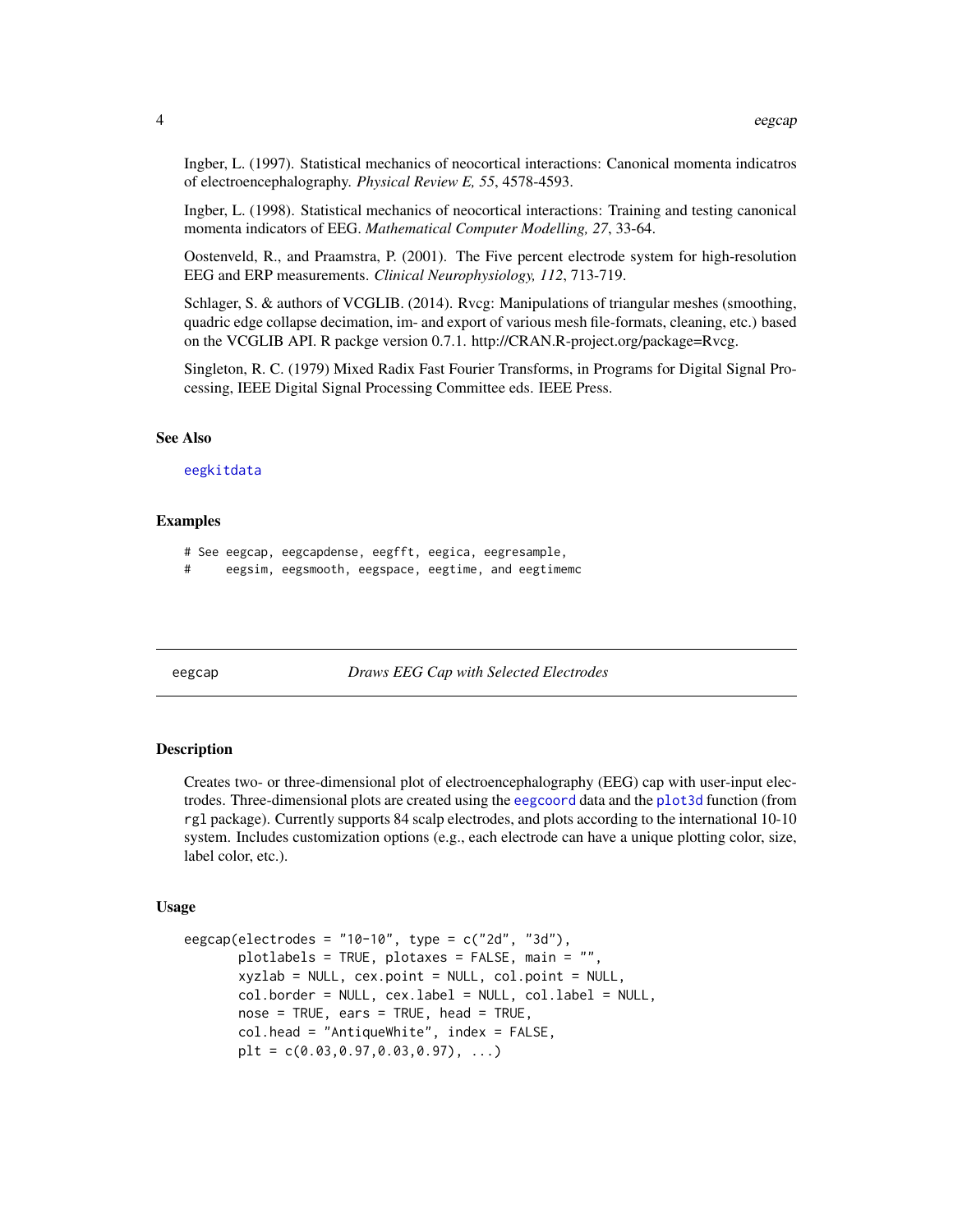#### <span id="page-4-0"></span>eegcap 5

# Arguments

| electrodes | Character vector with electrodes to plot. Each element of electrodes must<br>match one of the 89 reference electrodes (see Notes). Mismatches are ignored<br>(not plotted). Input is NOT case sensitive. Default plots all available electrodes<br>full 10-10 system). |
|------------|------------------------------------------------------------------------------------------------------------------------------------------------------------------------------------------------------------------------------------------------------------------------|
| type       | Type of plot to create: type="3d" produces three-dimensional plot, whereas<br>type="2d" produces two-dimensional projection plot (bird's eye view).                                                                                                                    |
| plotlabels | If TRUE, the electrode labels are plotted.                                                                                                                                                                                                                             |
| plotaxes   | If TRUE, the axes are plotted.                                                                                                                                                                                                                                         |
| main       | Title to use for plot. Default is no title                                                                                                                                                                                                                             |
| xyzlab     | Axis labels to use for plot. If type="2d", then xyzlab should be two-element<br>character vector giving x and y axis labels. If type="3d", then xyzlab should<br>be three-element character vector giving x, y, and z axis labels.                                     |
| cex.point  | Size of electrode points. Can have a unique size for each electrode.                                                                                                                                                                                                   |
| col.point  | Color of electrode points. Can have a unique color for each electrode.                                                                                                                                                                                                 |
| col.border | Color of electrode point borders. Can have a unique color for each electrode.                                                                                                                                                                                          |
| cex.label  | Size of electrode labels. Can have a unique size for each electrode label. Input<br>is ignored if plotlabels=FALSE is used.                                                                                                                                            |
| col.label  | Color of electrode labels. Can have a unique color for each electrode label. Input<br>is ignored if plotlabels=FALSE is used.                                                                                                                                          |
| nose       | If TRUE, triangle is plotted to represent the subject's nose. Ignored if type="3d".                                                                                                                                                                                    |
| ears       | If TRUE, ovals are plotted to represent the subject's ears. Ignored if type="3d".                                                                                                                                                                                      |
| head       | If TRUE, head is plotted. Ignored if type="2d".                                                                                                                                                                                                                        |
| col.head   | Color for dummy head in 3d plot. Ignored if type="2d".                                                                                                                                                                                                                 |
| index      | Logical indicating if the cap row indices should be returned (see Note).                                                                                                                                                                                               |
| plt        | A vector of the form $c(x1, x2, y1, y2)$ giving the coordinates of the plot region<br>as fractions of the current figure region. See par.                                                                                                                              |
| $\cdots$   | Optional inputs for plot or plot 3d function.                                                                                                                                                                                                                          |

#### Value

Produces plot of EEG cap and possibly returns cap row indices.

#### Note

Currently supports 84 scalp electrodes (plus ears and nose): A1 A2 AF1 AF2 AF3 AF4 AF5 AF6 AF7 AF8 AFZ C1 C2 C3 C4 C5 C6 CP1 CP2 CP3 CP4 CP5 CP6 CPZ CZ F1 F2 F3 F4 F5 F6 F7 F8 F9 F10 FC1 FC2 FC3 FC4 FC5 FC6 FCZ FP1 FP2 FPZ FT7 FT8 FT9 FT10 FZ I1 I2 IZ NZ O1 O2 OZ P1 P2 P3 P4 P5 P6 P7 P8 P9 P10 PO1 PO2 PO3 PO4 PO5 PO6 PO7 PO8 PO9 PO10 POZ PZ T7 T8 T9 T10 TP7 TP8 TP9 TP10

See [eegcoord](#page-10-1) for the coordinates used to create plot. Setting index=TRUE returns the row indices of [eegcoord](#page-10-1) that were used to plot the cap.

To save three-dimensional plots, use the [rgl.postscript](#page-0-0) function (from rgl package).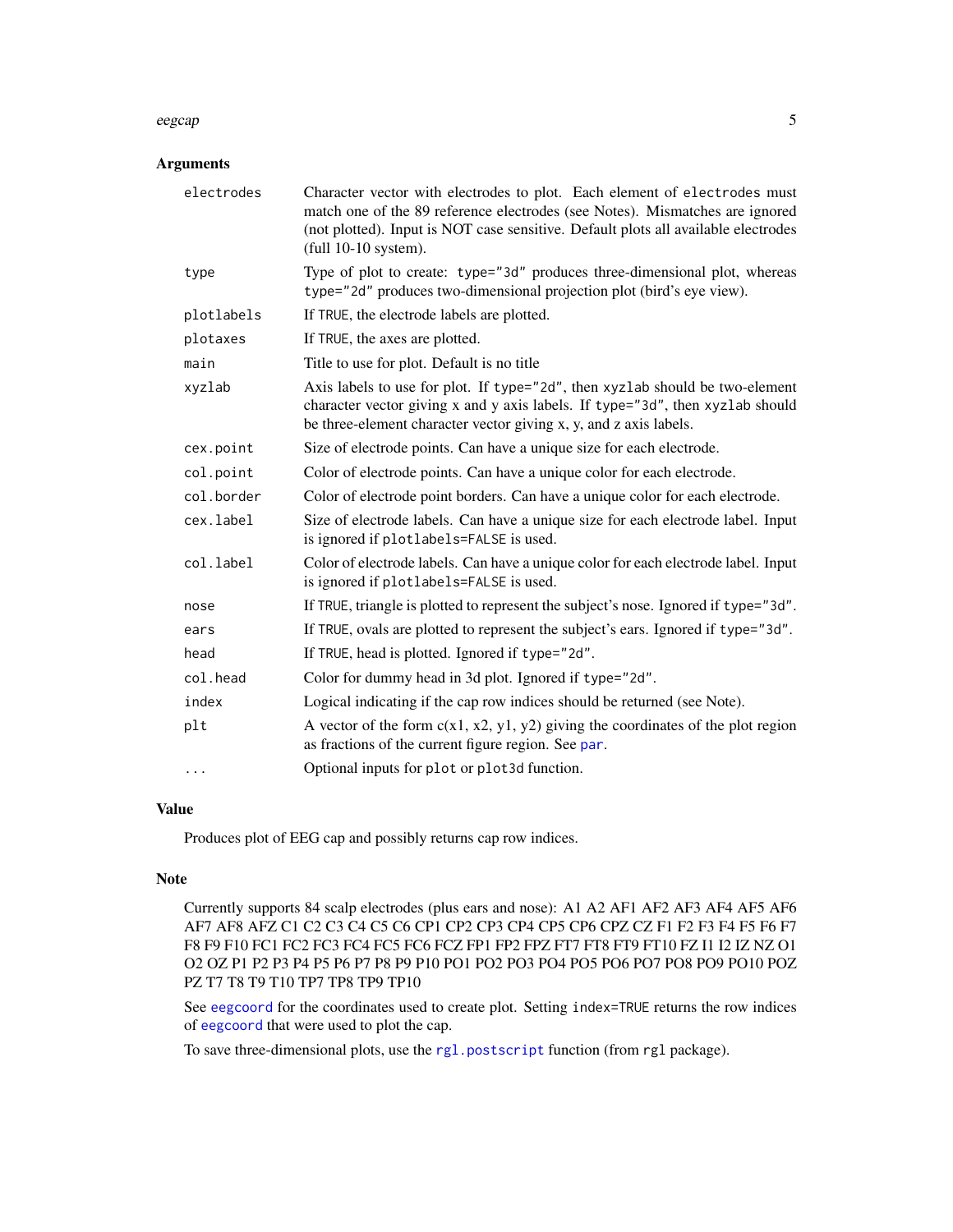6 eegcap ah sida iyo saabada ah sida iyo saabada iyo saabada iyo saabada iyo saabada iyo saabada iyo saabada iyo saabada iyo saabada iyo saabada iyo saabada iyo saabada iyo saabada iyo saabada iyo saabada iyo saabada iyo s

#### Author(s)

Nathaniel E. Helwig <helwig@umn.edu>

#### References

Adler, D., Murdoch, D., and others (2014). *rgl: 3D visualization device system (OpenGL)*. http://CRAN.Rproject.org/package=rgl

Oostenveld, R., and Praamstra, P. (2001). The Five percent electrode system for high-resolution EEG and ERP measurements. *Clinical Neurophysiology, 112*, 713-719.

```
########## EXAMPLE 1 ##########
# plot 10-10 system (default):
# plot full cap 2d (default options)
eegcap()
# plot full cap 2d (different color for ears and nose)
data(eegcoord)
mycols <- rep("white",87)
enames <- rownames(eegcoord)
mycols[enames=="A1"] <- "green"
mycols[enames=="A2"] <- "light blue"
mycols[enames=="NZ"] <- "pink"
eegcap(col.point = mycols)
########## EXAMPLE 2 ##########
# plot 10-20 system:
# plot 2d cap with labels
eegcap("10-20")
# plot 2d cap without labels
eegcap("10-20", plotlabels = FALSE)
########## EXAMPLE 3 ##########
# plot custom subset of electrodes
myelectrodes <- c("FP1","FP2","FPZ","F7","F3","FZ",
                  "F4","F8","T7","C3","CZ","C4","T8",
                  "P7","P3","PZ","P4","P8","O1","O2")
eegcap(myelectrodes)
```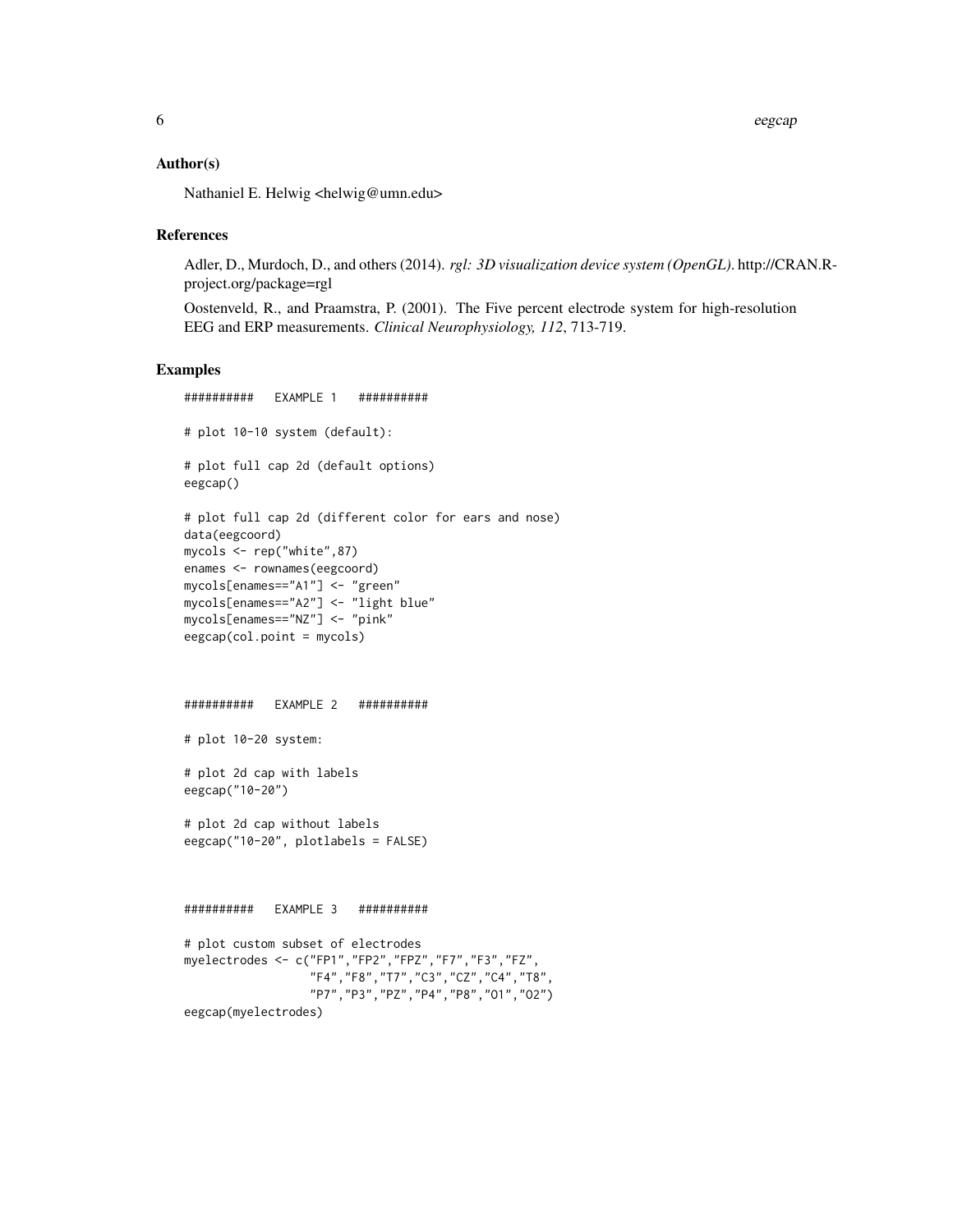<span id="page-6-0"></span>

# Description

Creates two-dimensional plot of electroencephalography (EEG) cap with user-input electrodes. Currently supports 84 scalp electrodes, and plots according to the international 10-10 system. Includes customization options (e.g., each electrode can have a unique plotting color, size, label color, etc.).

#### Usage

```
eegcap2d(electrodes = "10-10", axes = FALSE, asp = 1,
         cex.point = 2.75, col.point = "green", pch.point = 19,
         cex.border = 2.75, col.border = "black", pch.border = 21,
         cex.label = 0.5, col.label = "black",head = TRUE, nose = TRUE, ears = TRUE,
        main = "", xlab = "", ylab = "",
         xlim = c(-13.7, 13.7), ylim = c(-13.7, 13.7), ...
```
# Arguments

| electrodes | Character vector with electrodes to plot. Each element of electrodes must<br>match one of the 89 reference electrodes (see Details). Mismatches are ignored<br>(not plotted). Input is NOT case sensitive. Default plots all available electrodes<br>full 10-10 system). |
|------------|--------------------------------------------------------------------------------------------------------------------------------------------------------------------------------------------------------------------------------------------------------------------------|
| axes       | If FALSE (default), no axes are plotted.                                                                                                                                                                                                                                 |
| asp        | Aspect ratio for plot (defaults to 1).                                                                                                                                                                                                                                   |
| cex.point  | Character EXpansion value for electrodes. Set to a negative value to suppress<br>the electrode plotting.                                                                                                                                                                 |
| col.point  | Color for electrodes. Ignored if $cex.$ point $\leq \varnothing$ .                                                                                                                                                                                                       |
| pch.point  | Plotting character for electrodes. Ignored if $cex.$ point $\leq \emptyset$ .                                                                                                                                                                                            |
| cex.border | Character EXpansion value for electrode borders. Set to a negative value to<br>suppress the electrode border plotting.                                                                                                                                                   |
| col.border | Color for electrode borders. Ignored if $cex. border < 0.$                                                                                                                                                                                                               |
| pch.border | Plotting character for electrode borders. Ignored if $cex. border < 0.$                                                                                                                                                                                                  |
| cex.label  | Character EXpansion value for electrode labels. Set to a negative value to sup-<br>press the electrode label plotting.                                                                                                                                                   |
| col.label  | Color for electrode labels. Ignored if $cex$ . label $\leq \emptyset$ .                                                                                                                                                                                                  |
| head       | If TRUE, a circle is plotted to represent the subject's head.                                                                                                                                                                                                            |
| nose       | If TRUE, a triangle is plotted to represent the subject's nose.                                                                                                                                                                                                          |
| ears       | If TRUE, two ovals are plotted to represent the subject's ears.                                                                                                                                                                                                          |
| main       | Title to use for plot. Default is no title.                                                                                                                                                                                                                              |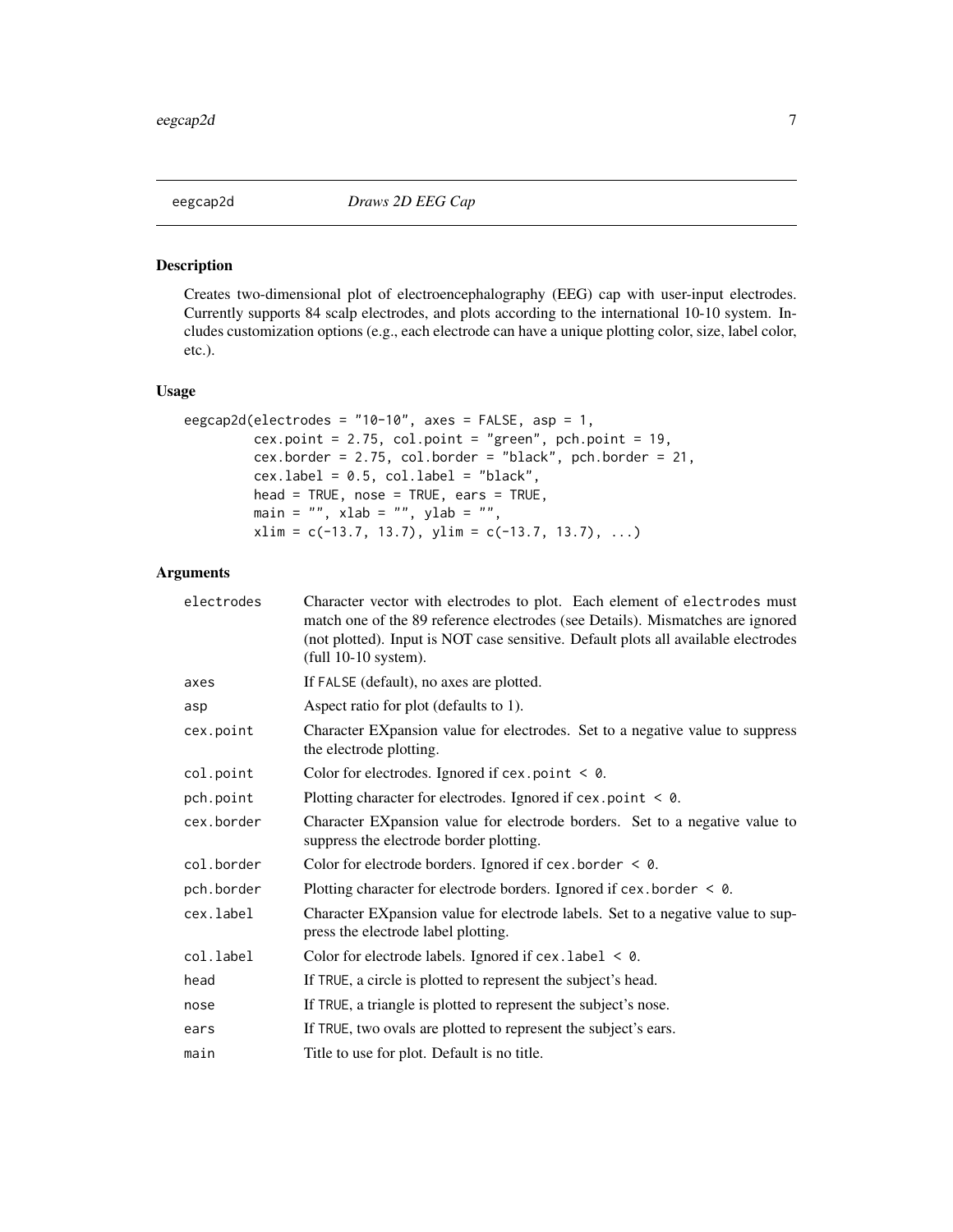<span id="page-7-0"></span>

| xlab. vlab | x-axis and y-axis labels for the plot. Default is no axis labels. |
|------------|-------------------------------------------------------------------|
| xlim. vlim | x-axis and y-axis limits for the plot.                            |
| $\ddotsc$  | Optional inputs for plot function.                                |

# Details

Currently supports 84 scalp electrodes (plus ears and nose): A1 A2 AF1 AF2 AF3 AF4 AF5 AF6 AF7 AF8 AFZ C1 C2 C3 C4 C5 C6 CP1 CP2 CP3 CP4 CP5 CP6 CPZ CZ F1 F2 F3 F4 F5 F6 F7 F8 F9 F10 FC1 FC2 FC3 FC4 FC5 FC6 FCZ FP1 FP2 FPZ FT7 FT8 FT9 FT10 FZ I1 I2 IZ NZ O1 O2 OZ P1 P2 P3 P4 P5 P6 P7 P8 P9 P10 PO1 PO2 PO3 PO4 PO5 PO6 PO7 PO8 PO9 PO10 POZ PZ T7 T8 T9 T10 TP7 TP8 TP9 TP10

See [eegcoord](#page-10-1) for the coordinates used to create plot.

#### Value

Produces plot of EEG cap.

# Note

Unlike the [eegcap](#page-3-1) function, this function does not use par\$p1t for the figure positioning.

#### Author(s)

Nathaniel E. Helwig <helwig@umn.edu>

# References

Oostenveld, R., and Praamstra, P. (2001). The Five percent electrode system for high-resolution EEG and ERP measurements. *Clinical Neurophysiology, 112*, 713-719.

# See Also

See [eegcap](#page-3-1) for a similar implementation, which also supports 3d EEG cap plotting.

```
########## EXAMPLE 1 ##########
# plot 10-10 system (default):
# plot full cap (default options)
eegcap2d()
# plot full cap (different color for ears and nose)
data(eegcoord)
mycols <- rep(NA, 87)
enames <- rownames(eegcoord)
mycols[enames=="A1"] <- "green"
mycols[enames=="A2"] <- "light blue"
```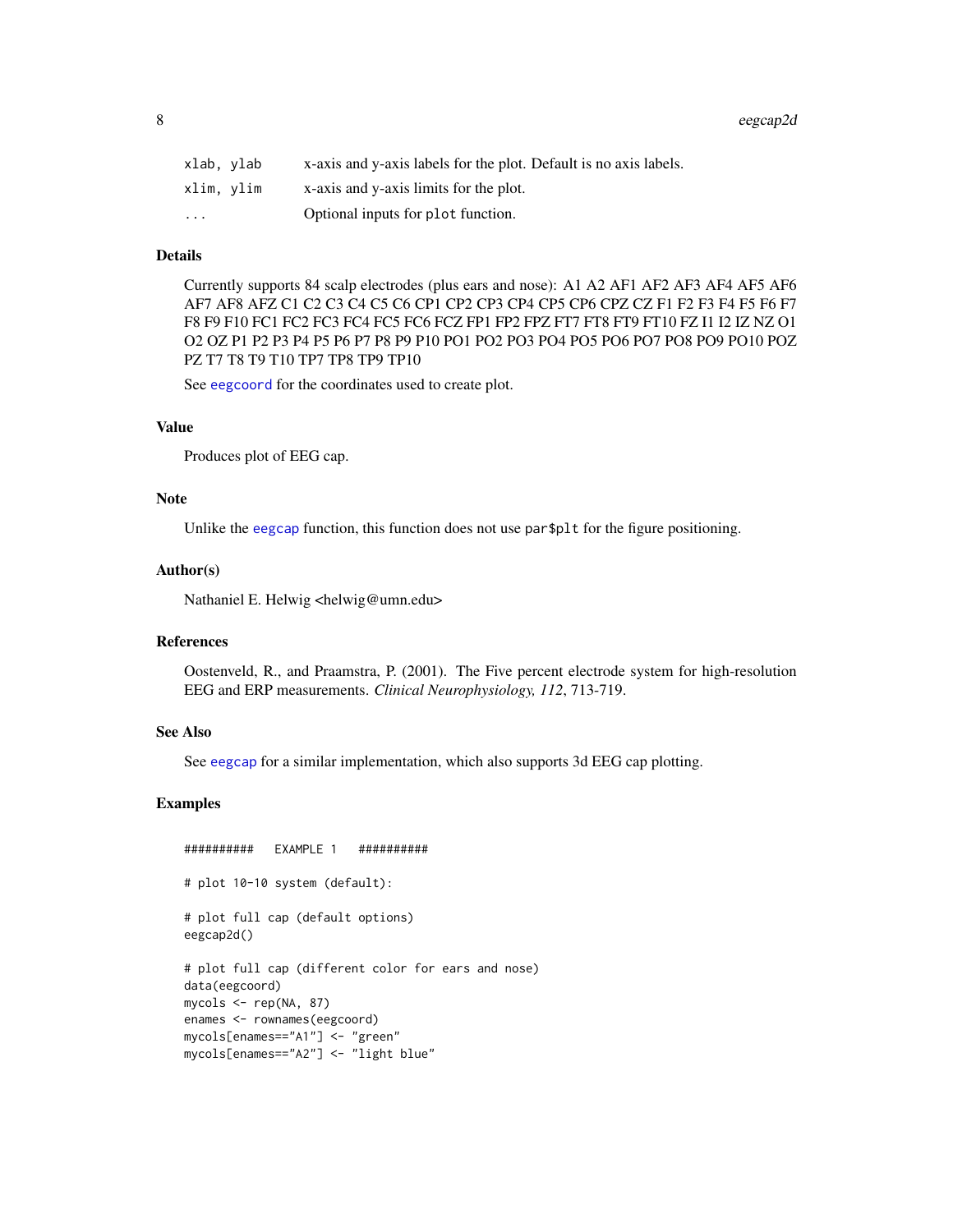# <span id="page-8-0"></span>eegcapdense 9

```
mycols[enames=="NZ"] <- "pink"
eegcap2d(col.point = mycols)
########## EXAMPLE 2 ##########
# plot 10-20 system:
# plot cap with labels
eegcap2d("10-20")
# plot cap without labels
eegcap2d("10-20", cex.label = -1)########## EXAMPLE 3 ##########
# plot custom subset of electrodes
myelectrodes <- c("FP1","FP2","FPZ","F7","F3","FZ",
                  "F4","F8","T7","C3","CZ","C4","T8",
                 "P7","P3","PZ","P4","P8","O1","O2")
eegcap2d(myelectrodes)
```

```
eegcapdense Draws Dense EEG Cap with Selected Electrodes
```
#### **Description**

Creates two- or three-dimensional plot of dense electroencephalography (EEG) cap that spans userinput electrodes. Three-dimensional plots are created using the [eegdense](#page-11-1) data and the [plot3d](#page-0-0) function (from rgl package). Currently supports 933 scalp electrodes. Includes customization options (e.g., each electrode can have a unique plotting color, size, label color, etc.).

#### Usage

```
eegcapdense(electrodes = "10-10", type = c("2d", "3d"),
            plotlabels = TRUE, plotaxes = FALSE, main = "",
            xyzlab = NULL, cex.point = NULL, col.point = NULL,
            cex.label = NULL, col.label = NULL, nose = TRUE,
            ears = TRUE, head = TRUE, col.head = "AntiqueWhite",
            index = FALSE, zconst = 0.5, plt = c(0.03, 0.97, 0.03, 0.97), ...
```
#### Arguments

electrodes Character vector with electrodes to plot. Each element of electrodes must match one of the 89 reference electrodes (see Notes). Mismatches are ignored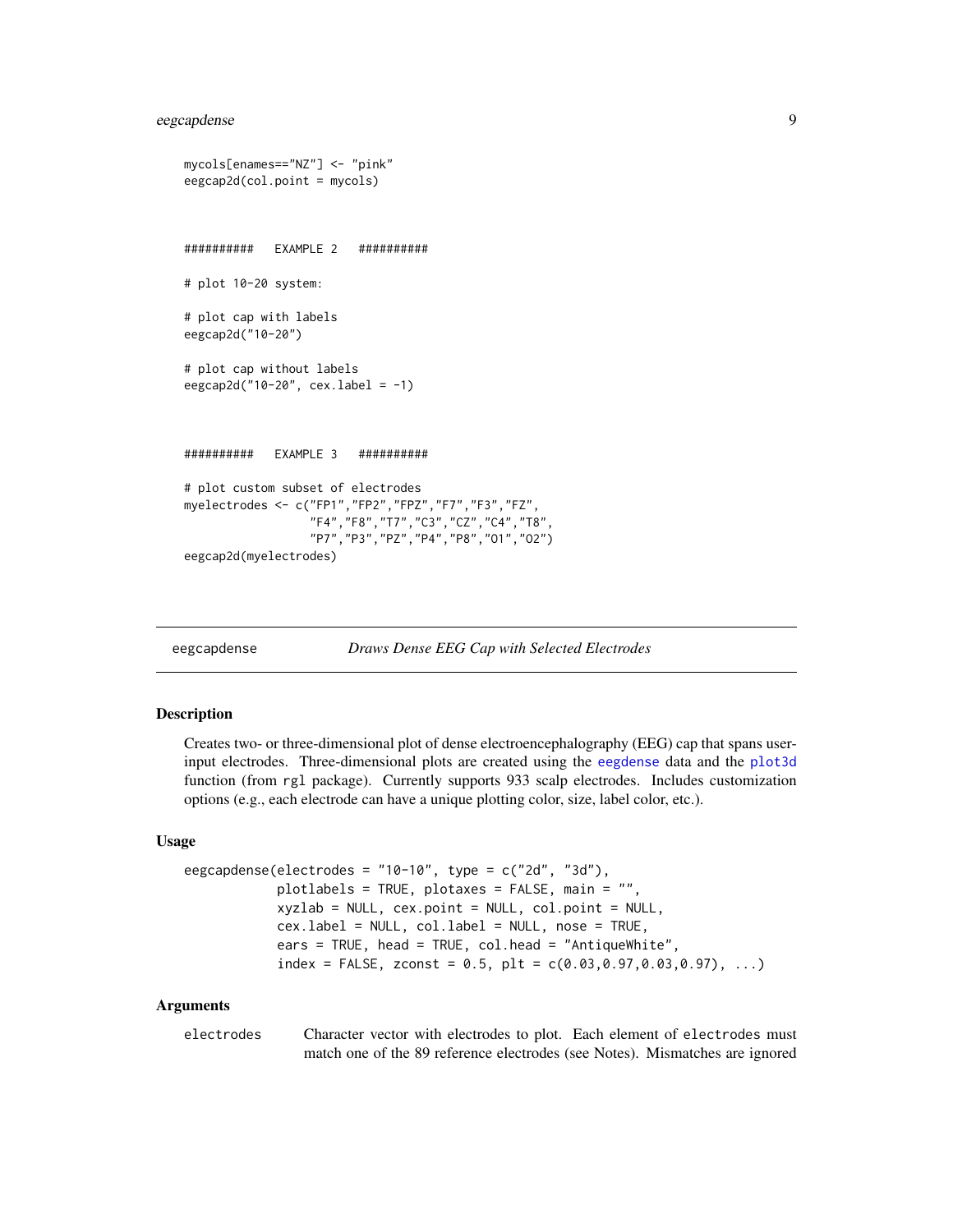<span id="page-9-0"></span>

|            | (not plotted). Input is NOT case sensitive. Default plots all available electrodes<br>(full 10-10 system).                                                                                                                         |
|------------|------------------------------------------------------------------------------------------------------------------------------------------------------------------------------------------------------------------------------------|
| type       | Type of plot to create: type="3d" produces three-dimensional plot, whereas<br>type="2d" produces two-dimensional projection plot (bird's eye view).                                                                                |
| plotlabels | If TRUE, the electrode labels are plotted.                                                                                                                                                                                         |
| plotaxes   | If TRUE, the axes are plotted.                                                                                                                                                                                                     |
| main       | Title to use for plot. Default is no title                                                                                                                                                                                         |
| xyzlab     | Axis labels to use for plot. If type="2d", then xyzlab should be two-element<br>character vector giving x and y axis labels. If type="3d", then xyzlab should<br>be three-element character vector giving x, y, and z axis labels. |
| cex.point  | Size of electrode points. Can have a unique size for each electrode.                                                                                                                                                               |
| col.point  | Color of electrode points. Can have a unique color for each electrode.                                                                                                                                                             |
| cex.label  | Size of electrode labels. Can have a unique size for each electrode label. Input<br>is ignored if plotlabels=FALSE is used.                                                                                                        |
| col.label  | Color of electrode labels. Can have a unique color for each electrode label. Input<br>is ignored if plotlabels=FALSE is used.                                                                                                      |
| nose       | If TRUE, triangle is plotted to represent the subject's nose. Ignored if type="3d".                                                                                                                                                |
| ears       | If TRUE, ovals are plotted to represent the subject's ears. Ignored if type="3d".                                                                                                                                                  |
| head       | If TRUE, head is plotted. Ignored if type="2d".                                                                                                                                                                                    |
| col.head   | Color for dummy head in 3d plot. Ignored if type="2d".                                                                                                                                                                             |
| index      | Logical indicating if the cap row indices should be returned (see Note).                                                                                                                                                           |
| zconst     | Scalar controlling which row indices should be returned (see Note).                                                                                                                                                                |
| plt        | A vector of the form $c(x1, x2, y1, y2)$ giving the coordinates of the plot region<br>as fractions of the current figure region. See par.                                                                                          |
| .          | Optional inputs for plot or plot 3d function.                                                                                                                                                                                      |

# Value

Produces plot of EEG cap and possibly returns cap row indices.

# Note

Currently supports 84 scalp electrodes (plus ears and nose): A1 A2 AF1 AF2 AF3 AF4 AF5 AF6 AF7 AF8 AFZ C1 C2 C3 C4 C5 C6 CP1 CP2 CP3 CP4 CP5 CP6 CPZ CZ F1 F2 F3 F4 F5 F6 F7 F8 F9 F10 FC1 FC2 FC3 FC4 FC5 FC6 FCZ FP1 FP2 FPZ FT7 FT8 FT9 FT10 FZ I1 I2 IZ NZ O1 O2 OZ P1 P2 P3 P4 P5 P6 P7 P8 P9 P10 PO1 PO2 PO3 PO4 PO5 PO6 PO7 PO8 PO9 PO10 POZ PZ T7 T8 T9 T10 TP7 TP8 TP9 TP10

See [eegdense](#page-11-1) for the coordinates used to create plot. Setting index=TRUE returns the row indices of [eegdense](#page-11-1) that were used to plot the cap. Only returns row indices with z-coordinates  $>=($ zminzconst), where zmin is minimum z-coordinate of input electrodes.

To save three-dimensional plots, use the [rgl.postscript](#page-0-0) function (from rgl package).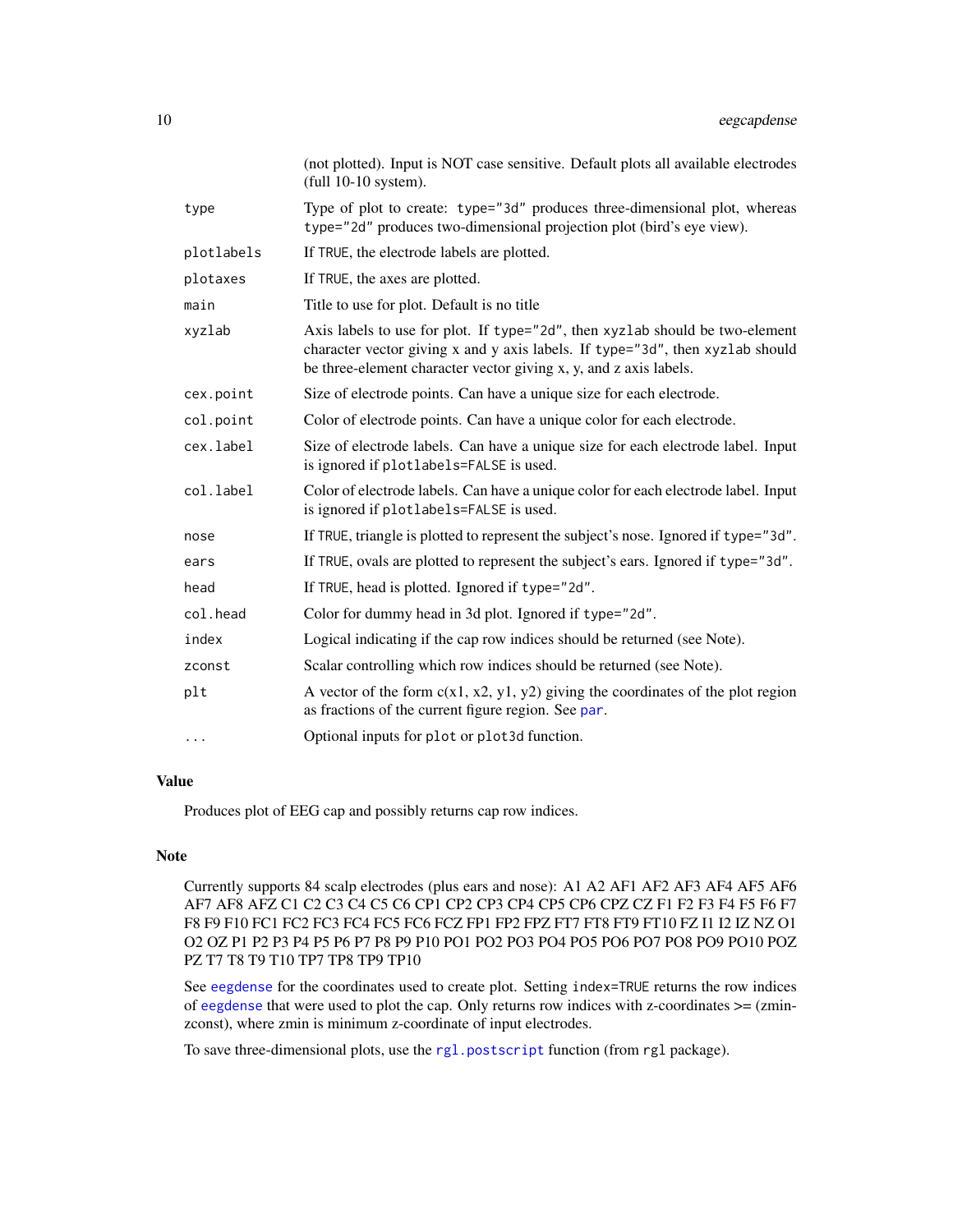#### <span id="page-10-0"></span>eegcoord 11

#### Author(s)

Nathaniel E. Helwig <helwig@umn.edu>

#### References

Adler, D., Murdoch, D., and others (2014). *rgl: 3D visualization device system (OpenGL)*. http://CRAN.Rproject.org/package=rgl

Oostenveld, R., and Praamstra, P. (2001). The Five percent electrode system for high-resolution EEG and ERP measurements. *Clinical Neurophysiology, 112*, 713-719.

#### Examples

```
########## EXAMPLE 1 ##########
# plot 10-10 system (default):
eegcapdense()
########## EXAMPLE 2 ##########
# plot 10-20 system:
eegcapdense("10-20", plotlabels = FALSE)
########## EXAMPLE 3 ##########
# plot custom subset of electrodes
myelectrodes <- c("FP1","FP2","FPZ","F7","F3","FZ",
                 "F4","F8","T7","C3","CZ","C4","T8",
                 "P7","P3","PZ","P4","P8","O1","O2")
eegcapdense(myelectrodes)
```
<span id="page-10-1"></span>eegcoord *EEG Cap Coordinates*

#### Description

Three-dimensional electroencephalography (EEG) electrode coordinates (measured in cm), and corresponding projection onto two-dimensional xy plane. Contains 84 scalp electrodes, as well as nose and ears.

#### Usage

data(eegcoord)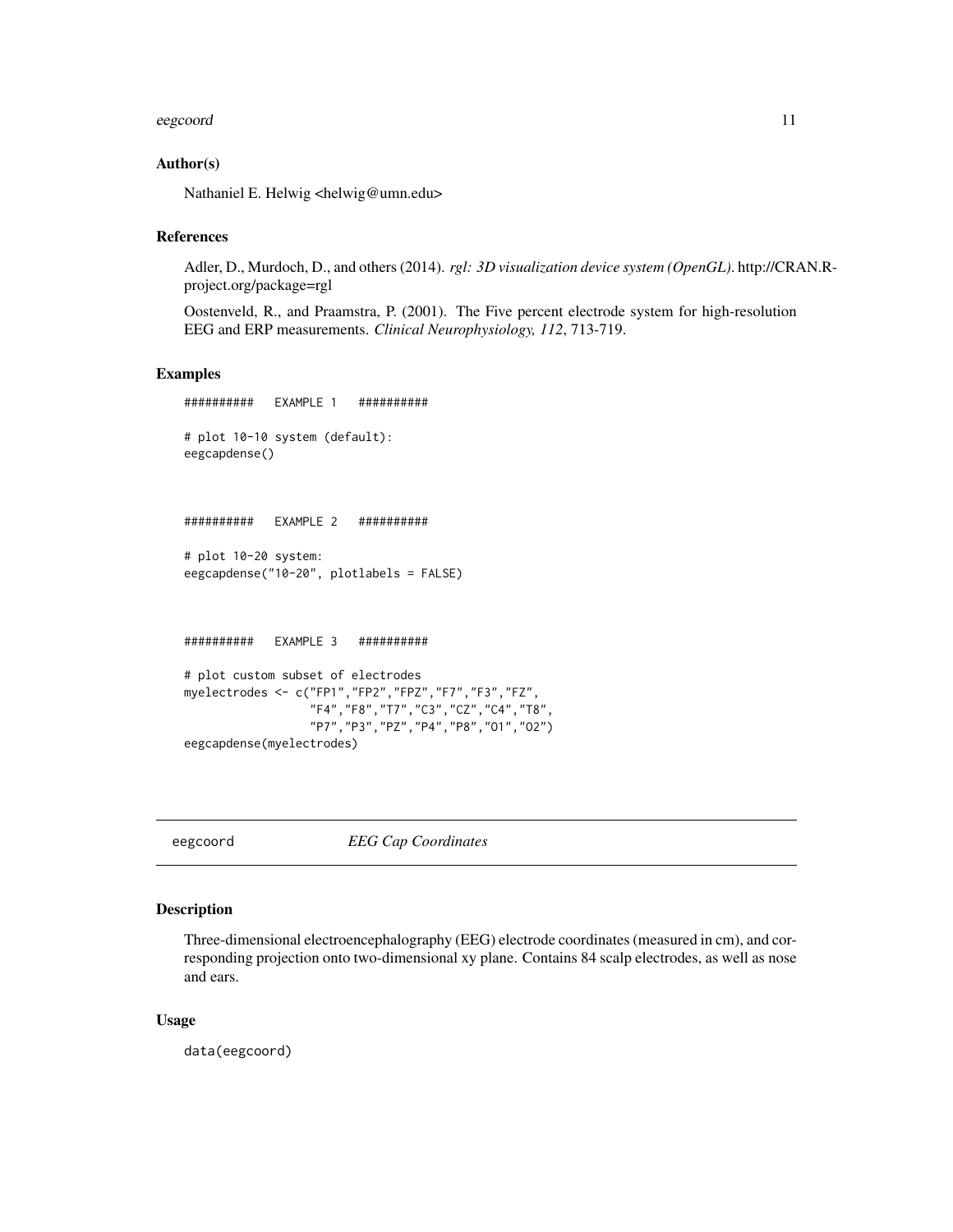#### <span id="page-11-0"></span>12 eegdense

#### Format

A data frame with 87 observations and the following 5 variables:

x x-coordinate of 3d cap (numeric).

y y-coordinate of 3d cap (numeric).

z z-coordinate of 3d cap (numeric).

xproj Projected x-coordinate of 2d cap (numeric).

yproj Projected y-coordinate of 2d cap (numeric).

Electrode channel name labels can be obtained using rownames(eegcoord).

### Author(s)

Nathaniel E. Helwig <helwig@umn.edu>

#### Source

Created by Nathaniel E. Helwig (2014) using:

Adler, D., Murdoch, D., and others (2014). *rgl: 3D visualization device system (OpenGL)*. http://CRAN.Rproject.org/package=rgl

Oostenveld, R., and Praamstra, P. (2001). The Five percent electrode system for high-resolution EEG and ERP measurements. *Clinical Neurophysiology, 112*, 713-719.

Schlager, S. & authors of VCGLIB. (2014). Rvcg: Manipulations of triangular meshes (smoothing, quadric edge collapse decimation, im- and export of various mesh file-formats, cleaning, etc.) based on the VCGLIB API. R packge version 0.7.1. http://CRAN.R-project.org/package=Rvcg.

#### Examples

########## EXAMPLE ##########

```
data(eegcoord)
enames <- rownames(eegcoord)
# plot3d(eegcoord[,1],eegcoord[,2],eegcoord[,3],size=10,col="green")
# text3d(eegcoord[,1],eegcoord[,2],eegcoord[,3],texts=enames,col="blue")
plot(eegcoord[,4],eegcoord[,5],cex=2,col="green",pch=19)
text(eegcoord[,4],eegcoord[,5],labels=enames,col="blue")
```
<span id="page-11-1"></span>eegdense *Dense EEG Cap Coordinates*

#### **Description**

Dense (hypothetical) three-dimensional electroencephalography (EEG) electrode coordinates, and corresponding projection onto two-dimensional plane. Dense cap spans the 84 scalp electrodes defined in [eegcoord](#page-10-1).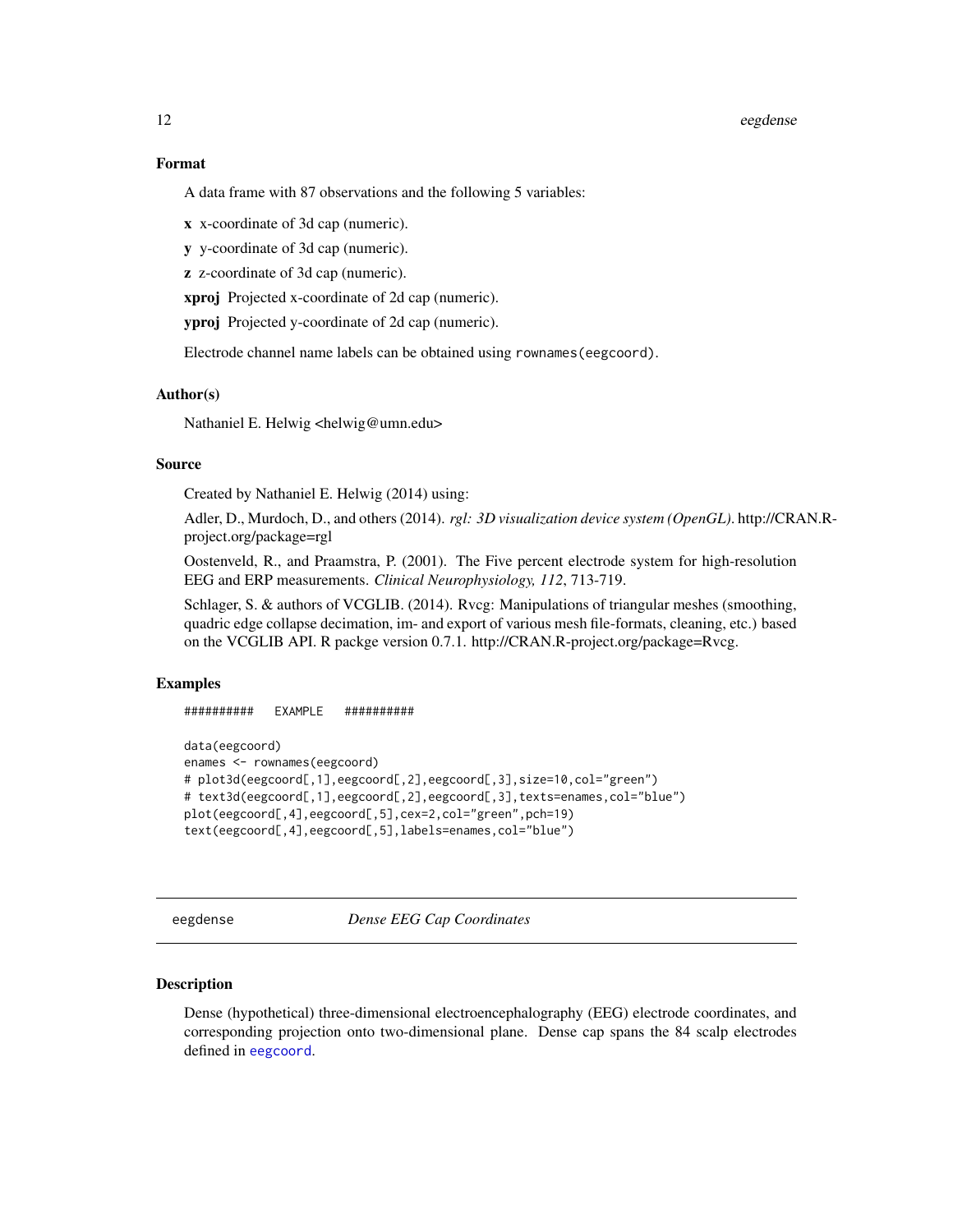<span id="page-12-0"></span> $e^{i\theta}$  eegfft 13

### Usage

data(eegdense)

### Format

A data frame with 977 observations and the following 5 variables:

x x-coordinate of 3d cap (numeric).

y y-coordinate of 3d cap (numeric).

z z-coordinate of 3d cap (numeric).

xproj Projected x-coordinate of 2d cap (numeric).

yproj Projected y-coordinate of 2d cap (numeric).

# Author(s)

Nathaniel E. Helwig <helwig@umn.edu>

# Source

Created by Nathaniel E. Helwig (2014) using:

Adler, D., Murdoch, D., and others (2014). *rgl: 3D visualization device system (OpenGL)*. http://CRAN.Rproject.org/package=rgl

Oostenveld, R., and Praamstra, P. (2001). The Five percent electrode system for high-resolution EEG and ERP measurements. *Clinical Neurophysiology, 112*, 713-719.

Schlager, S. & authors of VCGLIB. (2014). Rvcg: Manipulations of triangular meshes (smoothing, quadric edge collapse decimation, im- and export of various mesh file-formats, cleaning, etc.) based on the VCGLIB API. R packge version 0.7.1. http://CRAN.R-project.org/package=Rvcg.

#### Examples

########## EXAMPLE ##########

```
data(eegdense)
# plot3d(eegdense[,1],eegdense[,2],eegdense[,3],size=10,col="green")
plot(eegdense[,4],eegdense[,5],cex=1,col="green",pch=19)
```
<span id="page-12-1"></span>eegfft *Fast Fourier Transform of EEG Data*

### Description

Finds the strength (amplitude) and phase shift of the input signal(s) at a particular range of frequencies via a Discrete Fast Fourier Transform (FFT). Can input single or multi-channel data.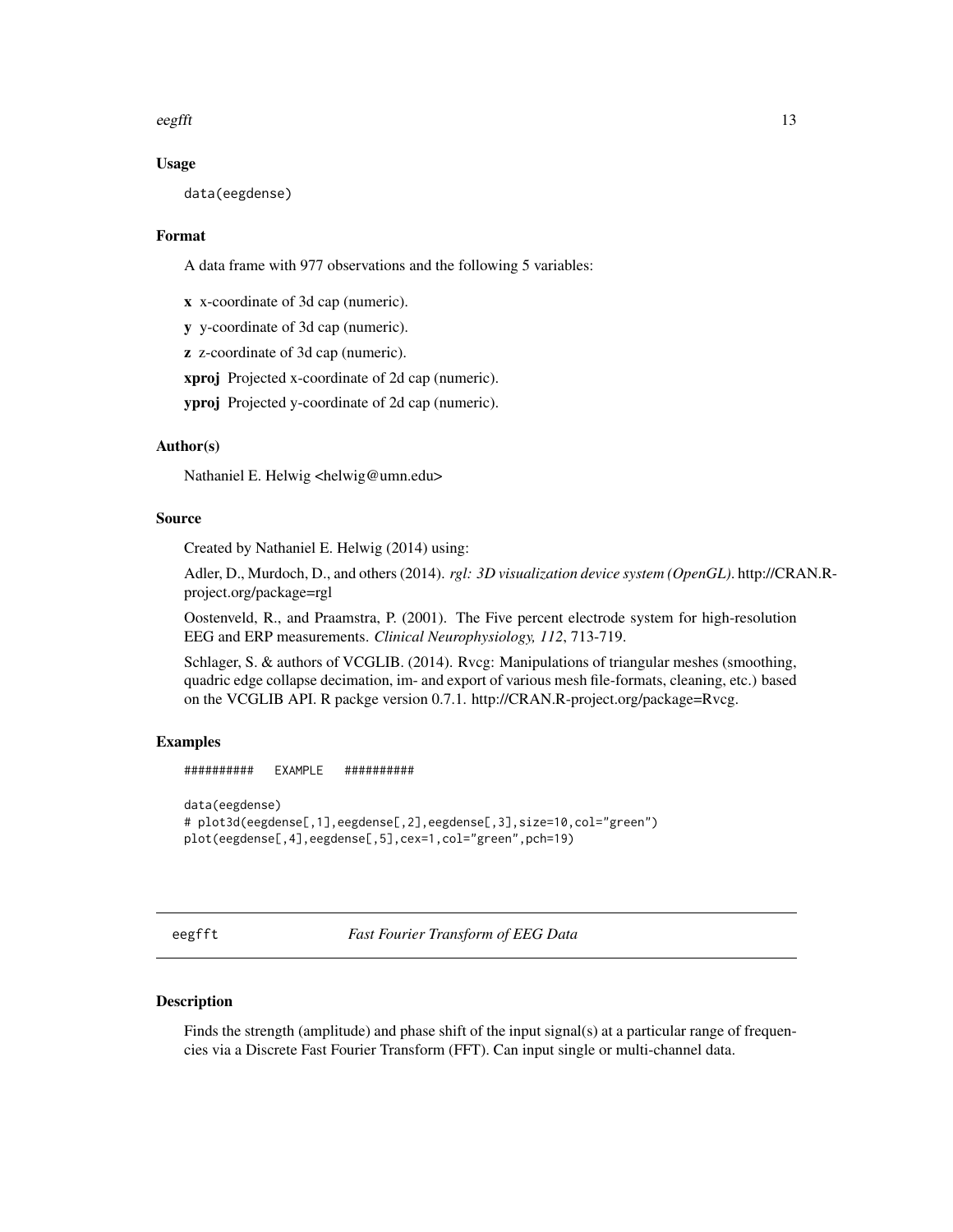#### <span id="page-13-0"></span>Usage

eegfft(x, Fs, lower, upper)

# Arguments

| $\mathsf{x}$ | Vector or matrix (time by channel) of EEG data with n time points.                                                         |
|--------------|----------------------------------------------------------------------------------------------------------------------------|
| Fs           | Sampling rate of x in Hz such that $n = s * Fs$ where s is the number of seconds<br>of input data (some positive integer). |
| lower        | Lower band in Hz. Smallest frequency to keep (defaults to 0).                                                              |
| upper        | Upper band in Hz. Largest frequency to keep (defaults to $Fs/2 - Fs/n$ ).                                                  |

# Details

The [fft](#page-0-0) function (or [mvfft](#page-0-0) function) is used to implement the FFT (or multivatiate FFT). Given the FFT, the *strength* of the signal is the modulus ([Mod](#page-0-0)), and the *phase.shift* is the angle ([Arg](#page-0-0)).

# Value

If  $x$  is a vector, returns a data frame with variables:

| frequency                                                       | vector of frequencies                                                       |  |  |  |  |
|-----------------------------------------------------------------|-----------------------------------------------------------------------------|--|--|--|--|
| strength                                                        | strength (amplitude) of signal at each frequency                            |  |  |  |  |
| phase.shift                                                     | phase shift of signal at each frequency                                     |  |  |  |  |
| If x is a matrix with J channels, returns a list with elements: |                                                                             |  |  |  |  |
| frequency                                                       | vector of frequencies of length F                                           |  |  |  |  |
| strength                                                        | F by J matrix: strength (amplitude) of signal at each frequency and channel |  |  |  |  |
| phase.shift                                                     | F by J matrix: phase shift of signal at each frequency and channel          |  |  |  |  |

#### Note

The strength of the signal has the same unit as the input (typically microvolts), and the phase shift is measured in radians (range  $-pi$  to  $pi$ ).

# Author(s)

Nathaniel E. Helwig <helwig@umn.edu>

#### References

Cooley, James W., and Tukey, John W. (1965) An algorithm for the machine calculation of complex Fourier series, Math. Comput. 19(90), 297-301.

Singleton, R. C. (1979) Mixed Radix Fast Fourier Transforms, in Programs for Digital Signal Processing, IEEE Digital Signal Processing Committee eds. IEEE Press.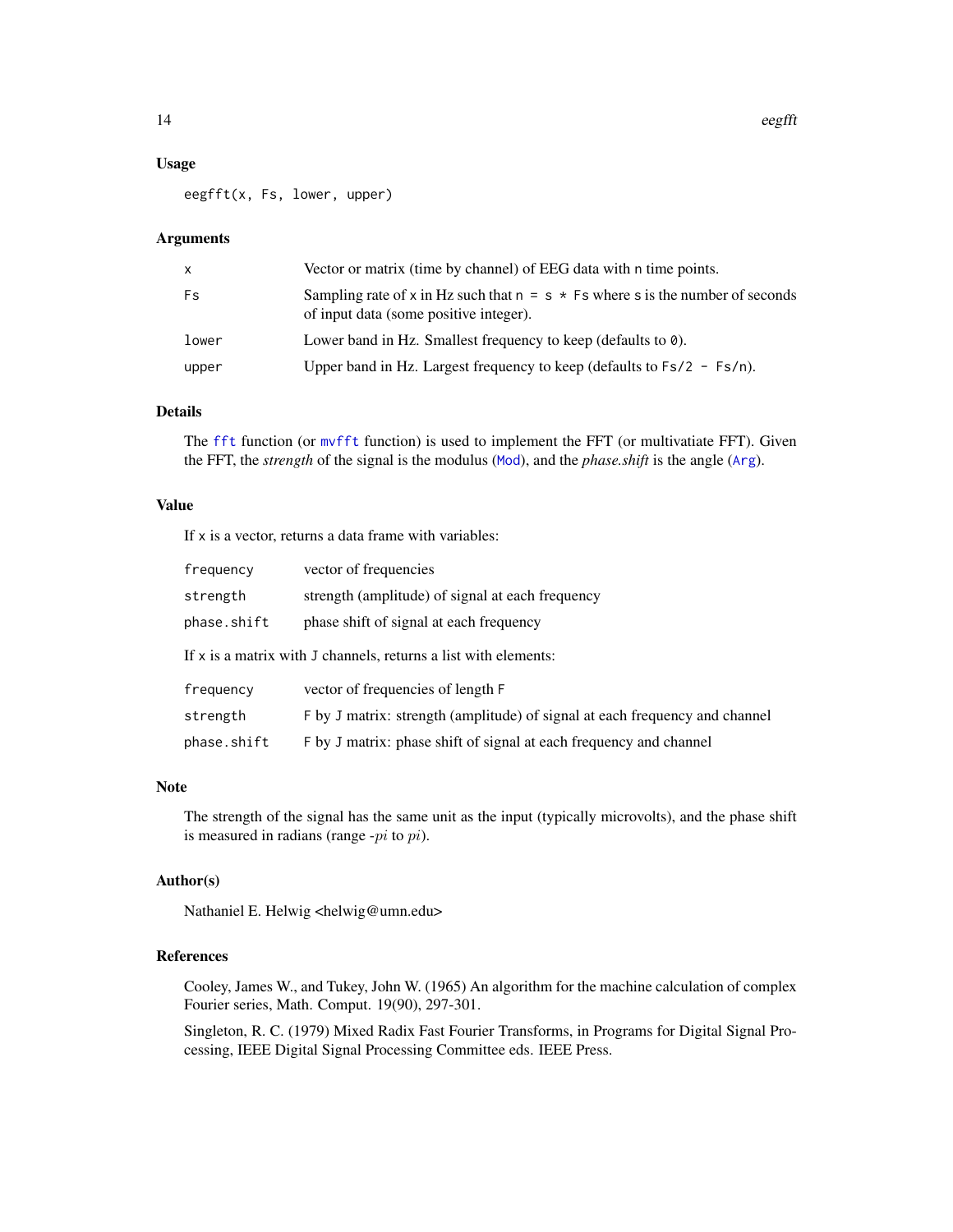#### eegfft 15

```
########## EXAMPLE ##########
### Data Generation ###
# parameters for signal
Fs <- 1000 12 Signal # 1000 Hz signal
s < -3 # 3 seconds of data
t < - seq(0, s - 1/Fs, by = 1/Fs) # time sequence
n <- length(t) # number of data points
freqs \le c(1, 5, 10, 20) # frequencies
amp \le c(2, 1.5, 3, 1.75) # strengths (amplitudes)
phs \leq c(0, pi/6, pi/4, pi/2) # phase shifts
# create data generating signals
mu < - rep(0, n)for(j in 1:length(freqs)){
 mu <- mu + amp[j] * sin(2*pi*t*freqs[j] + phs[j])
}
set.seed(1) # set random seede <- rnorm(n) # Gaussian error
y \le -mu + e # data = mean + error
### FFT of Noise-Free Data ###
# fft of noise-free data
ef \leq eegfft(mu, Fs = Fs, upper = 40)
head(ef)
ef[ef$strength > 0.25,]
# plot frequency strength
par(mfrow = c(1,2))plot(x = efffrequency, y = effstrength, t = "b",xlab = "Frequency (Hz)",
    ylab = expression("Strength (" * mu * "V)"),
    main = "FFT of Noise-Free Data")
# compare to data generating parameters
cbind(amp, ef$strength[ef$strength > 0.25])
cbind(\text{phs - pi/2, ef$phase[ef$strength > 0.25]})### FFT of Noisy Data ###
# fft of noisy data
ef \leq eegfft(y, Fs = Fs, upper = 40)
head(ef)
ef[ef$strength > 0.25,]
# plot frequency strength
```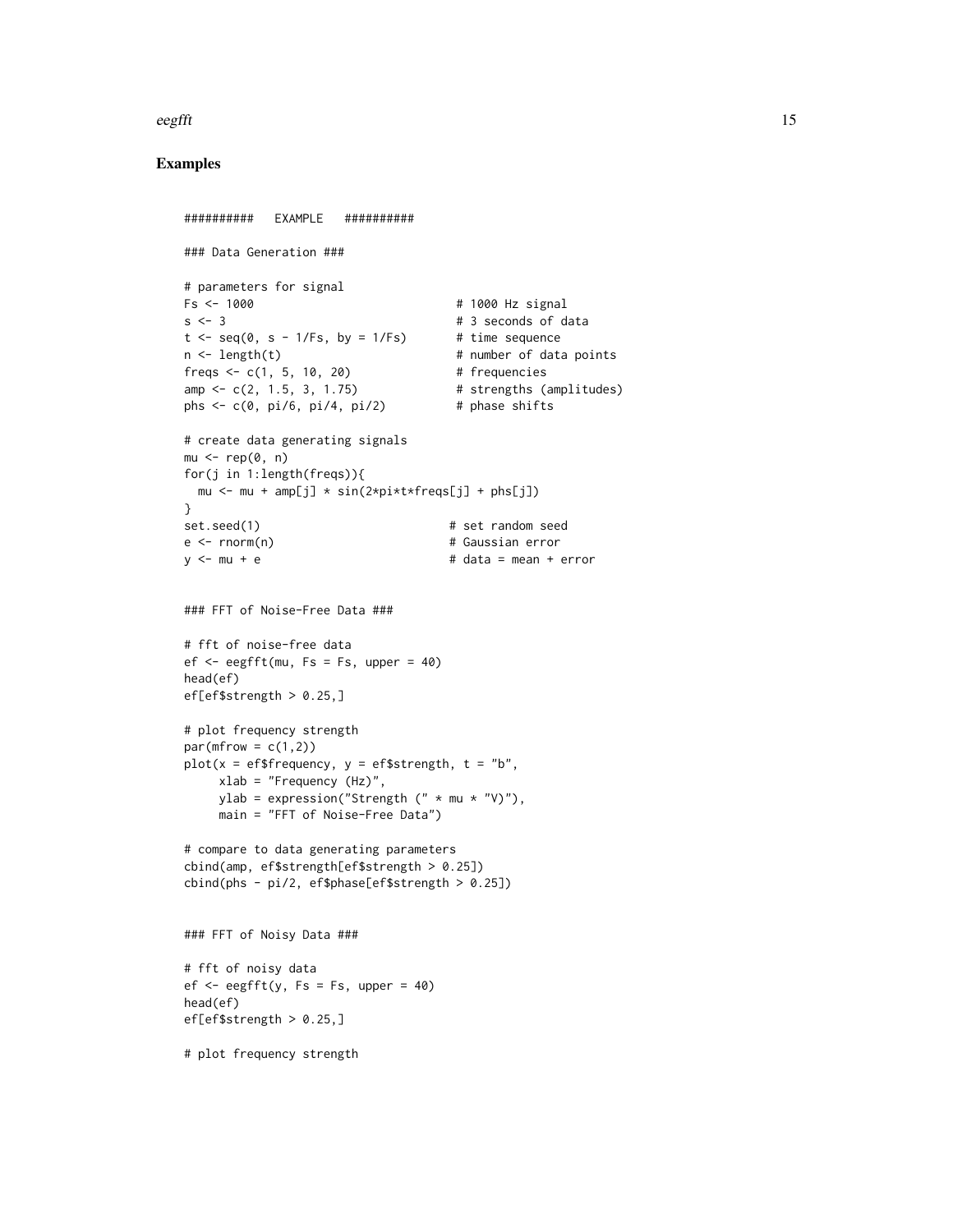```
plot(x = efffrequency, y = effstrength, t = "b",xlab = "Frequency (Hz)",
    ylab = expression("Strength (" * mu * "V)"),
    main = "FFT of Noisy Data")
# compare to data generating parameters
cbind(amp, ef$strength[ef$strength > 0.25])
cbind(phs - pi/2, ef$phase[ef$strength > 0.25])
```
#### eegfilter *Filters EEG Data*

# Description

Low-pass, high-pass, or band-pass filter EEG data using either a Butterworth filter (default) or a finite impulse response (FIR) filter.

# Usage

```
eegfilter(x, Fs, lower, upper, method = "butter",
         order = 3L, forwardreverse = TRUE,
          scale = FALSE, plot = FALSE)
```
#### Arguments

| $\times$ | Vector or matrix (time by channel) of EEG data with n time points.                                                                                   |
|----------|------------------------------------------------------------------------------------------------------------------------------------------------------|
| Fs       | Sampling rate of x in Hz.                                                                                                                            |
| lower    | Lower band in Hz. Smallest frequency to keep.                                                                                                        |
| upper    | Upper band in Hz. Largest frequency to keep.                                                                                                         |
| method   | Filtering method. Either "butter" for a Butterworth filter or "fir1" for a FIR<br>filter.                                                            |
| order    | Order of the filter. See corresponding argument of butter or fir1.                                                                                   |
|          | forwardreverse If TRUE (default), the data are forward and reverse filtered via filtfilt. Other-<br>wise the data are (forward) filtered via filter. |
| scale    | If FALSE (default), the filter is not normalized. Otherwise the magnitude of the<br>center of the first passband is normalized to 1.                 |
| plot     | If TRUE, the filter is plotted via freqz_plot.                                                                                                       |

# Details

For a low-pass filter, only enter the upper frequency to keep. For a high-pass filter, only enter the lower frequency to keep. For a band-pass filter, enter both the lower and upper frequency bounds.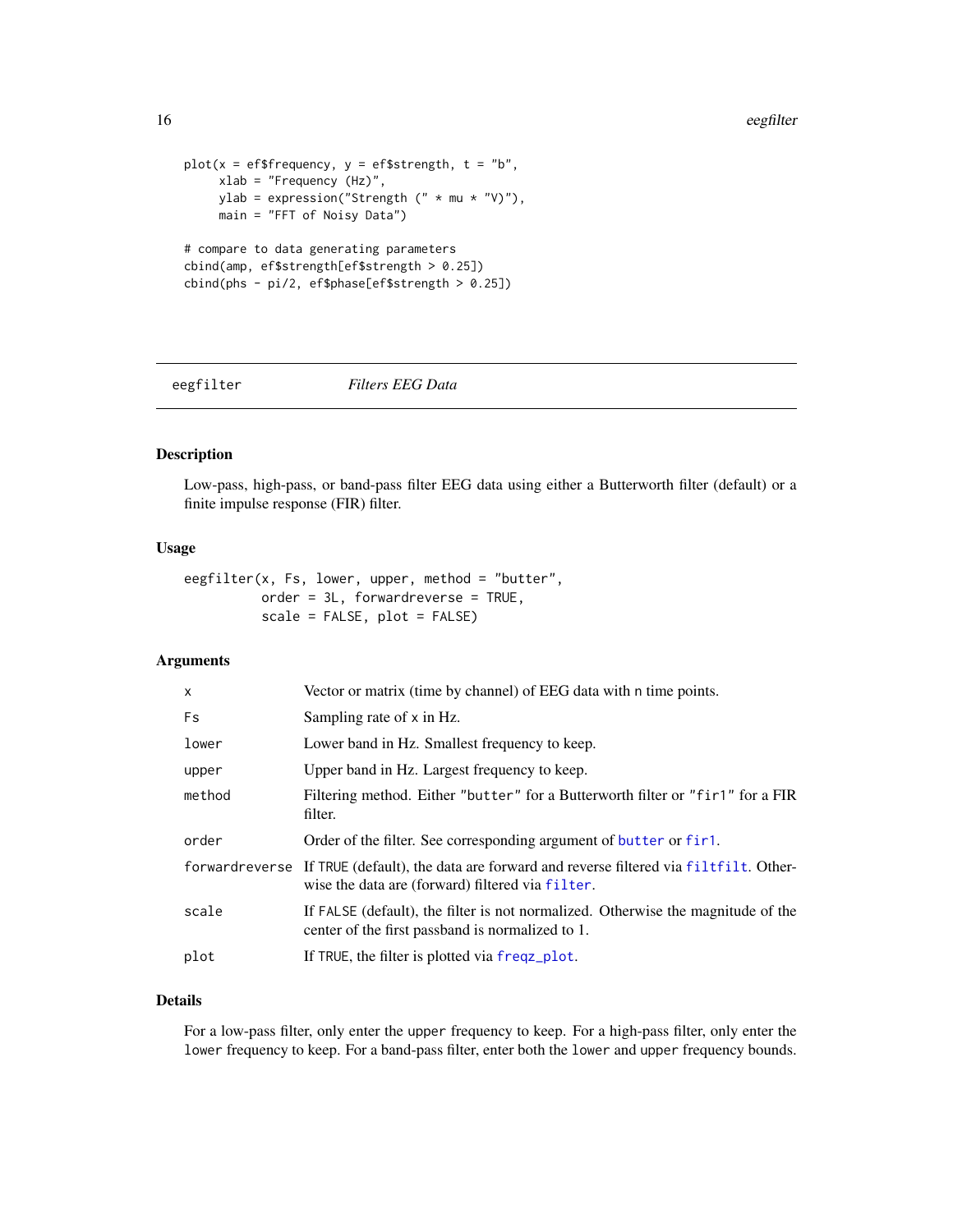#### <span id="page-16-0"></span>eegfilter tot 17

# Value

Filtered version of input data.

#### Author(s)

Nathaniel E. Helwig <helwig@umn.edu>

# References

http://en.wikipedia.org/wiki/Butterworth\_filter http://en.wikipedia.org/wiki/Fir\_filter

# See Also

[filter](#page-0-0), [filtfilt](#page-0-0), [butter](#page-0-0), [fir1](#page-0-0)

```
########## EXAMPLE ##########
# create data generating signals
n <- 1000 # 1000 Hz signal
s < -2 # 2 seconds of data
t \leq -\text{seq}(0, s, \text{length.out} = s * n) # time vector
s1 \leq -\sin(2 \times p i \times t) # 1 Hz sinusoid
s5 \le -\sin(2 \times \pi) \le +5 + 5 Hz sinusoid
s10 \leq -\sin(2*pi*t*10) # 10 Hz sinusoid
s20 \leq -\sin(2*pi*t*20) # 20 Hz sinusoid
# create data
set.seed(1) # set random seede \le - rnorm(s * n, sd = 0.25) # Gaussian error
mu \leftarrow s1 + s5 + s10 + s20 # 1 + 5 + 10 + 20 Hz mean
y \le -mu + e # data = mean + error
# 4-th order Butterworth filter (2 to 15 Hz band-pass)
yf.but \leq eegfilter(y, Fs = n, lower = 2, upper = 15, method = "butter", order = 4)
# 350-th order FIR filter (2 to 15 Hz band-pass)
yf.fir \leq eegfilter(y, Fs = n, lower = 2, upper = 15, method = "fir1", order = 350)
# check quality of results
yftrue <- s5 + s10 # true (filtered) mean signal<br>mean((yf.but - yftrue)^2) # mse between yf.but and yftr
                                   # mse between yf.but and yftrue
mean((yf.fir - yftrue)^2) # mse between yf.fir and yftrue
# plot true and estimated filtered signals
plot(t, yftrue, type = "l", lty = 1, lwd = 2, ylim = c(-3, 3))
lines(t, yf.but, col = "blue", lty = 2, lwd = 2)lines(t, yf.fr, col = "red", lty = 3, lwd = 2)
```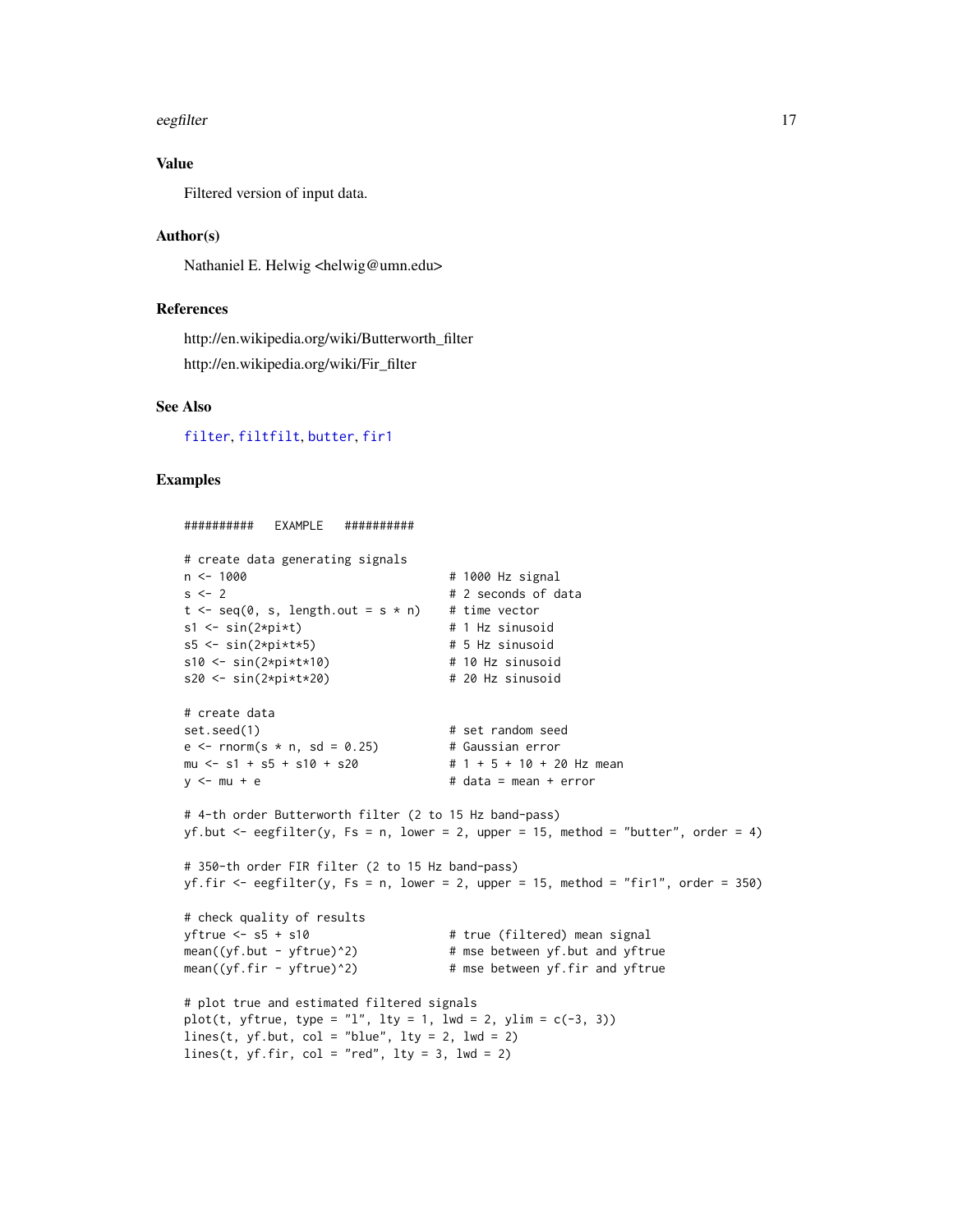```
legend("topright", legend = c("Truth", "Butterworth", "FIR"),
       lty = 1:3, lwd = 2, col = c("black", "blue", "red"), bty = "n")
# power spectral density before and after filtering (dB)
par(mfrow=c(1,3), mar = c(5, 4.5, 4, 2) + 0.1)eegpsd(y, Fs = n, upper = 50, t = "b",
       main = "Before Filtering", lwd = 2)
rect(2, -63, 15, 1, col = rgb(0.5, 0.5, 0.5, 1/4))legend("topright", legend = "2-15 Hz Filter",
       fill = rgb(0.5, 0.5, 0.5, 1/4), bty = "n")eegpsd(yf.but, Fs = n, upper = 50, t = "b"
       main = "After Butterworth Filter", lwd = 2)
eegpsd(yf.fir, Fs = n, upper = 50, t = "b",main = "After FIR Filter", lwd = 2)
# power spectral density before and after filtering (mv^2)
par(mfrow=c(1,3), mar = c(5, 4.5, 4, 2) + 0.1)eegpsd(y, Fs = n, upper = 50, unit = "mV^2", t = "b",
       main = "Before Filtering", lwd = 2)
rect(2, 0, 15, 1.05, col = rgb(0.5, 0.5, 0.5, 1/4))legend("topright", legend = "2-15 Hz Filter",
       fill = <math>rgb(0.5, 0.5, 0.5, 1/4)</math>, <math>bty = "n")</math>eegpsd(yf.but, Fs = n, upper = 50, unit = "mV^2", t = "b",
       main = "After Butterworth Filter", lwd = 2)
eegpsd(yf.fir, Fs = n, upper = 50, unit = "mV^2", t = "b",
       main = "After FIR Filter", lwd = 2)
```
eeghead *Dummy Head for 3d EEG Plots*

#### **Description**

Contains mesh3d object of dummy head, which is used in the plotting functions [eegcap](#page-3-1) and [eegspace](#page-30-1). This is a transformed (translated, rotated, and rescaled) vesion of the dummyhead object from the Rvcg package.

#### Usage

```
data(eeghead)
```
#### Format

mesh3d object

#### Author(s)

Nathaniel E. Helwig <helwig@umn.edu>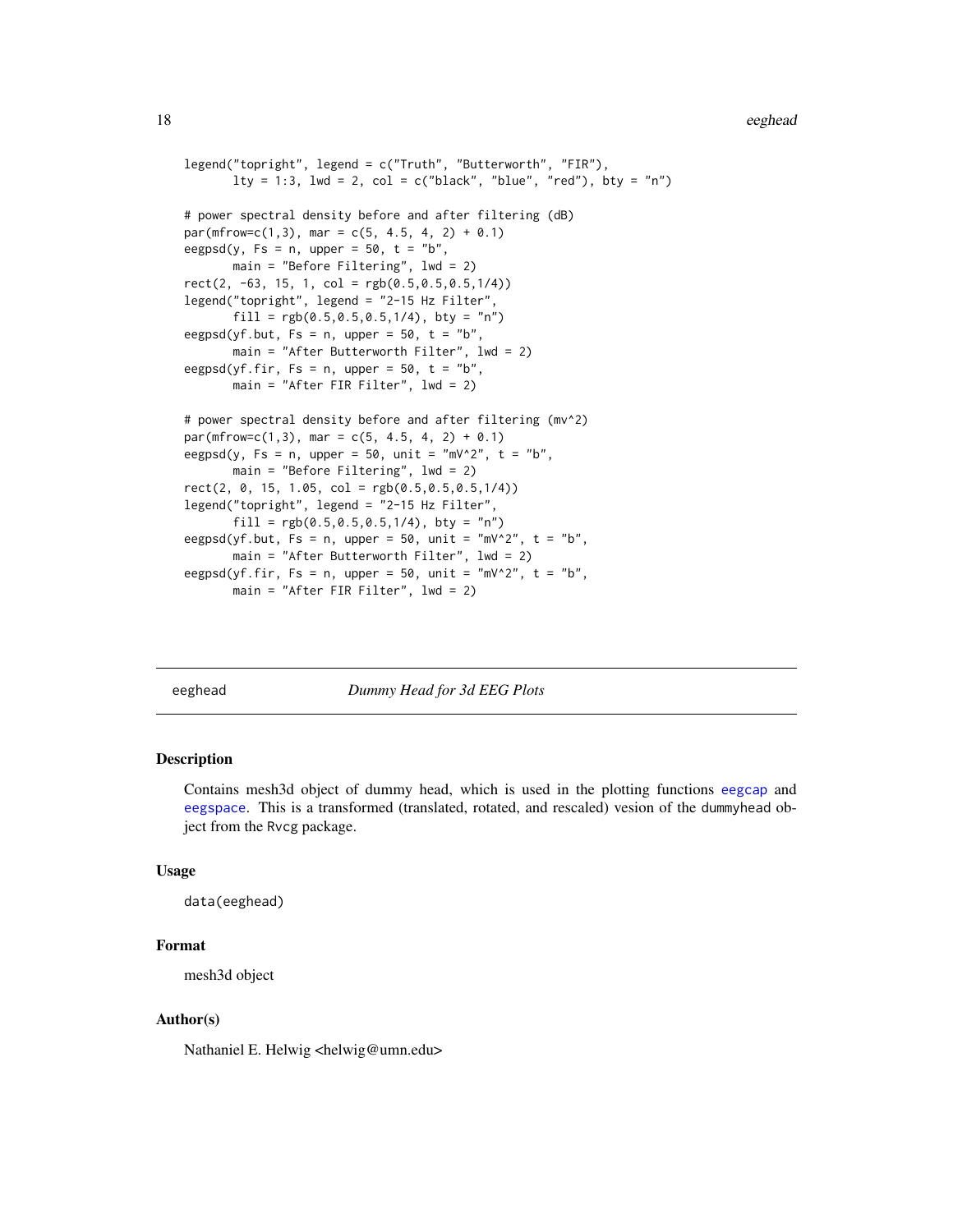<span id="page-18-0"></span>eegica 19

#### Source

Created by Nathaniel E. Helwig (2014) using:

Adler, D., Murdoch, D., and others (2014). *rgl: 3D visualization device system (OpenGL)*. http://CRAN.Rproject.org/package=rgl

Schlager, S. & authors of VCGLIB. (2014). Rvcg: Manipulations of triangular meshes (smoothing, quadric edge collapse decimation, im- and export of various mesh file-formats, cleaning, etc.) based on the VCGLIB API. R packge version 0.7.1. http://CRAN.R-project.org/package=Rvcg.

### Examples

########## EXAMPLE ##########

```
# data(eeghead)
```
# shade3d(eeghead)

# eeghead\$material\$color <- rep("black",length(eeghead\$material\$color))

# wire3d(eeghead)

eegica *Independent Component Analysis of EEG Data*

#### Description

Computes temporal (default) or spatial ICA decomposition of EEG data. Can use Infomax (default), FastICA, or JADE algorithm. ICA computations are conducted via [icaimax](#page-0-0), [icafast](#page-0-0), or [icajade](#page-0-0) from the ica package.

### Usage

```
eegica(X, nc, center = TRUE, maxit = 100, tol = 1e-6,
      Rmat = diag(nc), type = c("time", "space"),
      method = c("imax", "fast", "jade"), ...
```
#### Arguments

| X         | Data matrix with n rows (channels) and p columns (time points).                                                                                   |
|-----------|---------------------------------------------------------------------------------------------------------------------------------------------------|
| nc        | Number of components to extract.                                                                                                                  |
| center    | If TRUE, columns of X are mean-centered before ICA decomposition.                                                                                 |
| maxit     | Maximum number of algorithm iterations to allow.                                                                                                  |
| tol       | Convergence tolerance.                                                                                                                            |
| Rmat      | Initial estimate of the nc-by-nc orthogonal rotation matrix.                                                                                      |
| type      | Type of ICA decomposition: type="time" extracts temporally independent<br>components, and type="space" extracts spatially independent components. |
| method    | Method for ICA decomposition: method="imax" uses Infomax, method="fast"<br>uses FastICA, and method="jade" uses JADE.                             |
| $\ddotsc$ | Additional inputs to icaimax or icafast function.                                                                                                 |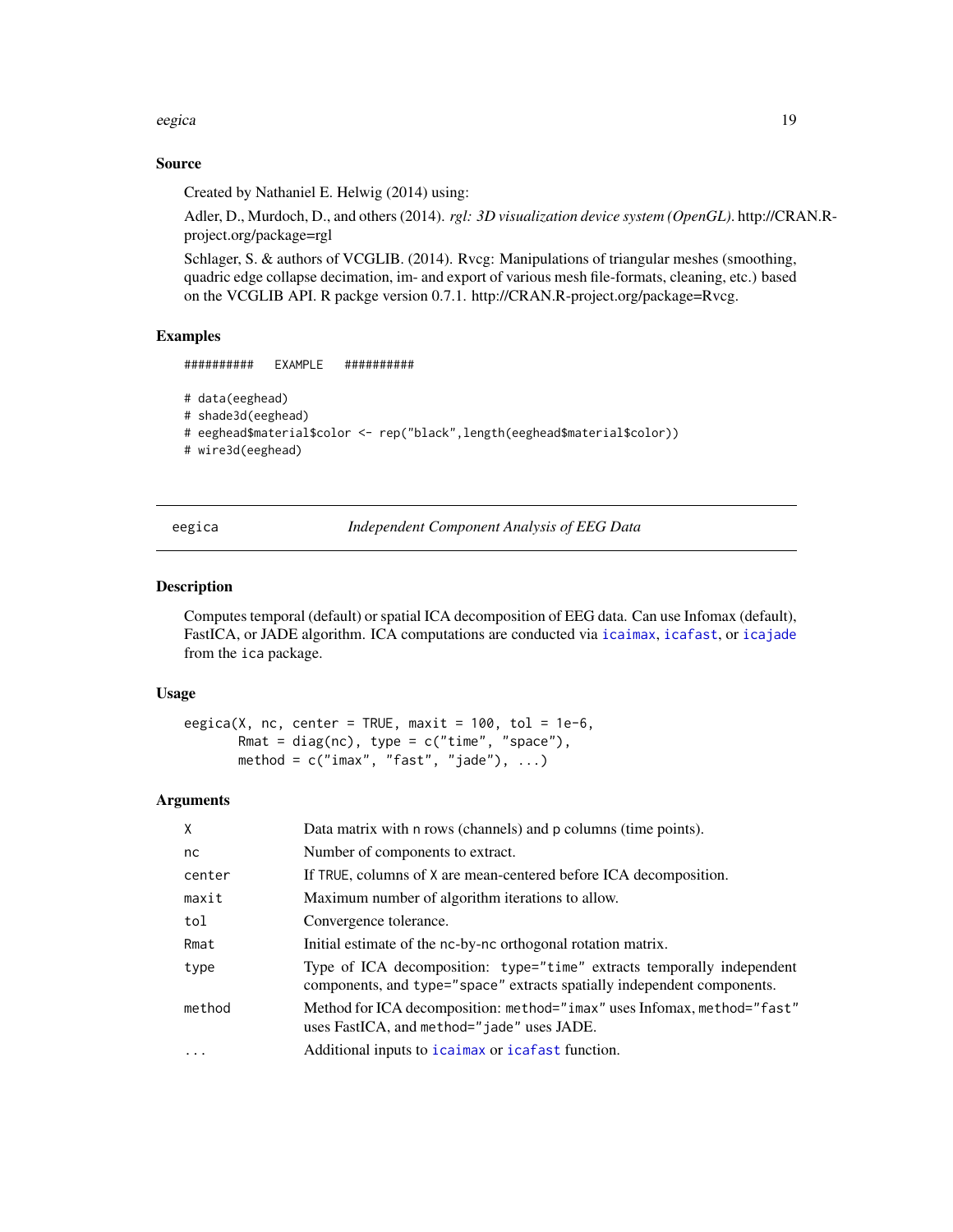# Details

**ICA Model** The ICA model can be written as  $X = \text{crossprod}(S, M) + E$ , where columns of S contain the source signals, M is the mixing matrix, and columns of E contain the noise signals. Columns of X are assumed to have zero mean. The goal is to find the unmixing matrix W such that columns of  $S = t$ crossprod $(X, W)$  are independent as possible.

**Whitening** Without loss of generality, we can write  $M = P$  %\*% R where P is a tall matrix and R is an orthogonal rotation matrix. Letting Q denote the pseudoinverse of P, we can whiten the data using  $Y =$  tcrossprod $(X, Q)$ . The goal is to find the orthongal rotation matrix R such that the source signal estimates  $S = Y$  %\*% R are as independent as possible. Note that  $W = \text{crossprod}(R, Q)$ .

**Infomax** The Infomax approach finds the orthogonal rotation matrix R that (approximately) maximizes the joint entropy of a nonlinear function of the estimated source signals. See Bell and Sejnowski (1995) and Helwig (in prep) for specifics of algorithms.

FastICA The FastICA algorithm finds the orthogonal rotation matrix R that (approximately) maximizes the negentropy of the estimated source signals. Negentropy is approximated using

$$
J(s) = [E\{G(s)\} - E\{G(z)\}]^2
$$

where  $E$  denotes the expectation,  $G$  is the contrast function, and  $\zeta$  is a standard normal variable. See Hyvarinen (1999) for specifics of fixed-point algorithm.

JADE The JADE approach finds the orthogonal rotation matrix R that (approximately) diagonalizes the cumulant array of the source signals. See Cardoso and Souloumiac (1993,1996) and Helwig and Hong (2013) for specifics of the JADE algorithm.

#### Value

| S      | Matrix of source signal estimates (S=Y%*%R).         |
|--------|------------------------------------------------------|
| M      | Estimated mixing matrix.                             |
| W      | Estimated unmixing matrix ( $W = crossprod(R, Q)$ ). |
| Y      | Whitened data matrix.                                |
| Q      | Whitening matrix.                                    |
| R      | Orthogonal rotation matrix.                          |
| vafs   | Variance-accounted-for by each component.            |
| iter   | Number of algorithm iterations.                      |
| type   | ICA type (same as input).                            |
| method | ICA method (same as input).                          |
|        |                                                      |

#### Note

If type="time", the data matrix is transposed before calling ICA algorithm (i.e.,  $X = t(X)$ ), and the columns of the tranposed data matrix are centered.

### Author(s)

Nathaniel E. Helwig <helwig@umn.edu>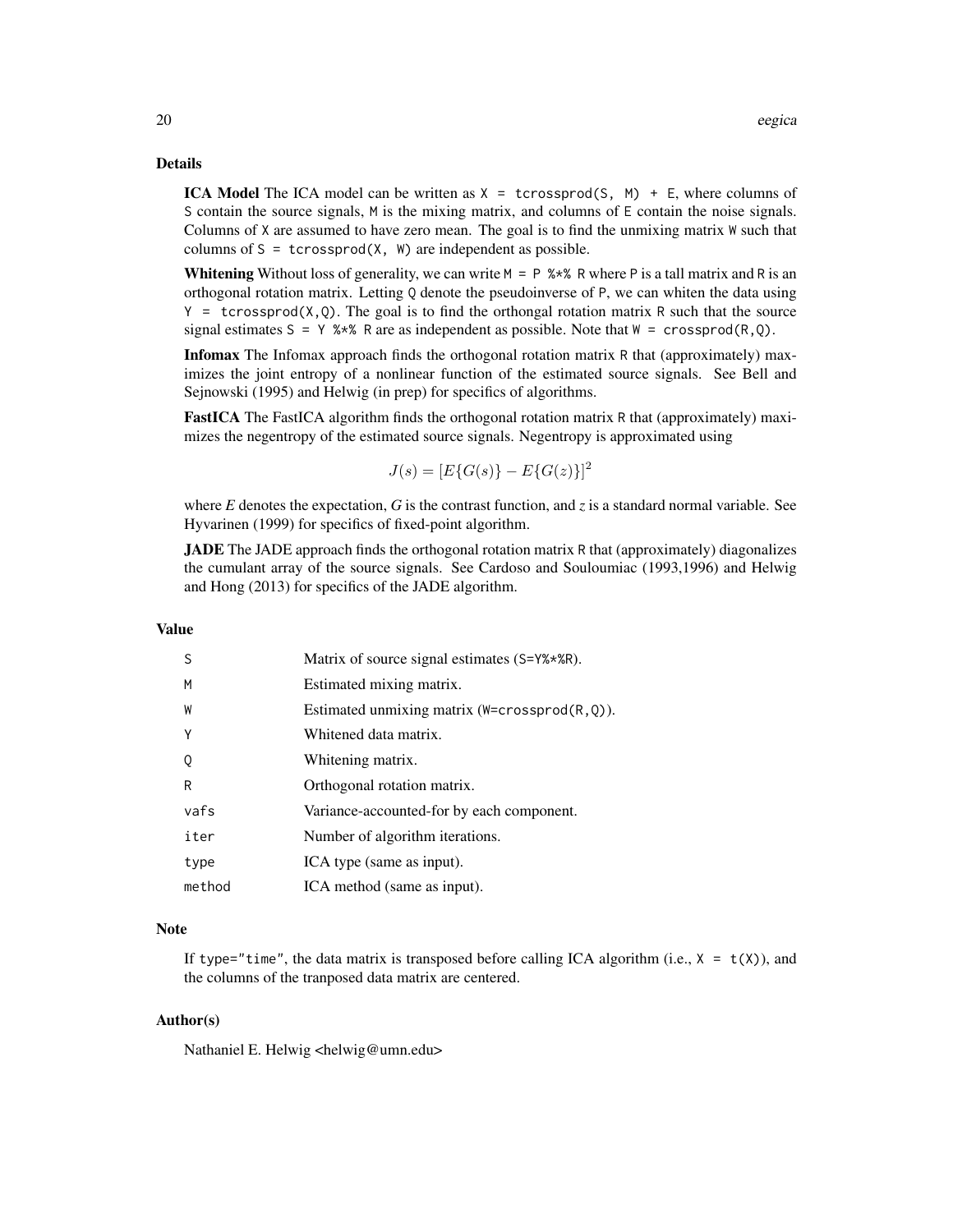#### eegica 21 aasta 2008 10 km ilma aasta 2008 10 km ilma aasta 2008 10 km ilma aasta 21 aasta 21 aasta 21 aasta 2

#### References

Bell, A.J. & Sejnowski, T.J. (1995). An information-maximization approach to blind separation and blind deconvolution. *Neural Computation, 7*, 1129-1159.

Cardoso, J.F., & Souloumiac, A. (1993). Blind beamforming for non-Gaussian signals. *IEE Proceedings-F, 140*, 362-370.

Cardoso, J.F., & Souloumiac, A. (1996). Jacobi angles for simultaneous diagonalization. *SIAM Journal on Matrix Analysis and Applications, 17*, 161-164.

Helwig, N.E. (2018). *ica: Independent Component Analysis*. http://CRAN.R-project.org/package=ica

Helwig, N.E. & Hong, S. (2013). A critique of Tensor Probabilistic Independent Component Analysis: Implications and recommendations for multi-subject fMRI data analysis. *Journal of Neuroscience Methods, 213*, 263-273.

Hyvarinen, A. (1999). Fast and robust fixed-point algorithms for independent component analysis. *IEEE Transactions on Neural Networks, 10*, 626-634.

```
########## EXAMPLE ##########
# get "c" subjects of "eegdata" data
data(eegdata)
idx <- which(eegdata$group=="c")
eegdata <- eegdata[idx,]
# get average data (across subjects)
eegmean <- tapply(eegdata$voltage,list(eegdata$channel,eegdata$time),mean)
# remove ears and nose
acnames <- rownames(eegmean)
idx <- c(which(acnames=="X"),which(acnames=="Y"),which(acnames=="nd"))
eegmean <- eegmean[-idx,]
# get spatial coordinates (for plotting)
data(eegcoord)
cidx <- match(rownames(eegmean),rownames(eegcoord))
# temporal ICA with 4 components
icatime <- eegica(eegmean,4)
icatime$vafs
# quartz()
# par(mfrow=c(4,2))
# tseq <- (0:255)*1000/255
# for(j in 1:4){
# par(mar=c(5.1,4.6,4.1,2.1))
# sptitle <- bquote("VAF: "*.(round(icatime$vafs[j],4)))
# eegtime(tseq,icatime$S[,j],main=bquote("Component "*.(j)),cex.main=1.5)
# eegspace(eegcoord[cidx,4:5],icatime$M[,j],main=sptitle)
# }
# spatial ICA with 4 components
```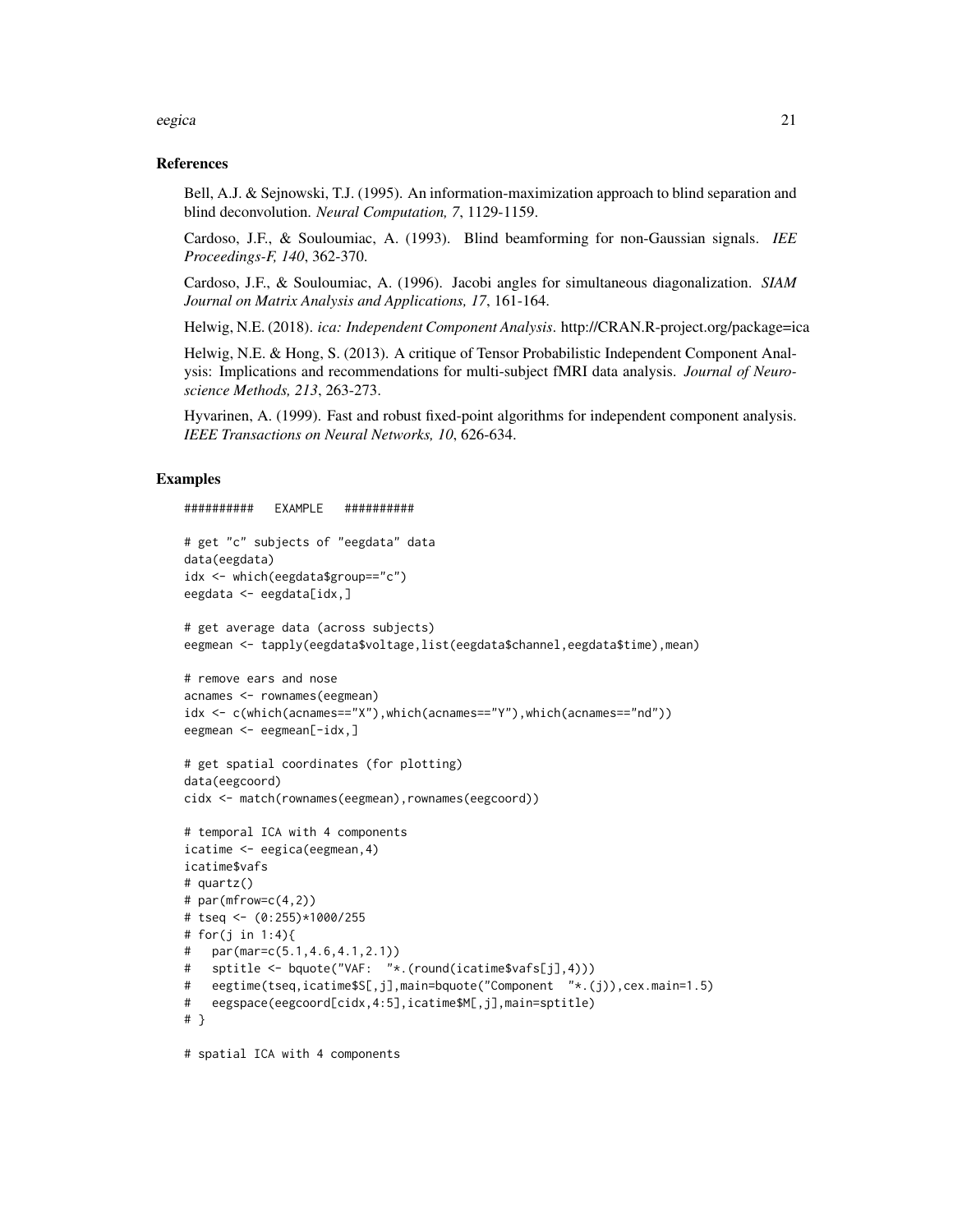#### <span id="page-21-0"></span>22 eegmesh

```
icaspace <- eegica(eegmean,4,type="space")
icaspace$vafs
# quartz()
# par(mfrow=c(4,2))# tseq <- (0:255)*1000/255
# for(j in 1:4){
# par(mar=c(5.1,4.6,4.1,2.1))
# sptitle <- bquote("VAF: "*.(round(icaspace$vafs[j],4)))
# eegtime(tseq,icaspace$M[,j],main=bquote("Component "*.(j)),cex.main=1.5)
# eegspace(eegcoord[cidx,4:5],icaspace$S[,j],main=sptitle)
# }
```
#### eegmesh *EEG Cap for Dense Coordinates*

# Description

Contains mesh3d object of [eegdense](#page-11-1), which is used in the plotting function [eegspace](#page-30-1).

#### Usage

data(eegmesh)

### Format

mesh3d object

#### Author(s)

Nathaniel E. Helwig <helwig@umn.edu>

#### Source

Created by Nathaniel E. Helwig (2014) using:

Adler, D., Murdoch, D., and others (2014). *rgl: 3D visualization device system (OpenGL)*. http://CRAN.Rproject.org/package=rgl

Oostenveld, R., and Praamstra, P. (2001). The Five percent electrode system for high-resolution EEG and ERP measurements. *Clinical Neurophysiology, 112*, 713-719.

Schlager, S. & authors of VCGLIB. (2014). Rvcg: Manipulations of triangular meshes (smoothing, quadric edge collapse decimation, im- and export of various mesh file-formats, cleaning, etc.) based on the VCGLIB API. R packge version 0.7.1. http://CRAN.R-project.org/package=Rvcg.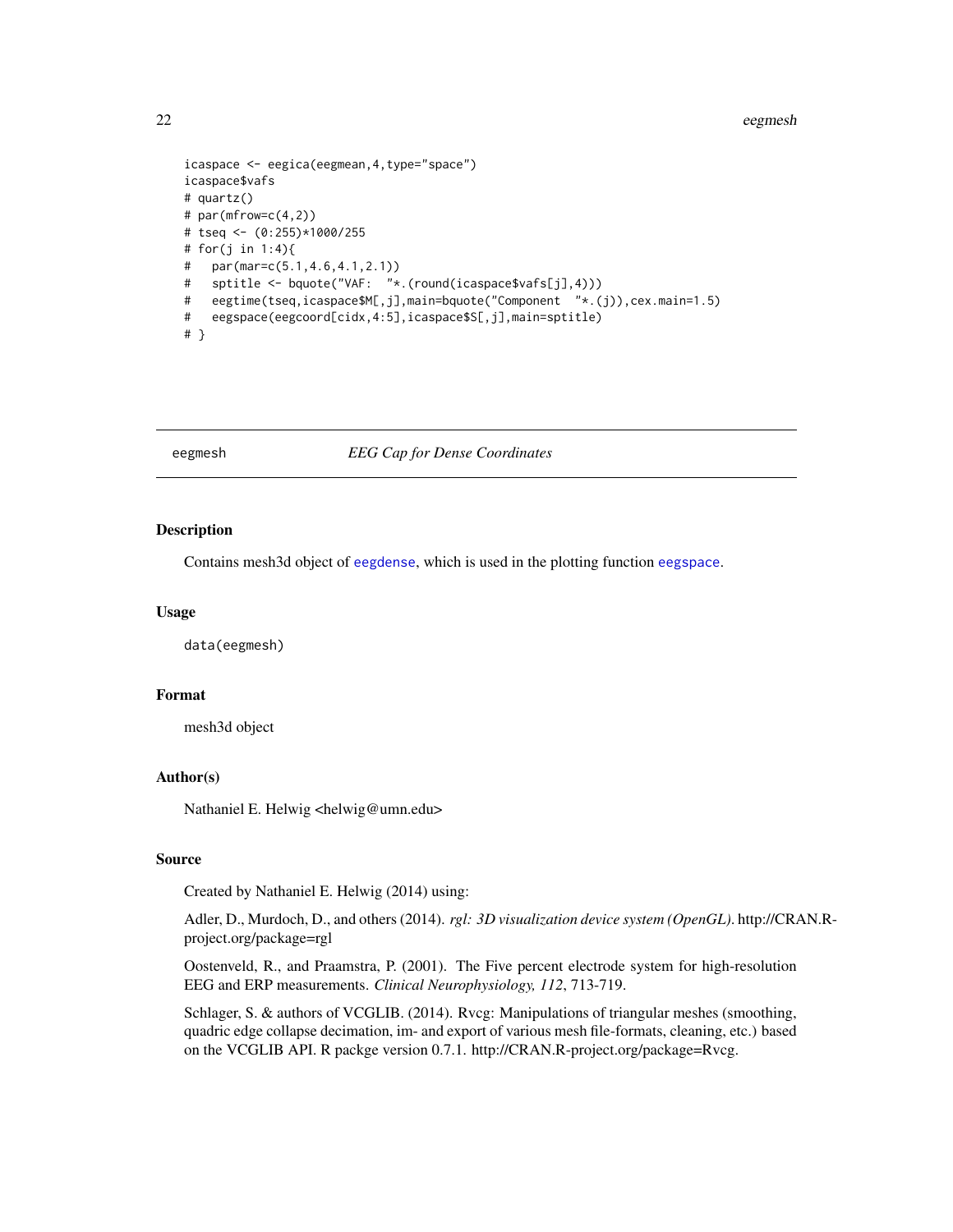#### <span id="page-22-0"></span>eegpsd 23

# Examples

```
########## EXAMPLE ##########
# data(eegmesh)
# wire3d(eegmesh)
# eegmesh$material$color <- rep("red",length(eegmesh$material$color))
# shade3d(eegmesh)
```
eegpsd *Plots Power Spectral Density of EEG Data*

# Description

Uses a fast discrete Fourier transform ([eegfft](#page-12-1)) to estimate the power spectral density of EEG data, and plots the power esimate using the [plot](#page-0-0) (single channel) or [imagebar](#page-0-0) (multi-channel) function.

#### Usage

eegpsd(x, Fs, lower, upper, units = "dB",  $xlab = NULL, ylab = NULL, zlab = NULL, ...)$ 

# Arguments

| Vector or matrix (time by channel) of EEG data with n time points.                                                                                   |
|------------------------------------------------------------------------------------------------------------------------------------------------------|
| Sampling rate of x in Hz.                                                                                                                            |
| Lower band in Hz. Smallest frequency to keep.                                                                                                        |
| Upper band in Hz. Largest frequency to keep.                                                                                                         |
| Units for plot. Options include "dB" for decibals (default), "mV" for microvolts,<br>and "mV^2" for squared microvolts. Note $dB = 10*log10(mV^2)$ . |
| x-axis label for the plot/image.                                                                                                                     |
| y-axis label for the plot/image.                                                                                                                     |
| z-axis label for the plot/image.                                                                                                                     |
| Optional inputs for the plot or imagebar function.                                                                                                   |
|                                                                                                                                                      |

### Value

Produces a plot (single channel) or image (multi-channel).

# Author(s)

Nathaniel E. Helwig <helwig@umn.edu>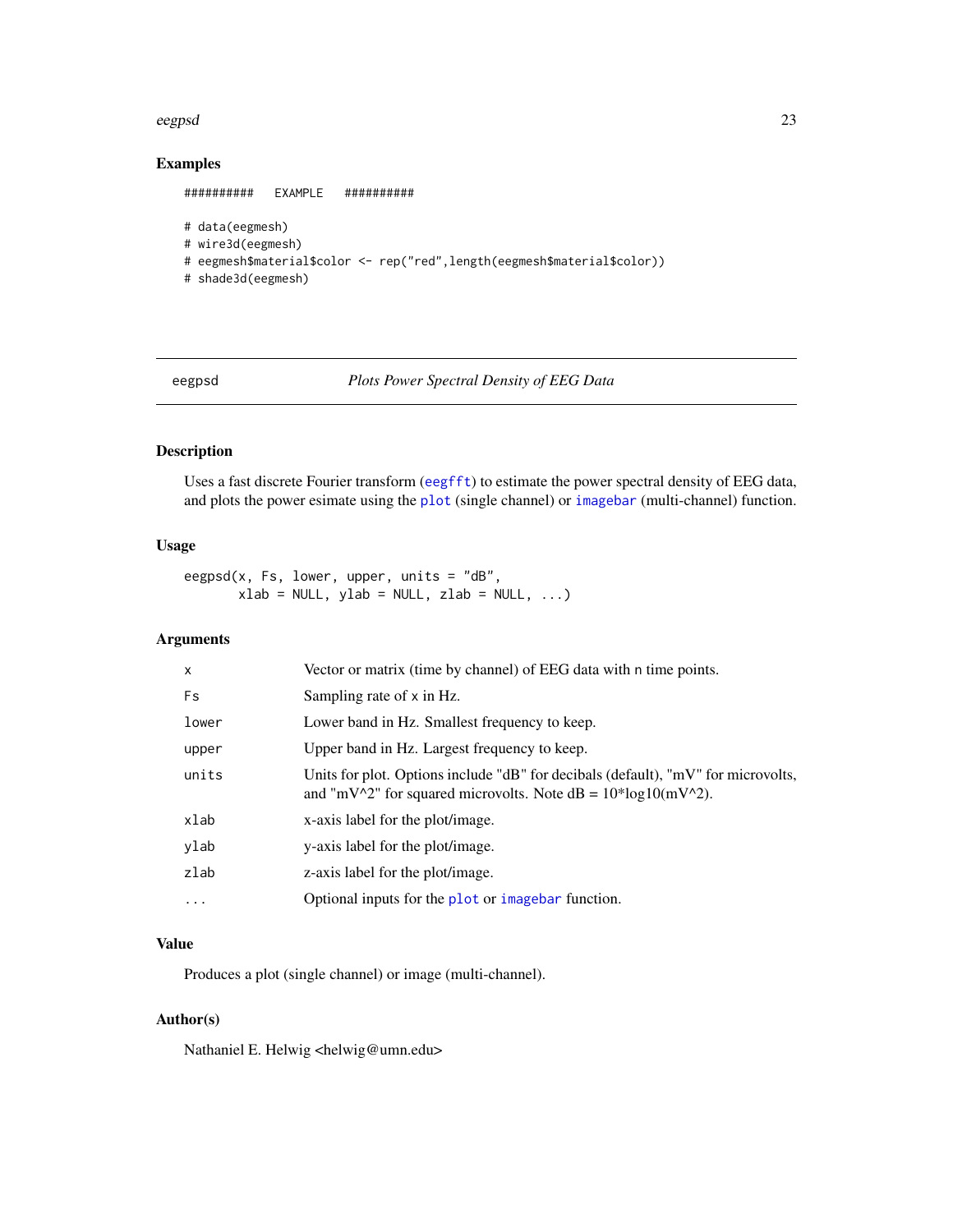#### References

Cooley, James W., and Tukey, John W. (1965) An algorithm for the machine calculation of complex Fourier series, Math. Comput. 19(90), 297-301.

Singleton, R. C. (1979) Mixed Radix Fast Fourier Transforms, in Programs for Digital Signal Processing, IEEE Digital Signal Processing Committee eds. IEEE Press.

# Examples

```
########## EXAMPLE ##########
# create data generating signals
n <- 1000 12 1000 12 1000 12 1000 12 1000 12 1000 12 1000 12 1010 12 1010 12 1010 12 12 13 13 14 1
s < -2 # 2 seconds of data
t \leq -seq(0, s, length.out = s * n) # time vector
s1 \leq \sin(2 \times p i \times t) # 1 Hz sinusoid
s5 \leq -\sin(2 \times pi \times t \times 5) # 5 Hz sinusoid
s10 \leftarrow \sin(2 \times pi \times t \times 10) # 10 Hz sinusoid
s20 \leq -\sin(2*pi*t*20) # 20 Hz sinusoid
# create data
set.seed(1) # set random seede \le rnorm(s * n, sd = 0.25) # Gaussian error
mu \leftarrow s1 + s5 + s10 + s20 # 1 + 5 + 10 + 20 Hz mean
y \le -mu + e # data = mean + error
# plot psd (single channel)
eegpsd(y, Fs = n, upper = 30, t = "b")# plot psd (multi-channel)
ym <- cbind(s1, s5, s10, s20)
eegpsd(ym, Fs = n, upper = 30, units = "mV")
```
eegresample *Change Sampling Rate of EEG Data*

#### Description

Turn a signal of length N into a signal of length n via linear interpolation.

#### Usage

eegresample(x, n)

#### Arguments

| Vector or matrix (time by channel) of EEG data with N time points. |
|--------------------------------------------------------------------|
| Number of time points for the resampled data.                      |

<span id="page-23-0"></span>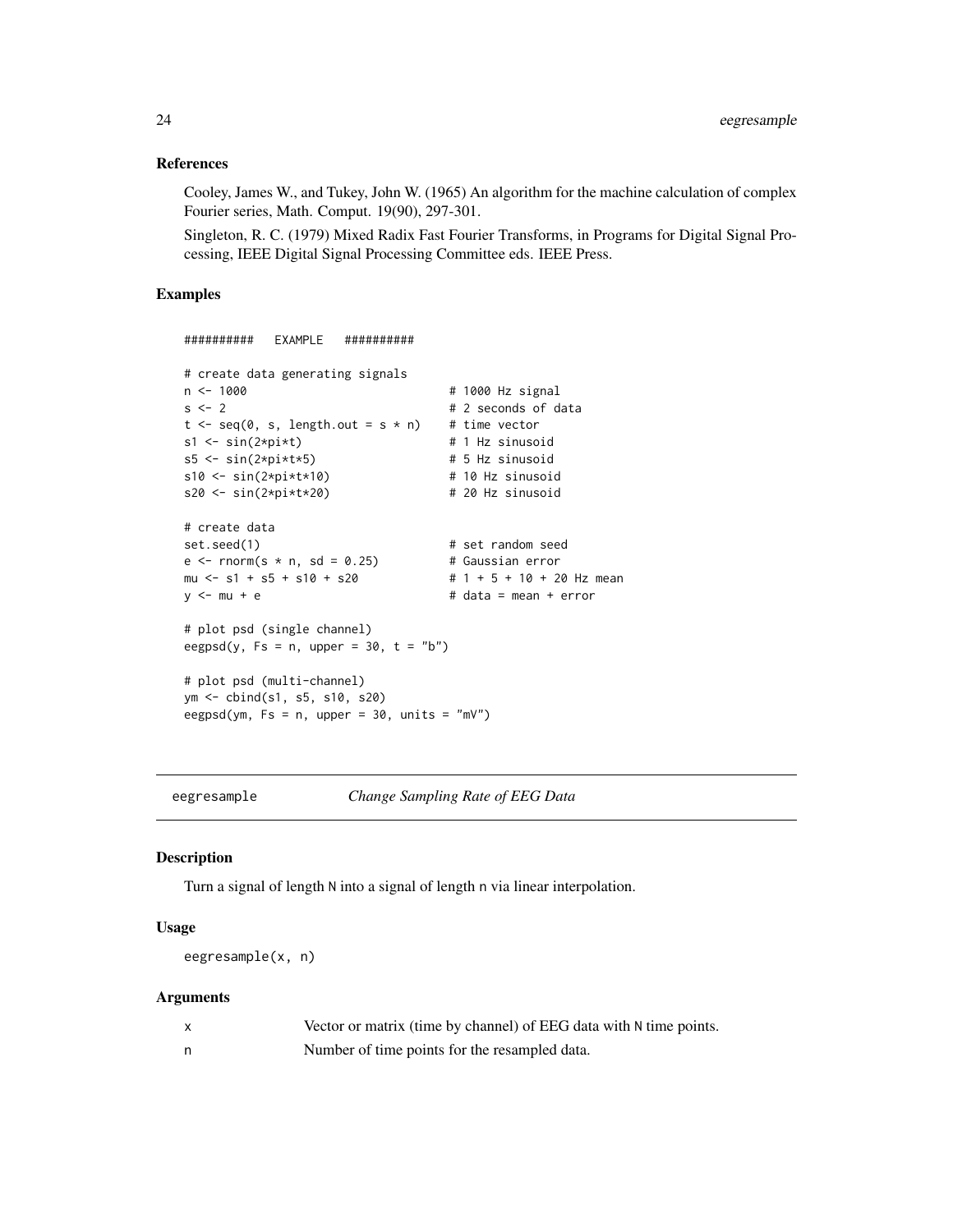#### eegresample 25

#### Details

Data are resampled using the "Linear Length Normalization" approach described in Helwig et al. (2011). Let  $\mathbf{x} = (x_1, \dots, x_N)'$  denote the input vector of length N, and define a vector  $\mathbf{t} =$  $(t_1, \ldots, t_n)$  with entries

$$
t_i = 1 + (i - 1)\delta
$$

for  $i = 1, \ldots, n$  where  $\delta = (N - 1)/(n - 1)$ . The resampled vector is calculated as

$$
y_i = x_{\lfloor t_i \rfloor} + (x_{\lceil t_i \rceil} - x_{\lfloor t_i \rfloor})(t_i - \lfloor t_i \rfloor)
$$

for  $i = 1, \ldots, n$  where  $|\cdot|$  and  $\lceil \cdot \rceil$  denote the floor and ceiling functions.

#### Value

Resampled version of input data with n time points.

#### Note

Typical usage is to down-sample (i.e., decrease the sampling rate of) a signal:  $n \leq N$ .

#### Author(s)

Nathaniel E. Helwig <helwig@umn.edu>

#### References

Helwig, N. E., Hong, S., Hsiao-Wecksler E. T., & Polk, J. D. (2011). Methods to temporally align gait cycle data. Journal of Biomechanics, 44(3), 561-566.

```
########## EXAMPLE 1 ##########
# create vector with N = 200 time points
N < -200x \le -\sin(4 \times pi \times \text{seq}(0, 1, \text{length.out} = N))# down-sample (i.e., decrease sampling rate) to n = 100
y \leq - eegresample(x, n = 100)
mean((y - sin(4 * pi * seq(0, 1, length.out = 100)))^2)# up-sample (i.e., increase sampling rate) to n = 500
z \leq - eegresample(x, n = 500)
mean((z - sin(4 * pi * seq(0, 1, length.out = 500)))^2)# plot results
par(mfrow = c(1,3))plot(x, main = "Original (N = 200)")
plot(y, main = "Down-sampled (n = 100)")plot(z, main = "Up-sampled (n = 500)")
```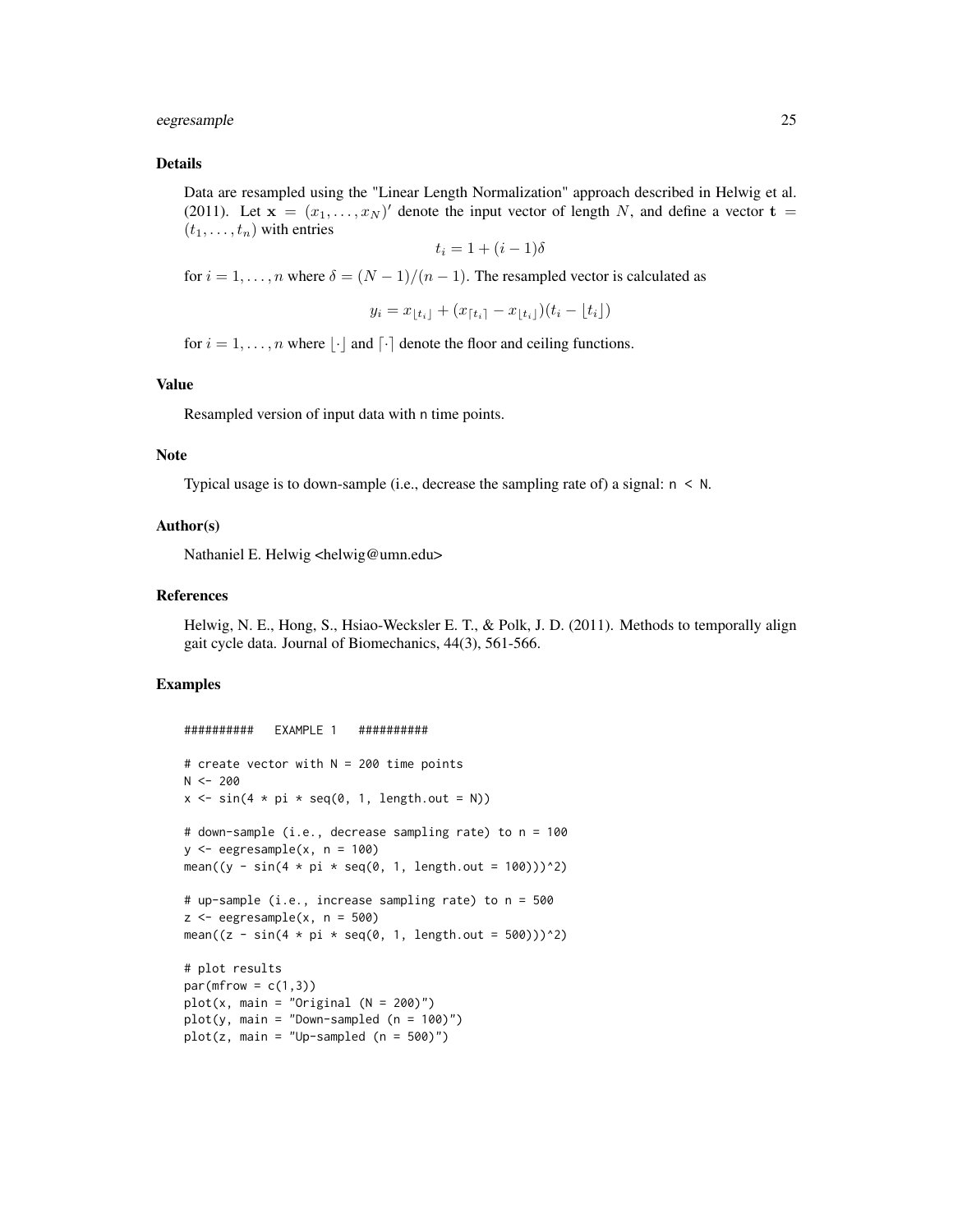```
########## EXAMPLE 2 ##########
# create matrix with N = 500 time points and 2 columns
N < -500x \le cbind(sin(2 * pi * seq(0, 1, length.out = N)),
           sin(4 * pi * seq(0, 1, length.out = N)))# down-sample (i.e., decrease sampling rate) to n = 250
y \leftarrow eegresample(x, n = 250)
ytrue <- cbind(sin(2 * pi * seq(0, 1, length.out = 250)),
               sin(4 * pi * seq(0, 1, length.out = 250)))mean((y - ytrue)^2)# up-sample (i.e., increase sampling rate) to n = 1000
z <- eegresample(x, n = 1000)
ztrue <- cbind(sin(2 * pi * seq(0, 1, length.out = 1000)),
               sin(4 * pi * seq(0, 1, length.out = 1000)))mean((z - ztrue)^2)# plot results
par(mfrow = c(1,3))plot(x[,1], \text{ main} = "Original (N = 500)", \text{ cex} = 0.5)points(x[, 2], pch = 2, col = "blue", cex = 0.5)
plot(y[,1], \text{ main} = "Down-sampled (n = 250)", \text{cex} = 0.5)points(y[,2], pch = 2, col = "blue", cex = 0.5)
plot(z[, 1], min = "Up-sampled (n = 1000)", cex = 0.5)points(z[,2], pch = 2, col = "blue", cex = 0.5)
```
eegsim *Simulate Event-Related Potential EEG Data*

#### **Description**

Simulates event-related potential EEG data from hypothetical visual-stimulus ERP study. Data are simulated using a linear combination of five spatiotemporal component functions: P100, N100, P200, N200, and P300 components. User can control the coefficient (weight) given to each component, as well as the time shift (delay) of each component.

#### Usage

```
eegsim(channel, time, coefs = rep(1,5), tshift = rep(0,5))
```
#### Arguments

| channel | Character vector of length n giving EEG channel of simulated data.                                 |
|---------|----------------------------------------------------------------------------------------------------|
| time    | Numeric vector of length n giving time point of simulated data (should be in<br>interval $[0,1]$ . |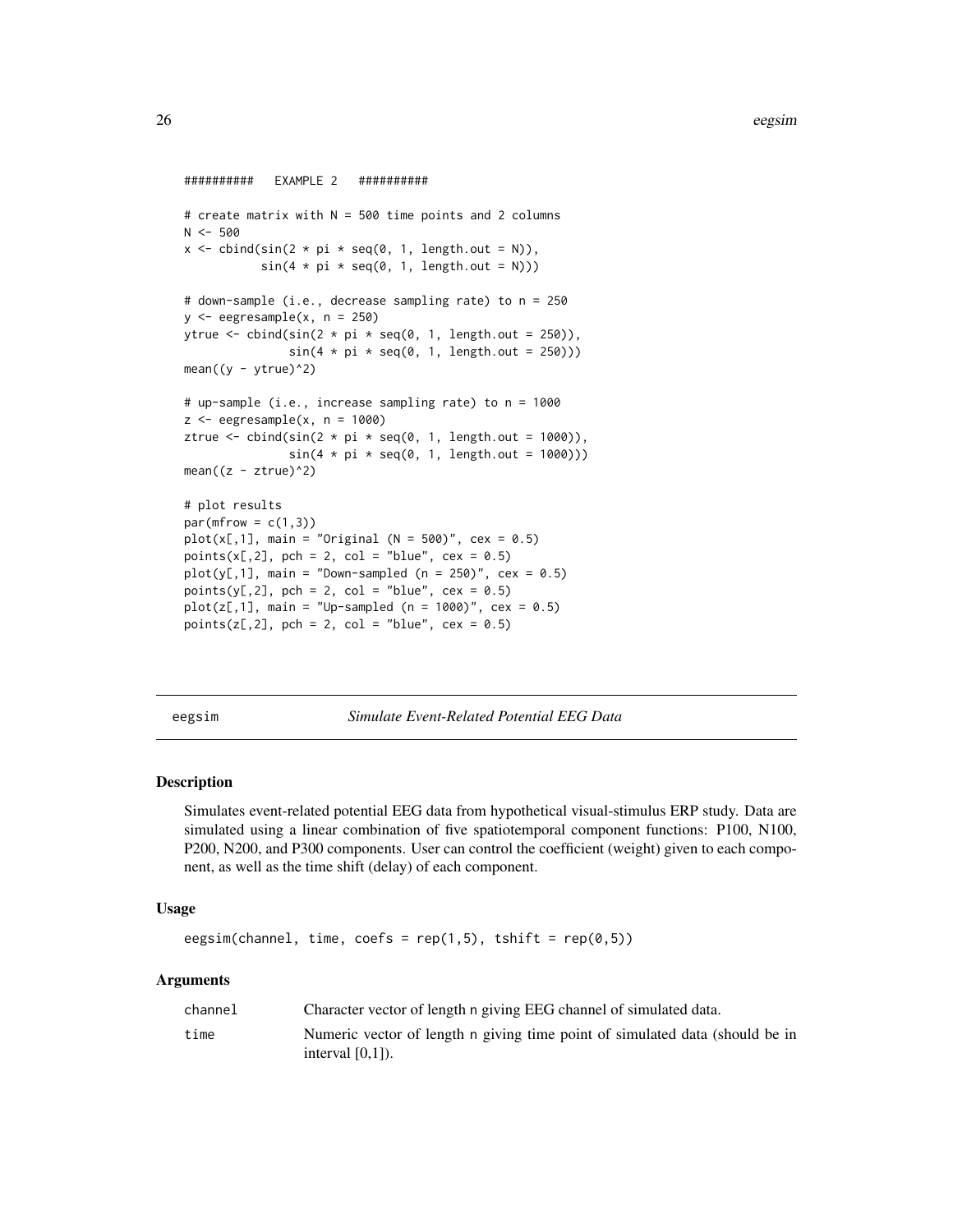#### eegsim 27

| coefs  | Numeric vector of length 5 giving the coefficients (weights) to use for P100,<br>N <sub>100</sub> , P <sub>200</sub> , N <sub>200</sub> , and P <sub>300</sub> components (respectively). |
|--------|-------------------------------------------------------------------------------------------------------------------------------------------------------------------------------------------|
| tshift | Numeric vector of length 5 giving the time shifts (delays) to use for P100, N100,<br>P <sub>200</sub> , N <sub>200</sub> , and P <sub>300</sub> components (respectively).                |

### Value

Returns a vector of simulated EEG data corresponding to the input channel(s), time point(s), coefficients, and time shifts.

#### Note

Simulates data for 39 parietal and occipital electrodes: CP1 CP2 CP3 CP4 CP5 CP6 CPZ I1 I2 IZ O1 O2 OZ P1 P2 P3 P4 P5 P6 P7 P8 P9 P10 PO1 PO2 PO3 PO4 PO5 PO6 PO7 PO8 PO9 PO10 POZ PZ TP7 TP8 TP9 TP10

Returns simulated value of 0 for other electrodes.

#### Author(s)

Nathaniel E. Helwig <helwig@umn.edu>

#### References

Created by Nathaniel E. Helwig (2014) using data from:

Bache, K. & Lichman, M. (2013). UCI Machine Learning Repository [http://archive.ics.uci.edu/ml]. Irvine, CA: University of California, School of Information and Computer Science.

Begleiter, H. *Neurodynamics Laboratory*. State University of New York Health Center at Brooklyn. http://www.downstate.edu/hbnl/

Ingber, L. (1997). Statistical mechanics of neocortical interactions: Canonical momenta indicatros of electroencephalography. *Physical Review E, 55*, 4578-4593.

Ingber, L. (1998). Statistical mechanics of neocortical interactions: Training and testing canonical momenta indicators of EEG. *Mathematical Computer Modelling, 27*, 33-64.

```
########## EXAMPLE ##########
### plot spatiotemporal component functions
# data(eegcoord)
# chnames <- rownames(eegcoord)
# tseq <- seq(0,1,length.out=200)
# quartz(width=18,height=6)
# layout(matrix(c(1,2,3,4,5,6,7,8,9,10,11,11), 2, 6, byrow = TRUE))
# eegspace(eegcoord[,4:5],p1s(chnames),cex.point=1,main=expression(psi[p1]),cex.main=2,vlim=c(-3,9))
# eegtime(tseq,p1t(tseq),ylim=c(-1,1),asp=1/2,main=expression(tau[p1]),cex.main=2,
```

```
# xlab="Time After Stimulus (sec)")
```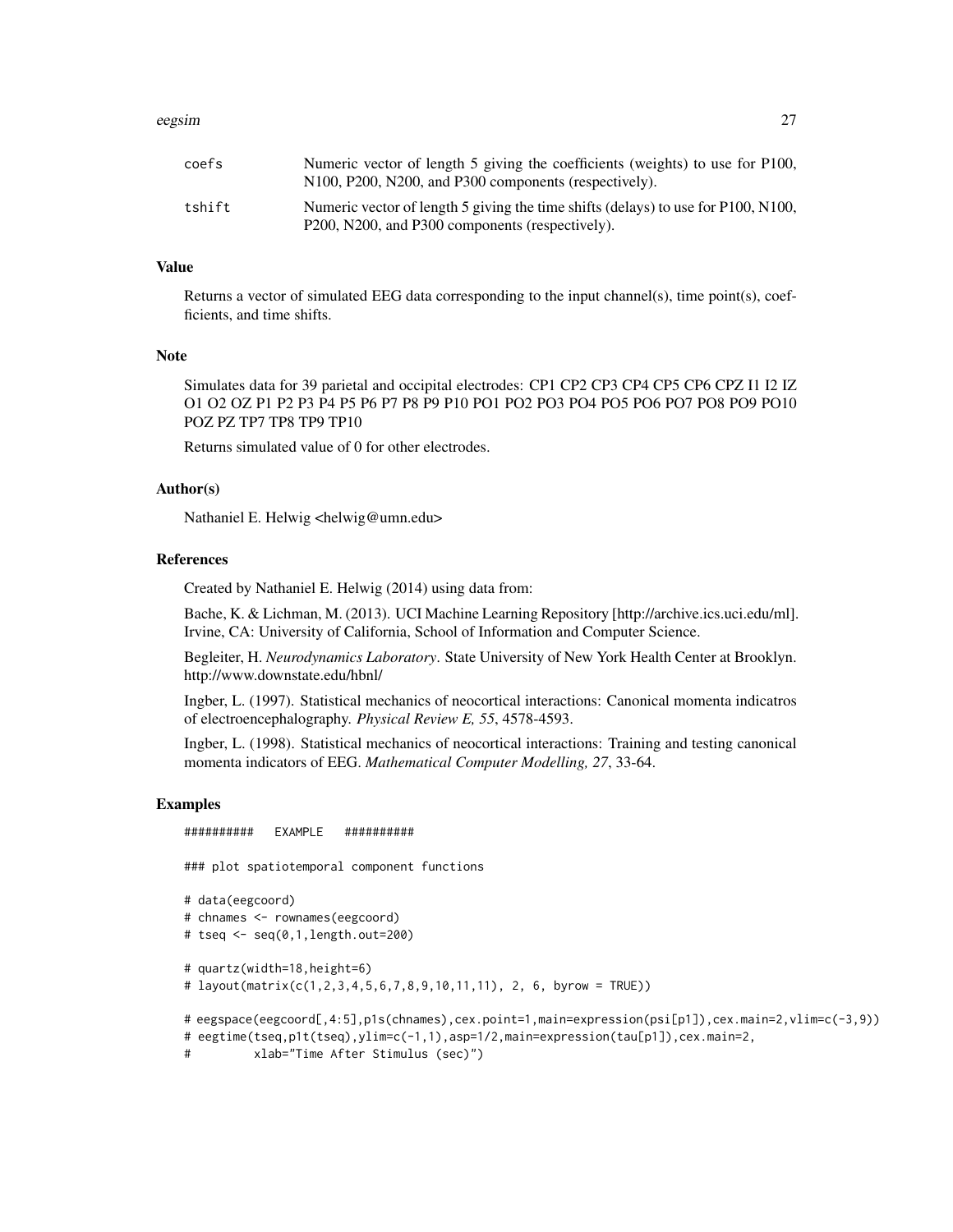#### <span id="page-27-0"></span>28 eegsmooth and the contract of the contract of the contract of the contract of the contract of the contract of the contract of the contract of the contract of the contract of the contract of the contract of the contract

```
# eegspace(eegcoord[,4:5],p2s(chnames),cex.point=1,main=expression(psi[p2]),cex.main=2,vlim=c(-3,9))
# eegtime(tseq,p2t(tseq),ylim=c(-1,1),asp=1/2,main=expression(tau[p2]),cex.main=2,
# xlab="Time After Stimulus (sec)")
# eegspace(eegcoord[,4:5],p3s(chnames),cex.point=1,main=expression(psi[p3]),cex.main=2,vlim=c(-3,9))
# eegtime(tseq,p3t(tseq),ylim=c(-1,1),asp=1/2,main=expression(tau[p3]),cex.main=2,
# xlab="Time After Stimulus (sec)")
# eegspace(eegcoord[,4:5],n1s(chnames),cex.point=1,main=expression(psi[n1]),cex.main=2,vlim=c(-3,9))
# eegtime(tseq,n1t(tseq),ylim=c(-1,1),asp=1/2,main=expression(tau[n1]),cex.main=2,
# xlab="Time After Stimulus (sec)")
# eegspace(eegcoord[,4:5],n2s(chnames),cex.point=1,main=expression(psi[n2]),cex.main=2,vlim=c(-3,9))
# eegtime(tseq,n2t(tseq),ylim=c(-1,1),asp=1/2,main=expression(tau[n2]),cex.main=2,
         xlab="Time After Stimulus (sec)")
# plot(seq(-10,10),seq(-10,10),type="n",axes=FALSE,xlab="",ylab="")
# text(0,8,labels=expression(omega[p1]*" = "*psi[p1]*tau[p1]),cex=2)
# text(0,4,labels=expression(omega[n1]*" = "*psi[n1]*tau[n1]),cex=2)
# text(0,0,labels=expression(omega[p2]*" = "*psi[p2]*tau[p2]),cex=2)
# text(0,-4,labels=expression(omega[n2]*" = "*psi[n2]*tau[n2]),cex=2)
# text(0,-8,labels=expression(omega[p3]*" = "*psi[p3]*tau[p3]),cex=2)
### plot simulated data at various time points
# quartz(width=15,height=3)
# tseq <- c(50,150,250,350,450)/1000
# par(mfrow=c(1,5))
```

```
# for(j in 1:5){
```

```
# eegspace(eegcoord[,4:5],eegsim(chnames,rep(tseq[j],87)),vlim=c(-6.8,5.5),
```

```
# main=paste(tseq[j]*1000," ms"),cex.main=2)
```

```
# }
```
eegsmooth *Spatial and/or Temporal Smoothing of EEG Data*

#### Description

Smooths single- or multi-channel electroencephalography (EEG) with respect to space and/or time. Uses the [bigspline](#page-0-0), [bigtps](#page-0-0), and [bigssa](#page-0-0) functions (from bigsplines package) for smoothing.

#### Usage

```
eegsmooth(voltage, space = NULL, time = NULL, nknots = NULL,
         rparm = NULL, lambdas = NULL, skip.iter = TRUE,
         se.fit = FALSE, reed = 1234)
```
#### Arguments

voltage Vector of recorded EEG voltage at each row in space.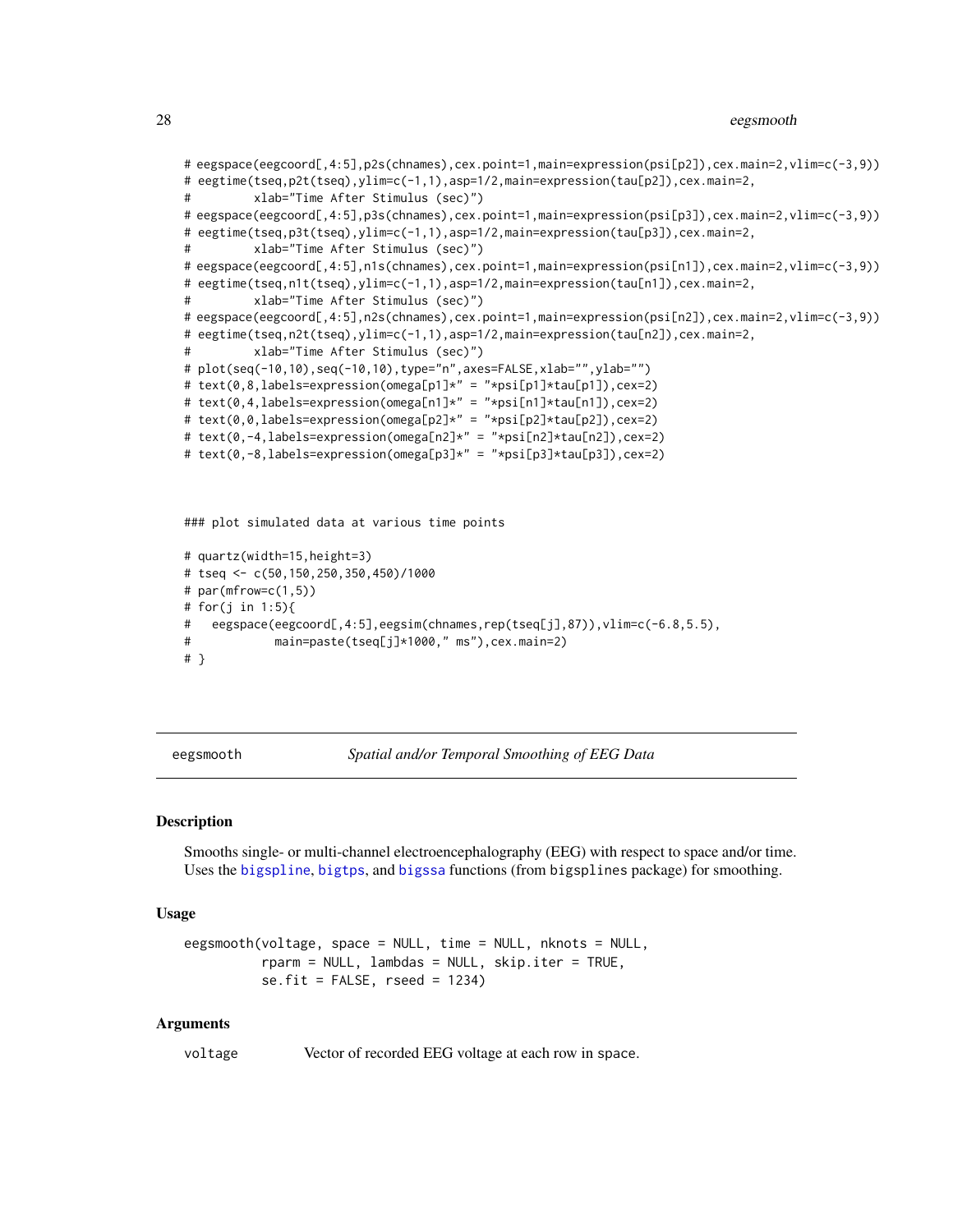#### <span id="page-28-0"></span>eegsmooth 29

| space     | Matrix of electrode coordinates (in three-dimensions) at which EEG was recorded.<br>If space=NULL, data are temporally smoothed only.                                |
|-----------|----------------------------------------------------------------------------------------------------------------------------------------------------------------------|
| time      | Vector of time points at which EEG was recorded. If time=NULL, data are spa-<br>tially smoothed only.                                                                |
| nknots    | Number of knots to sample for smoothing. Positive integer.                                                                                                           |
| rparm     | Rounding parameter(s) to use for smoothing. See Notes and Examples.                                                                                                  |
| lambdas   | Smoothing parameter(s) to use for smoothing.                                                                                                                         |
| skip.iter | If FALSE, iterative spatial-temporal smoothing is skipped. Ignored if space=NULL<br>or time=NULL.                                                                    |
| se.fit    | If TRUE, standard errors of smoothed values are calculated.                                                                                                          |
| rseed     | Random seed to use for knot selection. Set r seed=NULL to obtain different knots<br>each time, or set r seed to any positive integer to use a different random seed. |

# Value

For temporal smoothing only: an object of class "bigspline" (see [bigspline](#page-0-0)).

For spatial smoothing only: an object of class "bigtps" (see [bigtps](#page-0-0)).

For spatial-temporal smoothing: an object of class "bigssa" (see [bigssa](#page-0-0)).

#### Note

For temporal smoothing only (i.e., space=NULL), the input rparm should be a positive scalar less than 1. Larger values produce faster (but less accurate) approximations. Default is 0.01, which I recommend for temporal smoothing; rparm=0.005 may be needed for particuarly rough signals, and rparm=0.02 could work for smoother signals.

For spatial smoothing only (i.e., time=NULL), the input rparm should be a positive scalar giving the rounding unit for the spatial coordinates. For example, rparm=0.1 rounds each coordinate to the nearest 0.1 (same as round(space,1)).

For spatial-temporal smoothing (i.e., both space and time are non-null), the input rparm should be a list of the form rparm=list(space=0.1,time=0.01), where the 0.1 and 0.01 can be replaced by your desired rounding parameters.

Setting rparm=NA will use the full data solution; this is more computationally expensive, and typically produces a solution very similar to using rparm=0.01 (see references).

#### Author(s)

Nathaniel E. Helwig <helwig@umn.edu>

#### References

Helwig, N. E. (2013). *Fast and stable smoothing spline analysis of variance models for large samples with applications to electroencephalography data analysis*. Unpublished doctoral dissertation. University of Illinois at Urbana-Champaign.

Helwig, N.E. (2015). *bigsplines: Smoothing Splines for Large Samples*. http://CRAN.R-project.org/package=bigsplines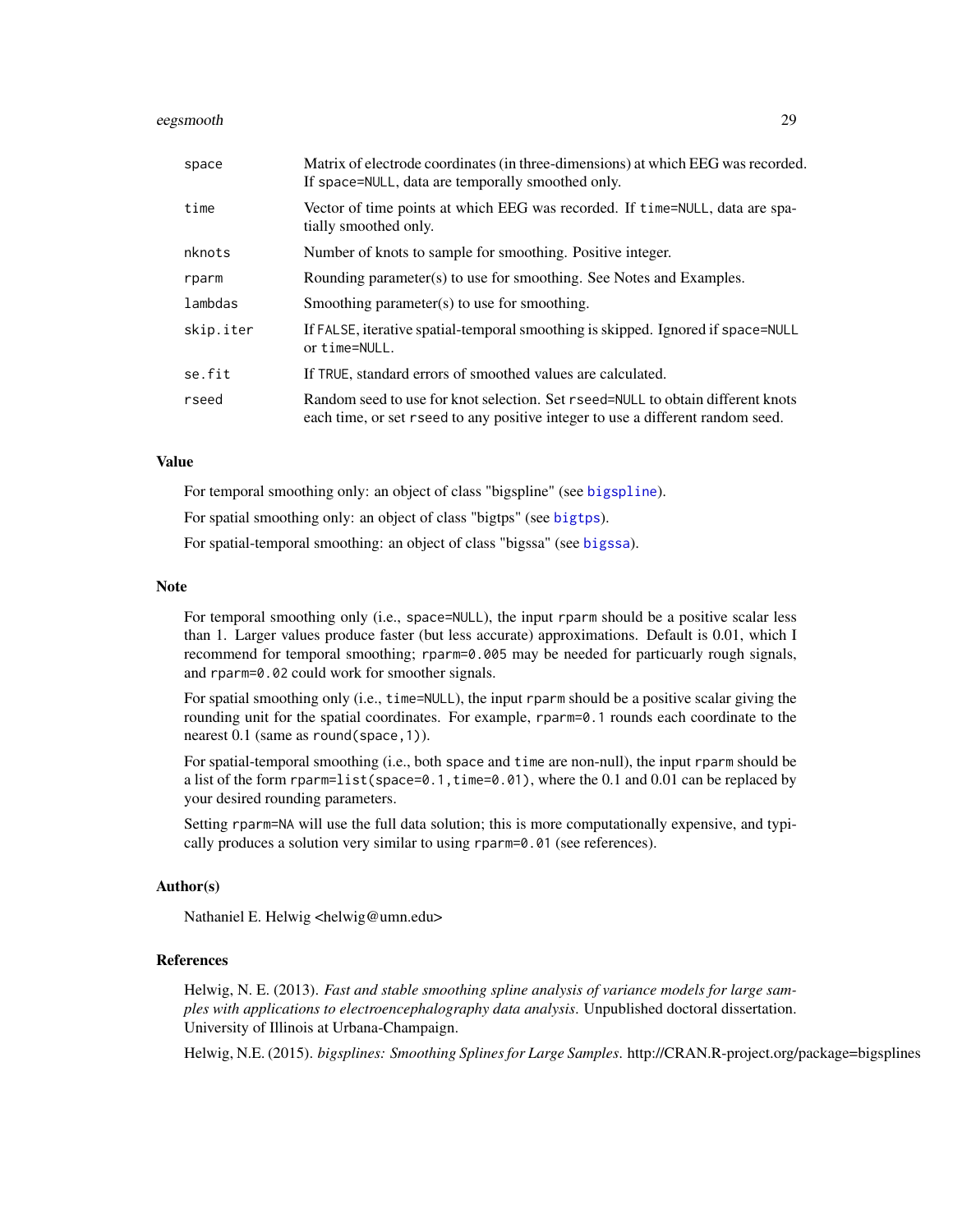Helwig, N. E. & Ma, P. (2015). Fast and stable multiple smoothing parameter selection in smoothing spline analysis of variance models with large samples. *Journal of Computational and Graphical Statistics, 24*(3), 715-732.

Helwig, N. E. & Ma, P. (2016). Smoothing spline ANOVA for super large samples: Scalable computation via rounding parameters. *Statistics and Its Interface, 9*(4), 433-444.

```
########## EXAMPLE 1: Temporal ##########
# get "PZ" electrode of "c" subjects in "eegdata" data
data(eegdata)
idx <- which(eegdata$channel=="PZ" & eegdata$group=="c")
eegdata <- eegdata[idx,]
# temporal smoothing
eegmod <- eegsmooth(eegdata$voltage,time=eegdata$time)
# define data for prediction
time <- seq(min(eegdata$time),max(eegdata$time),length.out=100)
yhat <- predict(eegmod,newdata=time,se.fit=TRUE)
# plot results using eegtime
eegtime(time*1000/255,yhat$fit,voltageSE=yhat$se.fit,ylim=c(-4,4),main="Pz")
########## EXAMPLE 2: Spatial ##########
# get time point 65 (approx 250 ms) of "c" subjects in "eegdata" data
data(eegdata)
idx <- which(eegdata$time==65L & eegdata$group=="c")
eegdata <- eegdata[idx,]
# remove ears, nose, and reference (Cz)
idx <- c(which(eegdata$channel=="X"),which(eegdata$channel=="Y"),
         which(eegdata$channel=="nd"),which(eegdata$channel=="Cz"))
eegdata <- eegdata[-idx,]
# match to eeg coordinates
data(eegcoord)
cidx <- match(eegdata$channel,rownames(eegcoord))
# spatial smoothing
eegmod <- eegsmooth(eegdata$voltage,space=eegcoord[cidx,1:3])
# use dense cap for prediction
mycap <- levels(factor(eegdata$channel))
ix <- eegcapdense(mycap,type="2d",index=TRUE)
data(eegdense)
space <- eegdense[ix,1:3]
yhat <- predict(eegmod,newdata=space)
```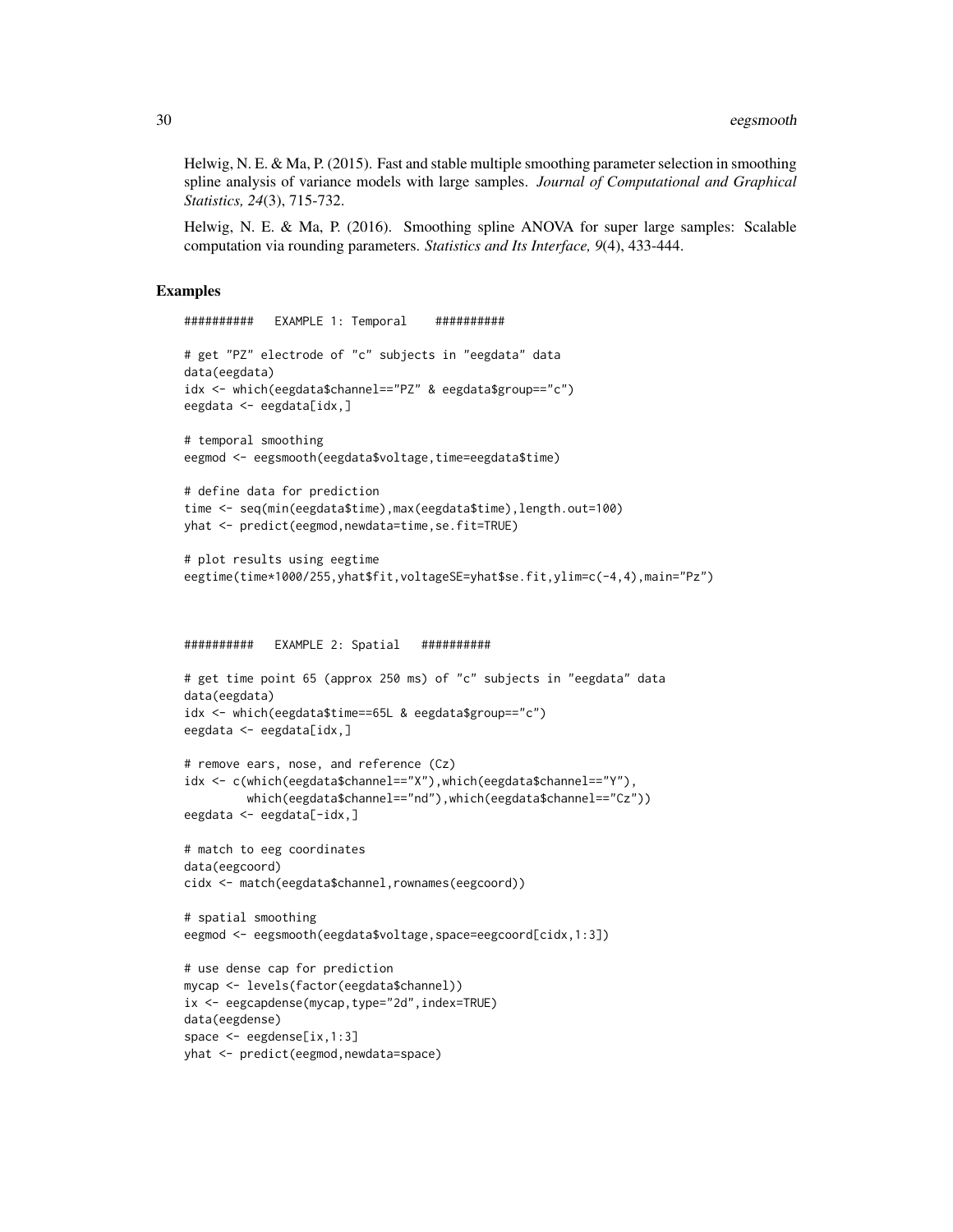```
# plot results using eegspace
#eegspace(space,yhat)
eegspace(eegdense[ix,4:5],yhat)
########## EXAMPLE 3: Spatial-Temporal (not run) ##########
# # get "c" subjects of "eegdata" data
# data(eegdata)
# idx <- which(eegdata$group=="c")
# eegdata <- eegdata[idx,]
# # remove ears, nose, and reference (Cz)
# idx <- c(which(eegdata$channel=="X"),which(eegdata$channel=="Y"),
# which(eegdata$channel=="nd"),which(eegdata$channel=="Cz"))
# eegdata <- eegdata[-idx,]
# # match to eeg coordinates
# data(eegcoord)
# cidx <- match(eegdata$channel,rownames(eegcoord))
# # spatial-temporal smoothing
# eegmod <- eegsmooth(eegdata$voltage,space=eegcoord[cidx,1:3],time=eegdata$time)
# # time main effect
# newdata <- list(time=seq(min(eegdata$time),max(eegdata$time),length.out=100))
# yhat <- predict(eegmod,newdata=newdata,se.fit=TRUE,include="time")
# eegtime(newdata$time,yhat$fit,voltageSE=yhat$se.fit,ylim=c(-2,4),main="Time Main Effect")
# # space main effect
# mycap <- levels(factor(eegdata$channel))
# ix <- eegcapdense(mycap,type="2d",index=TRUE)
# data(eegdense)
# newdata <- list(space=eegdense[ix,1:3])
# yhat <- predict(eegmod,newdata=newdata,include="space")
# eegspace(newdata$space,yhat)
# # interaction effect (spatial map at time point 65)
# newdata <- list(space=eegdense[ix,1:3],time=rep(65,nrow(eegdense[ix,])))
# yhat <- predict(eegmod, newdata=newdata, include="space: time")
# eegspace(newdata$space,yhat)
# # full prediction (spatial map at time point 65)
# newdata <- list(space=eegdense[ix,1:3],time=rep(65,nrow(eegdense[ix,])))
# yhat <- predict(eegmod,newdata=newdata)
# eegspace(newdata$space,yhat)
```
<span id="page-30-1"></span>eegspace *Plots Multi-Channel EEG Spatial Map*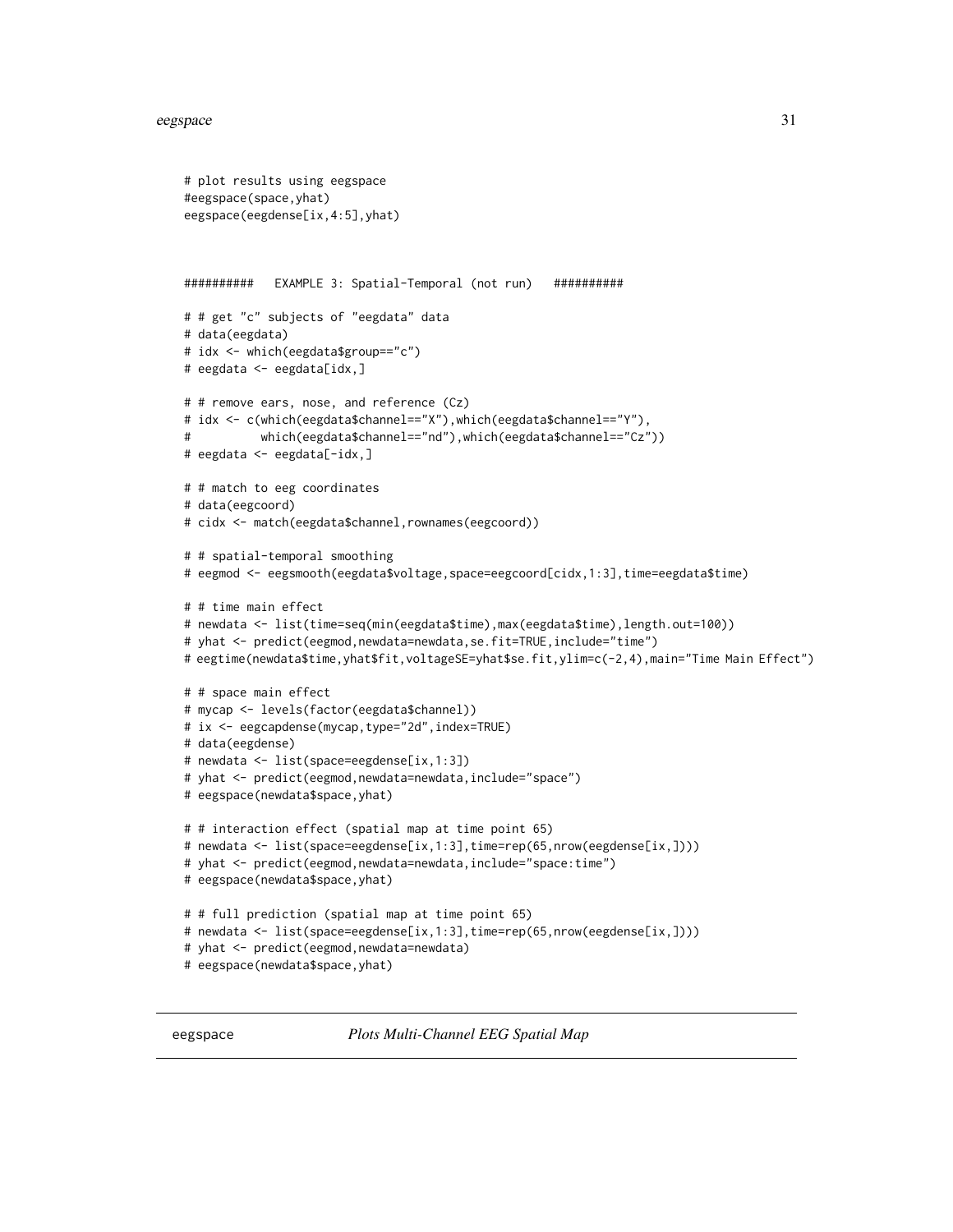# <span id="page-31-0"></span>Description

Creates plot of multi-channel electroencephalography (EEG) spatial map. User can control the plot type (2d or 3d), the colormap, color, etc.

# Usage

```
eegspace(space, voltage, vlim = NULL, mycolors = NULL, ncolor = 25,
        colorbar = TRUE, nctick = 5, rtick = 1, cex.axis = 1,
        barloc = NULL, colorlab = NULL, colorlab = 1,
        plotaxes = FALSE, main = "", xyzlab = NULL, cex.point = 1,
        cex.main = 1, nose = TRUE, ears = TRUE, head = TRUE,
        col.head = "AntiqueWhite", mar = NULL, ...)
```
# Arguments

| space        | Matrix of input electrode coordinates (3d or 2d).                                                                                                                                                                                  |
|--------------|------------------------------------------------------------------------------------------------------------------------------------------------------------------------------------------------------------------------------------|
| voltage      | Vector of recorded EEG voltage at each row in space.                                                                                                                                                                               |
| vlim         | Two-element vector giving the limits to use when mapping voltage to colors in<br>mycolors. Default is vlim=range(voltage).                                                                                                         |
| mycolors     | Character vector of colors to use for color mapping (such that length (mycolors) <= ncolor).<br>Default: mycolors=c("blueviolet", "blue", "cyan", "green", "yellow", "orange", "red").                                             |
| ncolor       | Number of colors to use in mapping (positive integer).                                                                                                                                                                             |
| colorbar     | If TRUE, colorbar is plotted.                                                                                                                                                                                                      |
| nctick       | Approximate number of ticks for colorbar. Ignored if colorbar=FALSE.                                                                                                                                                               |
| rtick        | Round tick labels to given decimal. Ignored if colorbar=FALSE.                                                                                                                                                                     |
| cex.axis     | Cex of axis ticks for colorbar. Ignored if colorbar=FALSE.                                                                                                                                                                         |
| barloc       | Character vector giving location of color bar. See Notes.                                                                                                                                                                          |
| colorlab     | Character vector giving label for color bar. Ignored if colorbar=FALSE.                                                                                                                                                            |
| colorlabline | Line number for color bar label (for input to mtext).                                                                                                                                                                              |
| cex.lab      | Cex of axis labels for colorbar. Ignored if colorbar=FALSE.                                                                                                                                                                        |
| plotaxes     | If TRUE, axes labels are plotted. Ignored for 3d plots.                                                                                                                                                                            |
| main         | Plot title. Default is no title.                                                                                                                                                                                                   |
| xyzlab       | Axis labels to use for plot. If type="2d", then xyzlab should be two-element<br>character vector giving x and y axis labels. If type="3d", then xyzlab should<br>be three-element character vector giving x, y, and z axis labels. |
| cex.point    | Cex for plotted electrodes.                                                                                                                                                                                                        |
| cex.main     | Cex for plot title. Ignored if main=NULL.                                                                                                                                                                                          |
| nose         | If TRUE, triangle is plotted to represent the subject's nose. Ignored if ncol (space)==3.                                                                                                                                          |
| ears         | If TRUE, ovals are plotted to represent the subject's ears. Ignored if ncol (space)==3.                                                                                                                                            |
| head         | If TRUE, head is plotted. Ignored if type="2d".                                                                                                                                                                                    |
| col.head     | Color for dummy head in 3d plot. Ignored if type="2d".                                                                                                                                                                             |
| mar          | Margins to use for plot (see par).                                                                                                                                                                                                 |
| $\cdots$     | Optional inputs for plot or lines function.                                                                                                                                                                                        |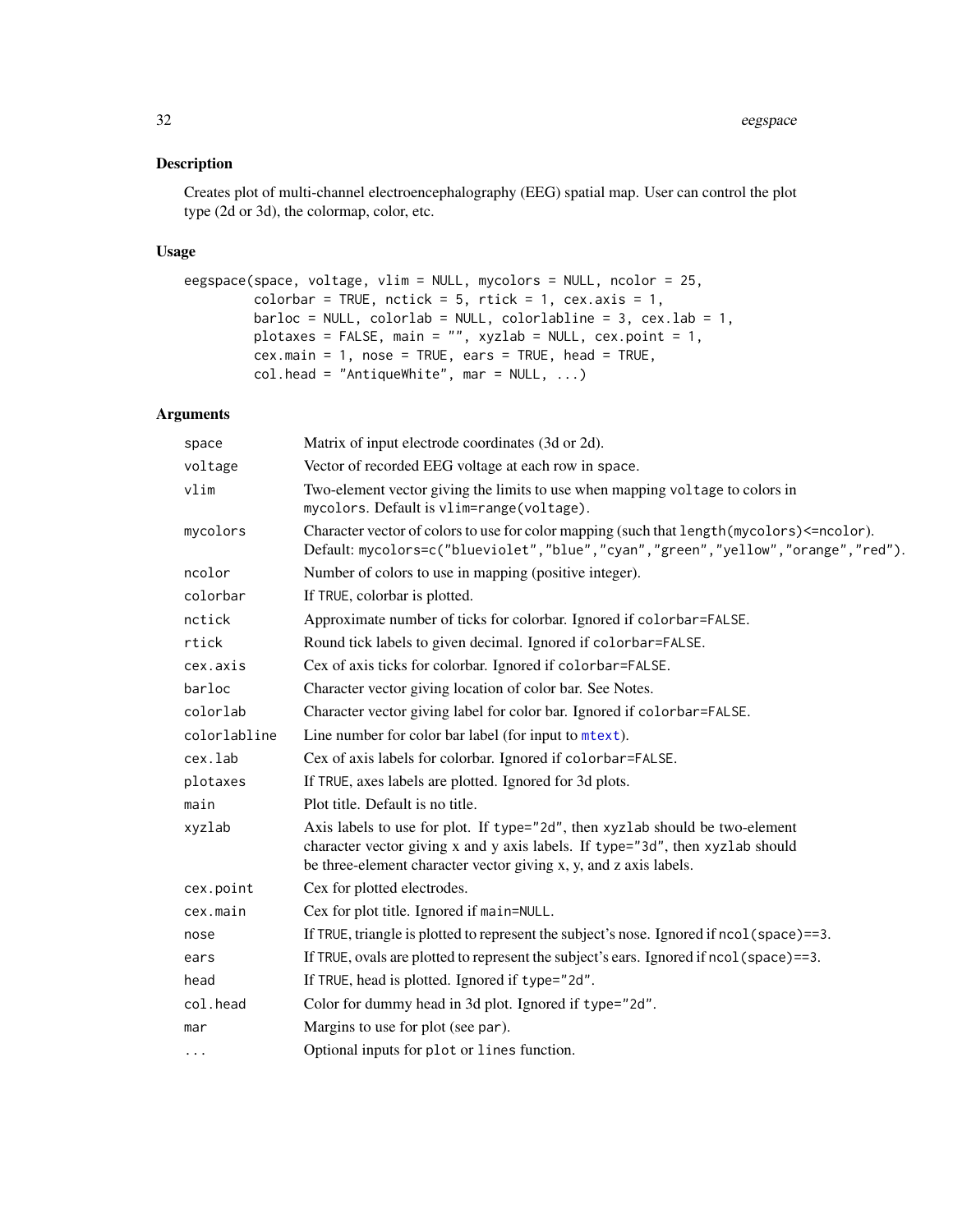#### <span id="page-32-0"></span>eegspace 33

#### Value

Produces plot of EEG spatial map with NULL return value.

#### Note

For 3d plots, barloc can be one of four options: "backright", "backleft", "frontright", or "frontleft". For 2d plots, barloc can be either "right" or "left".

Currently supports spatial maps registered to the 84-channel cap produced by [eegcap](#page-3-1) and [eegcoord](#page-10-1).

#### Author(s)

Nathaniel E. Helwig <helwig@umn.edu>

#### References

Bache, K. & Lichman, M. (2013). UCI Machine Learning Repository [http://archive.ics.uci.edu/ml]. Irvine, CA: University of California, School of Information and Computer Science.

Begleiter, H. *Neurodynamics Laboratory*. State University of New York Health Center at Brooklyn. http://www.downstate.edu/hbnl/

Ingber, L. (1997). Statistical mechanics of neocortical interactions: Canonical momenta indicatros of electroencephalography. *Physical Review E, 55*, 4578-4593.

Ingber, L. (1998). Statistical mechanics of neocortical interactions: Training and testing canonical momenta indicators of EEG. *Mathematical Computer Modelling, 27*, 33-64.

```
########## EXAMPLE ##########
# get time point 65 (approx 250 ms) from "eegdata" data
data(eegdata)
idx <- which(eegdata$time==65L)
eegdata <- eegdata[idx,]
# get average spatial map
eegmean <- tapply(eegdata$voltage,list(eegdata$channel,eegdata$group),mean)
# remove ears and nose
acnames <- rownames(eegmean)
idx <- c(which(acnames=="X"),which(acnames=="Y"),which(acnames=="nd"),which(acnames=="Cz"))
eegmean <- eegmean[-idx,]
# match to eeg coordinates
data(eegcoord)
cidx <- match(rownames(eegmean),rownames(eegcoord))
# # plot average control voltage in 3d
# open3d()
```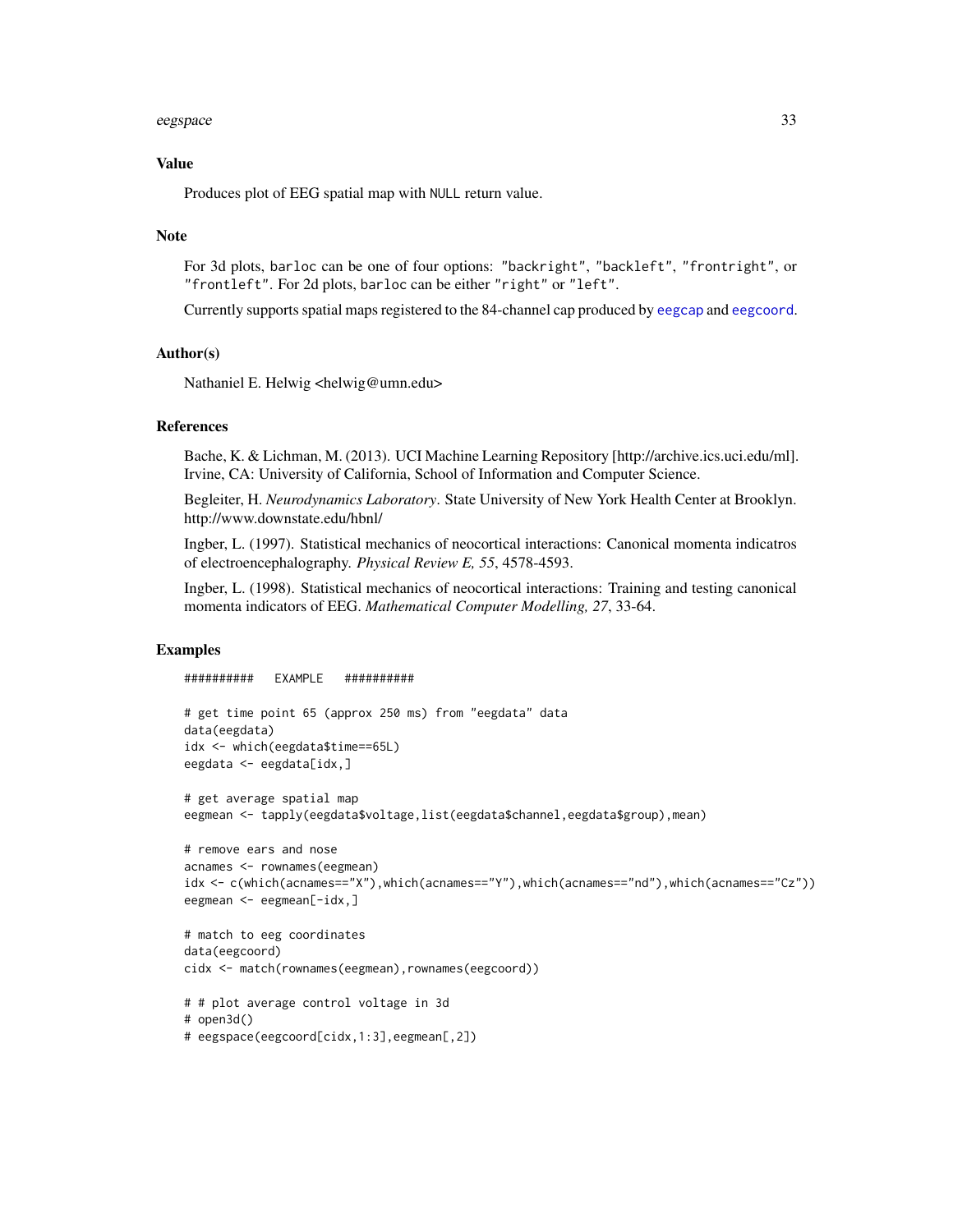#### <span id="page-33-0"></span>34 eegtime

```
# plot average control voltage in 2d
eegspace(eegcoord[cidx,4:5],eegmean[,2])
# # change 3d bar location and use play3d to rotate (not run)
# open3d()
# par3d(windowRect=c(0,0,600,600))
# eegspace(eegcoord[cidx,1:3],eegmean[,2],barloc="frontleft")
# play3d(spin3d(axis=c(0,0,1),rpm=5),duration=20)
# change 2d bar location
eegspace(eegcoord[cidx,4:5],eegmean[,2],barloc="left")
```
eegtime *Plots Single-Channel EEG Time Course*

# Description

Creates plot of single-channel electroencephalography (EEG) time course with optional confidence interval. User can control the plot orientation, line types, line colors, etc.

# Usage

```
eegtime(time, voltage, flipvoltage = TRUE, vlty = 1, vlwd = 2,
        vcol = "blue", voltageSE = NULL, slty = NA, slwd = 1,scal = "cyan", salpha = 0.65, conflevel = 0.95,plotzero = TRUE, zlty = 1, zlwd = 0.5, zcol = "black",
        xlim = NULL, ylim = NULL, xlab = NULL, ylab = NULL,nxtick = 6, nytick = 6, xticks = NULL, yticks = NULL,
        add = FALSE, \ldots)
```
#### Arguments

| time        | Vector of time points at which EEG was recorded.                           |
|-------------|----------------------------------------------------------------------------|
| voltage     | Vector of recorded EEG voltage at each point in time.                      |
| flipvoltage | If TRUE, negative voltages are plotted upwards.                            |
| vltv        | Line type for voltage.                                                     |
| vlwd        | Line width for voltage.                                                    |
| vcol        | Line color for voltage.                                                    |
| voltageSE   | Vector of standard errors of EEG voltage at each point in time.            |
| slty        | Line type for voltageSE. If slty=NA (default) shaded polygons are plotted. |
| slwd        | Line width for voltageSE. Ignored if slty=NA.                              |
| scol        | Polygon or line color for voltageSE.                                       |
| salpha      | Transparency value for voltageSE polygon (only used if slty=NA).           |
| conflevel   | Confidence level to use for confidence intervals. Default forms 95% CI.    |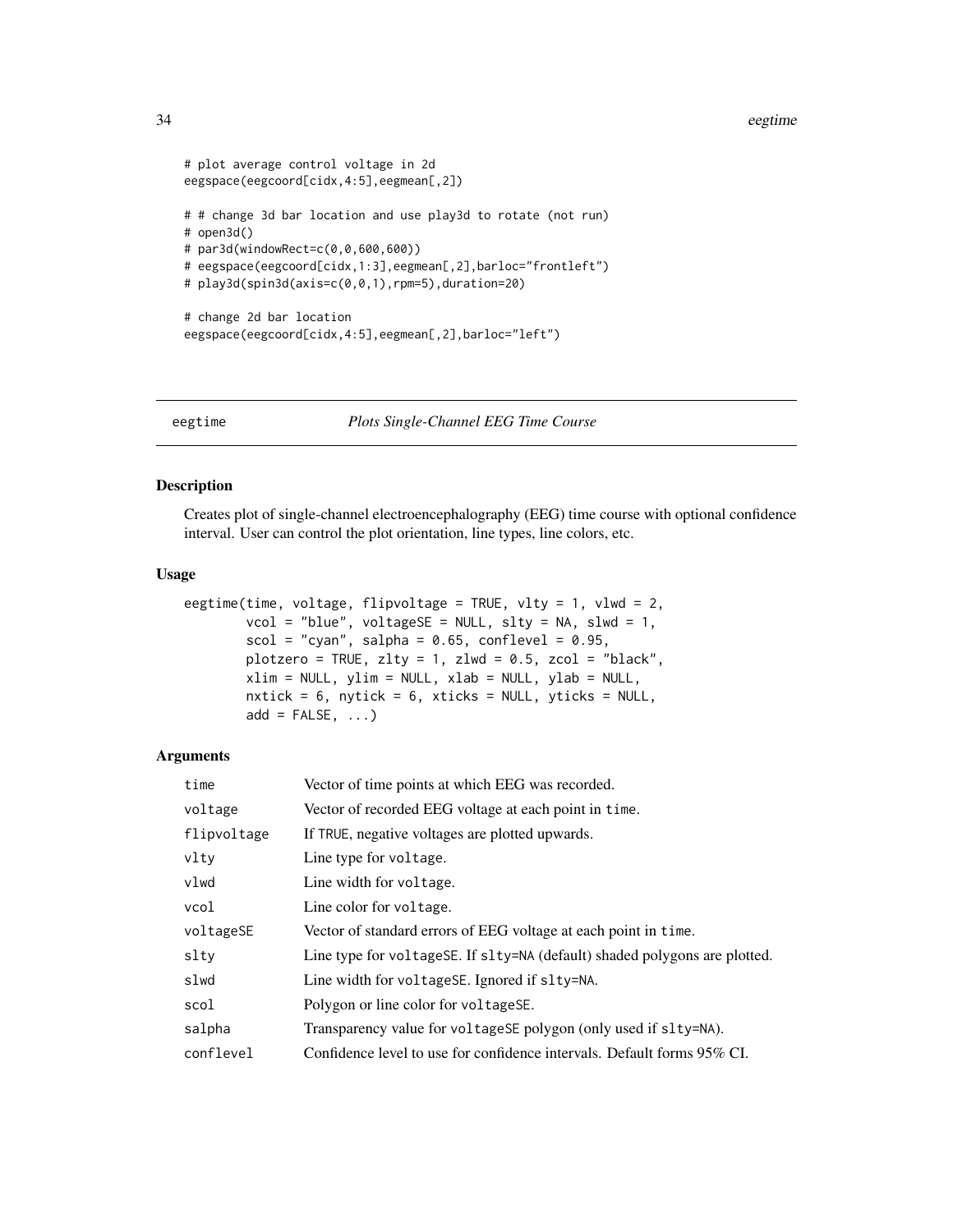#### eegtime 35

| plotzero | If TRUE, horizontal reference line is plotted at 0 volts.                  |
|----------|----------------------------------------------------------------------------|
| zlty     | Line type for reference line. Ignored if plotzero=FALSE.                   |
| zlwd     | Line width for reference line. Ignored if plotzero=FALSE.                  |
| zcol     | Line color for reference line. Ignored if plotzero=FALSE.                  |
| xlim     | Plot limits for time.                                                      |
| ylim     | Plot limits for voltage.                                                   |
| xlab     | Plot label for time.                                                       |
| ylab     | Plot label for voltage.                                                    |
| nxtick   | Approximate number of axis ticks for time.                                 |
| nytick   | Approximate number of axis ticks voltage.                                  |
| xticks   | x-axis ticks for time (overrides nxtick).                                  |
| yticks   | y-axis ticks voltage (overrides nytick).                                   |
| add      | If TRUE, lines are added to current plot; otherwise a new plot is created. |
| $\cdots$ | Optional inputs for plot or lines function.                                |

#### Value

Produces plot of EEG time course with NULL return value.

#### Note

Confidence intervals are formed using the normal (Gaussian) distribution.

# Author(s)

Nathaniel E. Helwig <helwig@umn.edu>

# References

Bache, K. & Lichman, M. (2013). UCI Machine Learning Repository [http://archive.ics.uci.edu/ml]. Irvine, CA: University of California, School of Information and Computer Science.

Begleiter, H. *Neurodynamics Laboratory*. State University of New York Health Center at Brooklyn. http://www.downstate.edu/hbnl/

Ingber, L. (1997). Statistical mechanics of neocortical interactions: Canonical momenta indicatros of electroencephalography. *Physical Review E, 55*, 4578-4593.

Ingber, L. (1998). Statistical mechanics of neocortical interactions: Training and testing canonical momenta indicators of EEG. *Mathematical Computer Modelling, 27*, 33-64.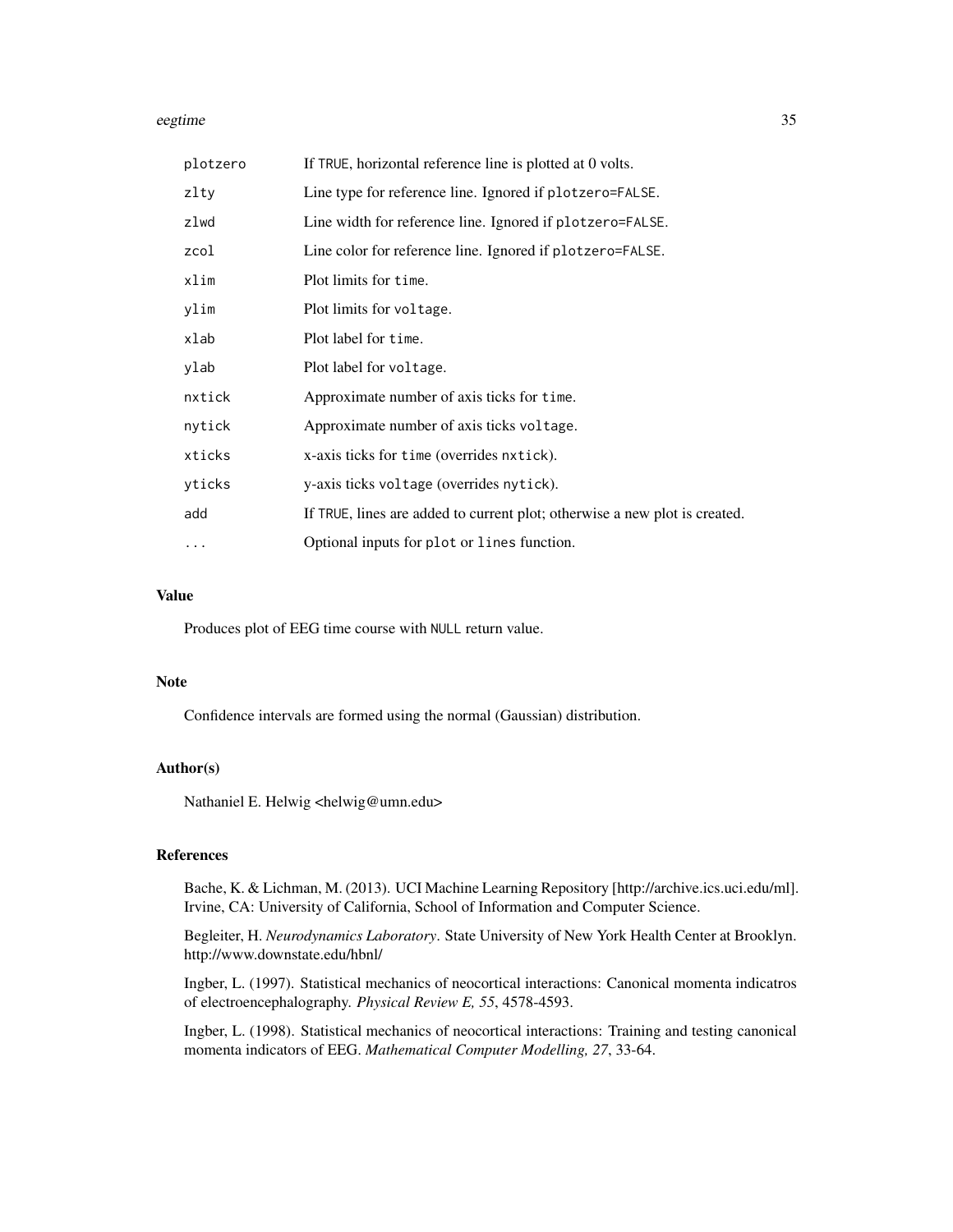### Examples

```
########## EXAMPLE ##########
# get "PZ" electrode from "eegdata" data
data(eegdata)
idx <- which(eegdata$channel=="PZ")
eegdata <- eegdata[idx,]
# get average and standard error (note se=sd/sqrt(n))
eegmean <- tapply(eegdata$voltage,list(eegdata$time,eegdata$group),mean)
eegse <- tapply(eegdata$voltage,list(eegdata$time,eegdata$group),sd)/sqrt(50)
# plot results with legend
tseq <- seq(0,1000,length.out=256)
eegtime(tseq,eegmean[,2],voltageSE=eegse[,2],ylim=c(-10,6),main="Pz")
eegtime(tseq,eegmean[,1],vlty=2,vcol="red",voltageSE=eegse[,1],scol="pink",add=TRUE)
legend("bottomright",c("controls","alcoholics"),lty=c(1,2),
      lwd=c(2,2),col=c("blue","red"),bty="n")
```
eegtimemc *Plots Multi-Channel EEG Time Course*

#### Description

Creates plot of multi-channel electroencephalography (EEG) time courses with subplots positioned according to electrode locations. User can control the plot orientation, line types, line colors, etc.

# Usage

eegtimemc(time, voltmat, channel, size = c(0.75,0.75), vadj = 0.5, hadj = 0.5, xlab = "", ylab = "", voltSE = NULL, vlty = 1, slty = NA, vlwd = 1, slwd = 1,  $vcol = "blue", scol = "cyan", ...$ 

### Arguments

| time    | Vector of time points at which EEG was recorded.                    |
|---------|---------------------------------------------------------------------|
| voltmat | Matrix of multi-channel EEG voltages (time by channel).             |
| channel | Character vector giving name of channel for each column of voltmat. |
| size    | Relative size of each subplot.                                      |
| vadj    | Vertical adjustment for each subplot.                               |
| hadj    | Horizontal adjustment for each subplot.                             |
| xlab    | X-axis label for each subplot.                                      |
| ylab    | Y-axis label for each subplot.                                      |
| voltSE  | Matrix of voltage standard errors (same size as voltmat).           |
|         |                                                                     |

<span id="page-35-0"></span>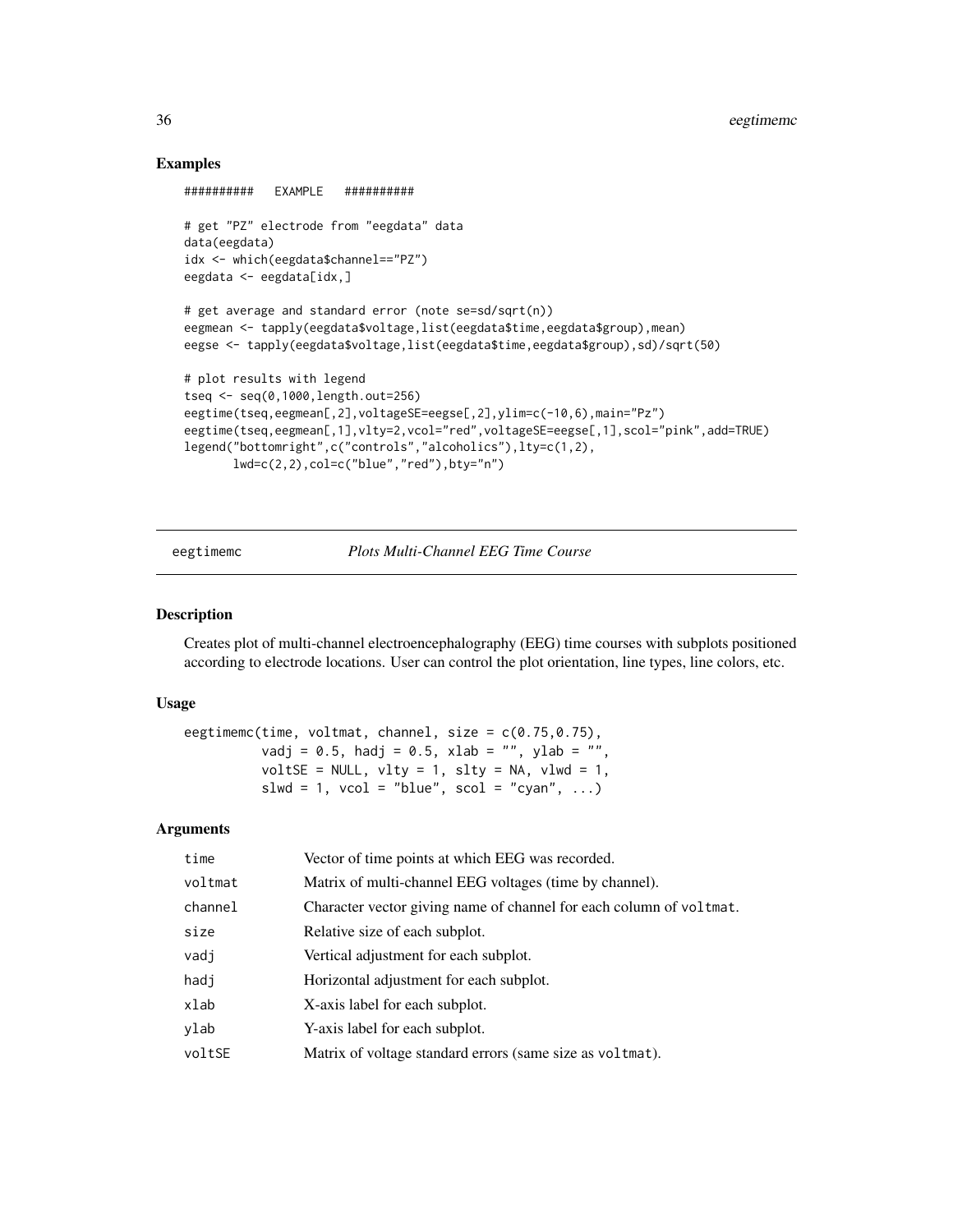#### eegtimemc 37

| vlty      | Line type for voltmat.                                                  |
|-----------|-------------------------------------------------------------------------|
| slty      | Line type for voltse. If slty=NA (default) shaded polygons are plotted. |
| vlwd      | Line width for voltmat.                                                 |
| slwd      | Line width for voltse. Ignored if slty=NA.                              |
| vcol      | Line color for voltmat.                                                 |
| scol      | Polygon or line color for voltse.                                       |
| $\ddotsc$ | Optional inputs for eegtime function.                                   |

### Value

Produces plot of EEG time course with NULL return value.

#### **Note**

Currently supports 84 scalp electrodes (plus ears and nose): A1 A2 AF1 AF2 AF3 AF4 AF5 AF6 AF7 AF8 AFZ C1 C2 C3 C4 C5 C6 CP1 CP2 CP3 CP4 CP5 CP6 CPZ CZ F1 F2 F3 F4 F5 F6 F7 F8 F9 F10 FC1 FC2 FC3 FC4 FC5 FC6 FCZ FP1 FP2 FPZ FT7 FT8 FT9 FT10 FZ I1 I2 IZ NZ O1 O2 OZ P1 P2 P3 P4 P5 P6 P7 P8 P9 P10 PO1 PO2 PO3 PO4 PO5 PO6 PO7 PO8 PO9 PO10 POZ PZ T7 T8 T9 T10 TP7 TP8 TP9 TP10

Subplots are created using eegtime, so input ... can be any optional input for eegtime.

Inspired by Frank Harrell's subplot function (in Hmisc package).

#### Author(s)

Nathaniel E. Helwig <helwig@umn.edu>

### References

Bache, K. & Lichman, M. (2013). UCI Machine Learning Repository [http://archive.ics.uci.edu/ml]. Irvine, CA: University of California, School of Information and Computer Science.

Begleiter, H. *Neurodynamics Laboratory*. State University of New York Health Center at Brooklyn. http://www.downstate.edu/hbnl/

Harrell, F., Dupont, C., and Others. *Hmisc: Harrell Miscellaneous*. http://CRAN.R-project.org/package=Hmisc

Ingber, L. (1997). Statistical mechanics of neocortical interactions: Canonical momenta indicatros of electroencephalography. *Physical Review E, 55*, 4578-4593.

Ingber, L. (1998). Statistical mechanics of neocortical interactions: Training and testing canonical momenta indicators of EEG. *Mathematical Computer Modelling, 27*, 33-64.

#### Examples

# # get control ("c") data from "eegdata" data # data(eegdata) # idx <- which(eegdata\$group=="c") # eegdata <- eegdata[idx,]

########## EXAMPLE ##########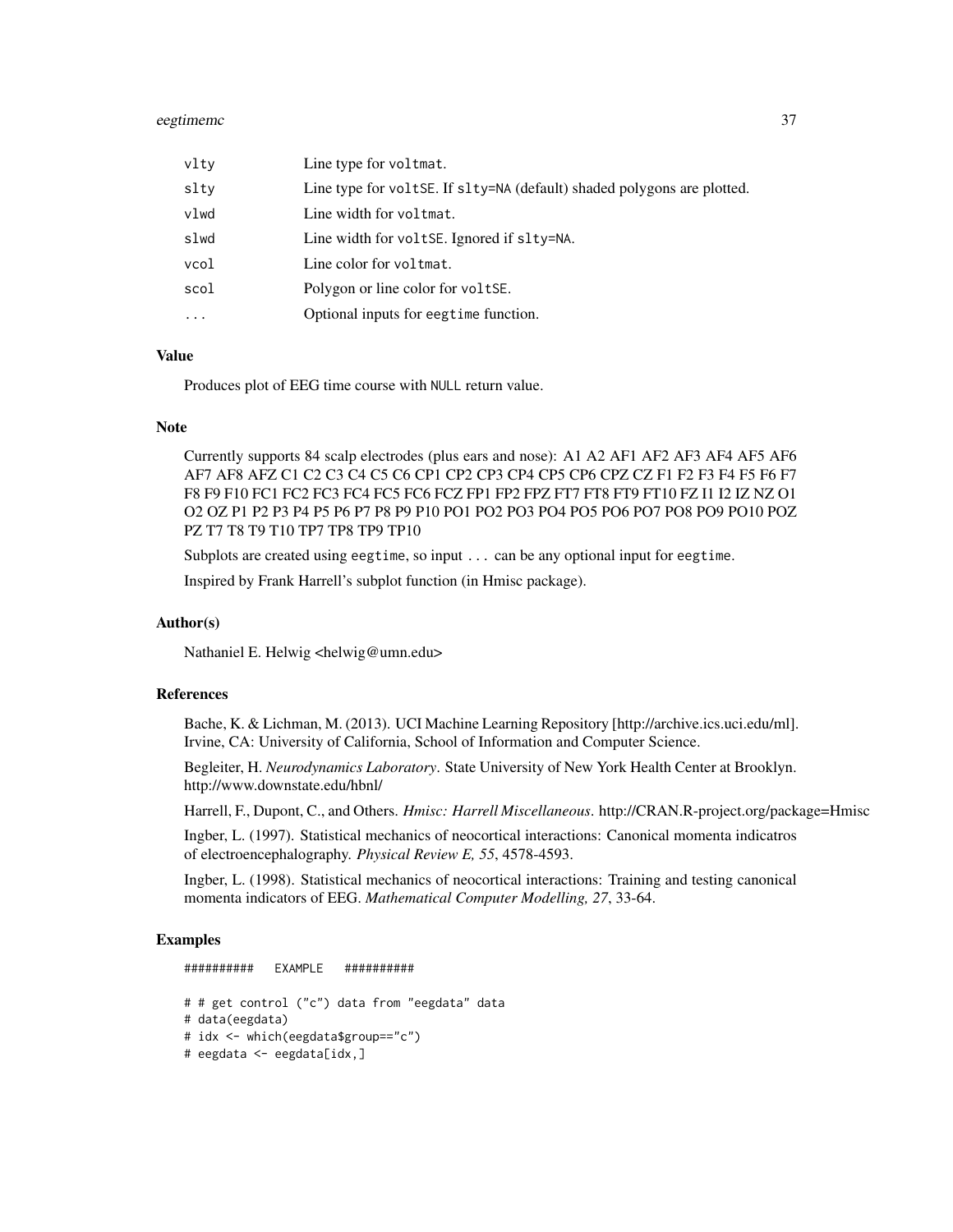```
# # get average
# eegmean <- tapply(eegdata$voltage,list(eegdata$time,eegdata$channel),mean)
# eegse <- tapply(eegdata$voltage,list(eegdata$time,eegdata$channel),sd)/sqrt(50)
# # plot time course for all electrodes
# dev.new(height=15,width=15, noRStudioGD = TRUE)
# tseq <- seq(0,1000,length.out=256)
# eegtimemc(tseq,eegmean,colnames(eegmean),ylim=c(-11,14),voltSE=eegse)
```